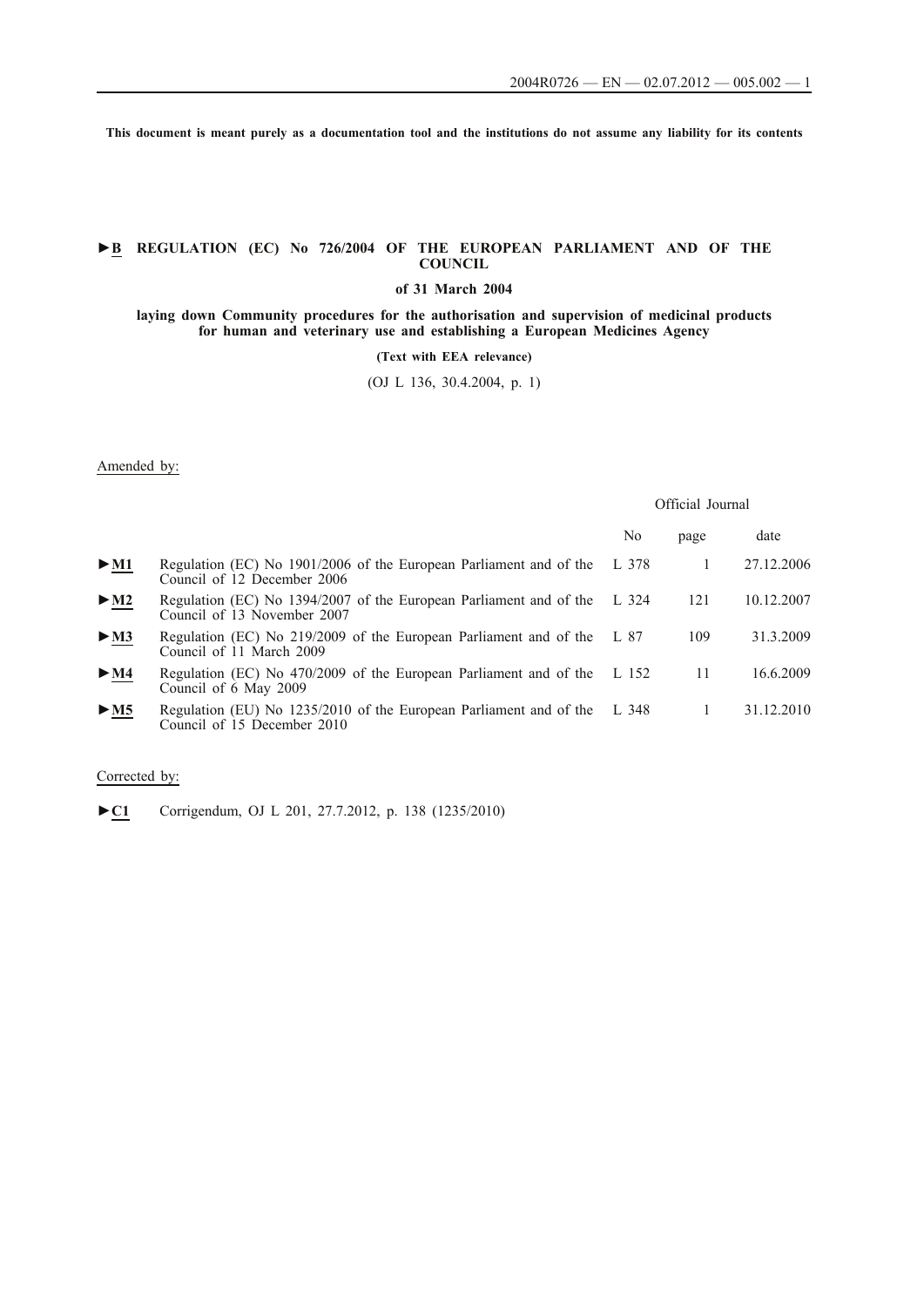### **REGULATION (EC) No 726/2004 OF THE EUROPEAN PARLIAMENT AND OF THE COUNCIL**

#### **of 31 March 2004**

### **laying down Community procedures for the authorisation and supervision of medicinal products for human and veterinary use and establishing a European Medicines Agency**

#### **(Text with EEA relevance)**

THE EUROPEAN PARLIAMENT AND THE COUNCIL OF THE EUROPEAN UNION,

Having regard to the Treaty establishing the European Community, and in particular Article 95 and Article 152(4)(b) thereof,

Having regard to the proposal from the Commission  $(1)$ ,

Having regard to the Opinion of the European Economic and Social Committee  $(2)$ ,

After consulting the Committee of the Regions,

In accordance with the procedure laid down in Article 251 of the Treaty  $(3)$ ,

## Whereas:

- (1) Article 71 of Council Regulation (EEC) No 2309/93 of 22 July 1993 laying down Community procedures for the authorisation and supervision of medicinal products for human and veterinary use and establishing a European Agency for the Evaluation of Medicinal Products (4) provides that, within six years of the entry into force of the Regulation, the Commission is to publish a general report on the experience acquired as a result of the operation of the procedures laid down in the Regulation.
- (2) In the light of the Commission's report on the experience gained, it has proved necessary to improve the operation of the authorisation procedures for the placing of medicinal products on the market in the Community and to amend certain administrative aspects of the European Agency for the Evaluation of Medicinal Products. In addition, the name of that Agency should be simplified and changed to the European Medicines Agency, (hereinafter referred to as the 'Agency').
- (3) It emerges from the conclusions of that report that the amendments to be made to the centralised procedure set up by Regulation (EEC) No 2309/93 consist of corrections to some of

 $(1)$  OJ C 75 E, 26.3.2002, p. 189 and OJ C ... (not yet published in the Official Journal).

<sup>(2)</sup> OJ C 61, 14.3.2003, p. 1.

<sup>(3)</sup> Opinion of the European Parliament of 23 October 2002 (OJ C 300 E, 11.12.2003, p. 308), Council Common Position of 29 September 2003 (OJ C 297 E,  $9.12.2003$ , p. 1), Position of the European Parliament of 17 December 2003 (not yet published in the Official Journal) and Council Decision of 11 March 2004.

<sup>(4)</sup> OJ L 214, 24.8.1993, p. 1. Regulation as last amended by Regulation (EC) No 1647/2003 (OJ L 245, 29.9.2003, p. 19).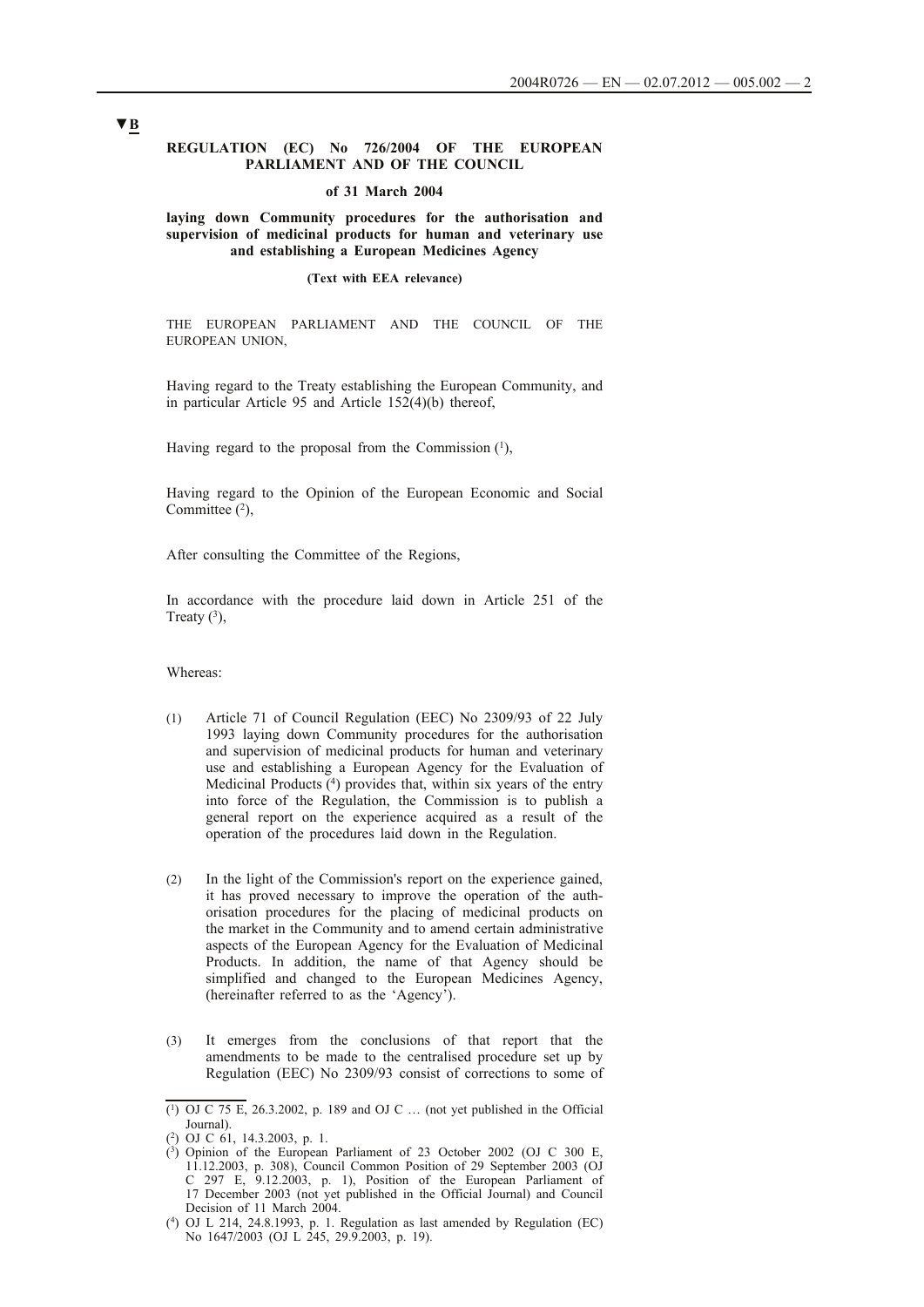the operating procedures and adaptations to take account of the probable development of science and technology and the future enlargement of the European Union. It also emerges from the report that the general principles previously established which govern the centralised procedure should be maintained.

- (4) Moreover, since the European Parliament and the Council have adopted Directive 2001/83/EC of 6 November 2001 on the Community code relating to medicinal products for human use (1) and Directive 2001/82/EC of 6 November 2001 on the Community code relating to veterinary medicinal products  $(2)$ , all the references to the codified Directives in Regulation (EEC) No 2309/93 should be updated.
- (5) For the sake of clarity, it is necessary to replace the said Regulation with a new Regulation.
- (6) It is appropriate to preserve the Community mechanism set up by the repealed Community legislation for concertation prior to any national decision relating to a high-technology medicinal product.
- (7) Experience gained since the adoption of Council Directive 87/22/EEC of 22 December 1986 on the approximation of national measures relating to the placing on the market of hightechnology medicinal products, particularly those derived from biotechnology  $(3)$  has shown that it is necessary to create a centralised authorisation procedure that is compulsory for hightechnology medicinal products, particularly those resulting from biotechnical processes, in order to maintain the high level of scientific evaluation of these medicinal products in the European Union and thus to preserve the confidence of patients and the medical professions in the evaluation. This is particularly important in the context of the emergence of new therapies, such as gene therapy and associated cell therapies, and xenogenic somatic therapy. This approach should be maintained, particularly with a view to ensuring the effective operation of the internal market in the pharmaceutical sector.
- (8) With a view to harmonising the internal market for new medicinal products, this procedure should also be made compulsory for orphan medicinal products and any medicinal product for human use containing an entirely new active substance, i.e. one that has not yet been authorised in the Community, and for which the therapeutic indication is the treatment of acquired immune deficiency syndrome, cancer, neurodegenerative disorder or diabetes. Four years after the date of

<sup>(1)</sup> OJ L 311, 28.11.2001, p. 67. Directive as last amended by Council Directive 2004/27/EC (see p. 34 of this Official Journal).

<sup>(2)</sup> OJ L 311, 28.11.2001, p. 1. Directive as amended by Council Directive 2004/28/EC (see p. 58 of this Official Journal).

<sup>(3)</sup> OJ L 15, 17.1.1987, p. 38. Directive repealed by Directive 93/41/EEC (OJ L 214, 24.8.1993, p. 40).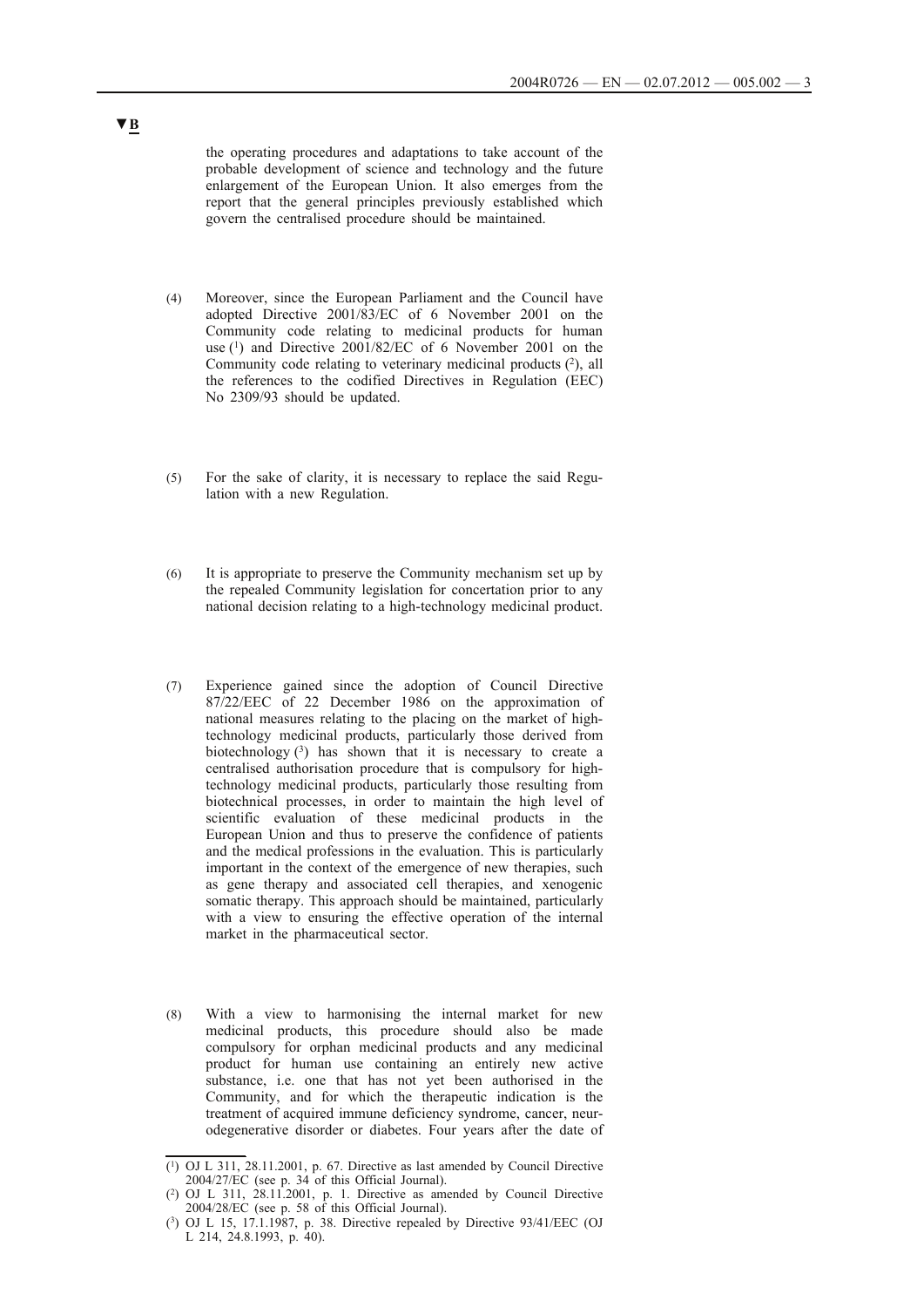entry into force of this Regulation, the procedure should also become compulsory for medicinal products for human use containing a new active substance, and for which the therapeutic indication is for the treatment of auto-immune diseases and other immune dysfunctions and viral diseases. It should be possible to review the provisions in point 3 of the Annex via a simplified decision-making procedure not earlier than four years after the entry into force of this Regulation.

- (9) As regards medicinal products for human use, optional access to the centralised procedure should also be provided for in cases where use of a single procedure produces added value for the patient. This procedure should remain optional for medicinal products which, although not belonging to the abovementioned categories, are nevertheless therapeutically innovative. It is also appropriate to allow access to this procedure for medicinal products which, although not innovative, may be of benefit to society or to patients if they are authorised from the outset at Community level, such as certain medicinal products which can be supplied without a medical prescription. This option may be extended to generic medicinal products authorised by the Community, provided that this in no way undermines either the harmonisation achieved when the reference medicinal product was evaluated or the results of that evaluation.
- (10) In the field of veterinary medicinal products, administrative measures should be laid down in order to take account of the specific features of this field, particularly those due to the regional distribution of certain diseases. It should be possible to use the centralised procedure for the authorisation of veterinary medicinal products used within the framework of Community provisions regarding prophylactic measures for epizootic diseases. Optional access to the centralised procedure should be maintained for veterinary medicinal products containing a new active substance.
- (11) For medicinal products for human use, the period for protection of data relating to pre-clinical tests and clinical trials should be the same as that provided for in Directive 2001/83/EC. For medicinal products for veterinary use, the period for protection of data relating to pre-clinical tests and clinical trials as well as safety and residue tests should be the same as that provided for in Directive 2001/82/EC.
- (12) In order to reduce the cost for small and medium-sized enterprises of marketing medicinal products authorised via the centralised procedure, provisions should be adopted to allow for a reduction of fees, deferring the payment of fees, taking over responsibility for translations and offering administrative assistance in respect of these enterprises.
- (13) In the interest of public health, authorisation decisions under the centralised procedure should be taken on the basis of the objective scientific criteria of quality, safety and efficacy of the medicinal product concerned, to the exclusion of economic and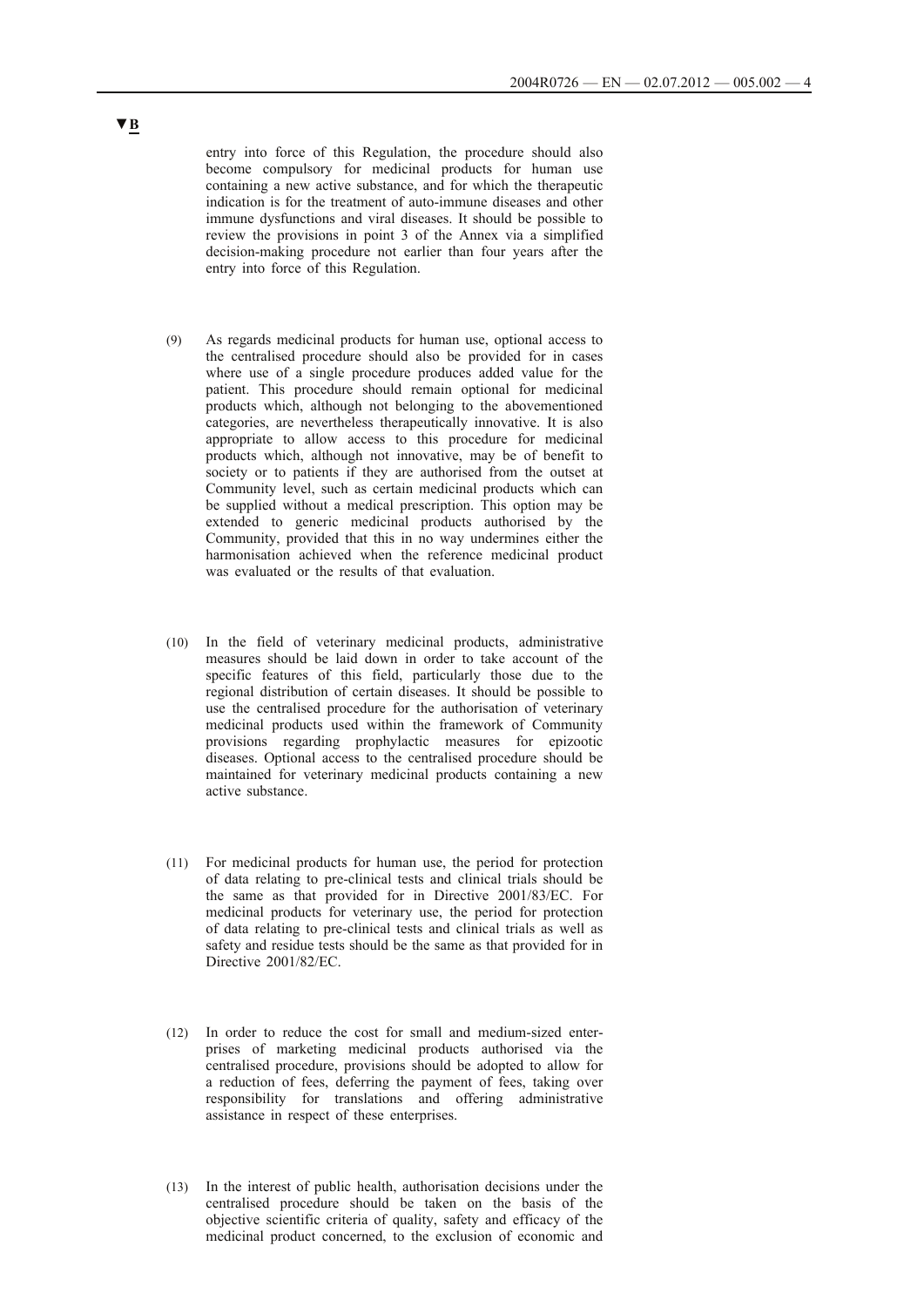other considerations. However, Member States should be able exceptionally to prohibit the use in their territory of medicinal products for human use which infringe objectively defined concepts of public policy and public morality. Moreover, a veterinary medicinal product is not to be authorised by the Community if its use would contravene the rules laid down within the framework of the Common Agricultural Policy or if presented for a use prohibited under other Community provisions, inter alia Directive  $96/22/EC$  (<sup>1</sup>).

- (14) Provision should be made for the quality, safety and efficacy criteria in Directives 2001/83/EC and 2001/82/EC to apply to medicinal products authorised by the Community and it should be possible to assess the risk-benefit balance of all medicinal products when they are placed on the market, at the time of the renewal of the authorisation and at any other time the competent authority deems appropriate.
- (15) The Community is required, pursuant to Article 178 of the Treaty, to take account of the development policy aspects of any measure and to promote the creation of conditions fit for human beings worldwide. Pharmaceutical law should continue to ensure that only efficacious, safe and top-quality medicinal products are exported, and the Commission should consider creating further incentives to carry out research into medicinal products against widespread tropical diseases.
- (16) There is also a need to provide for the ethical requirements of Directive 2001/20/EC of 4 April 2001 of the European Parliament and of the Council on the approximation of the laws, regulations and administrative provisions of the Member States relating to the implementation of good clinical practice in the conduct of clinical trials on medicinal products for human use  $(2)$  to apply to medicinal products authorised by the Community. In particular, with respect to clinical trials conducted outside the Community on medicinal products destined to be authorised within the Community, at the time of the evaluation of the application for authorisation, it should be verified that these trials were conducted in accordance with the principles of good clinical practice and the ethical requirements equivalent to the provisions of the said Directive.
- (17) The Community should have the means to carry out a scientific assessment of the medicinal products presented in accordance with the decentralised Community authorisation procedures. Moreover, with a view to ensuring the effective harmonisation of administrative decisions taken by Member States with regard to medicinal products presented in accordance with decentralised authorisation procedures, it is necessary to endow the Community

<sup>(1)</sup> Council Directive 96/22/EC of 29 April 1996 concerning the prohibition on the use in stockfarming of certain substances having a hormonal or thyrostatic action and of β-agonists (OJ L 125, 23.5.1996, p. 3).

<sup>(2)</sup> OJ L 121, 1.5.2001, p. 34.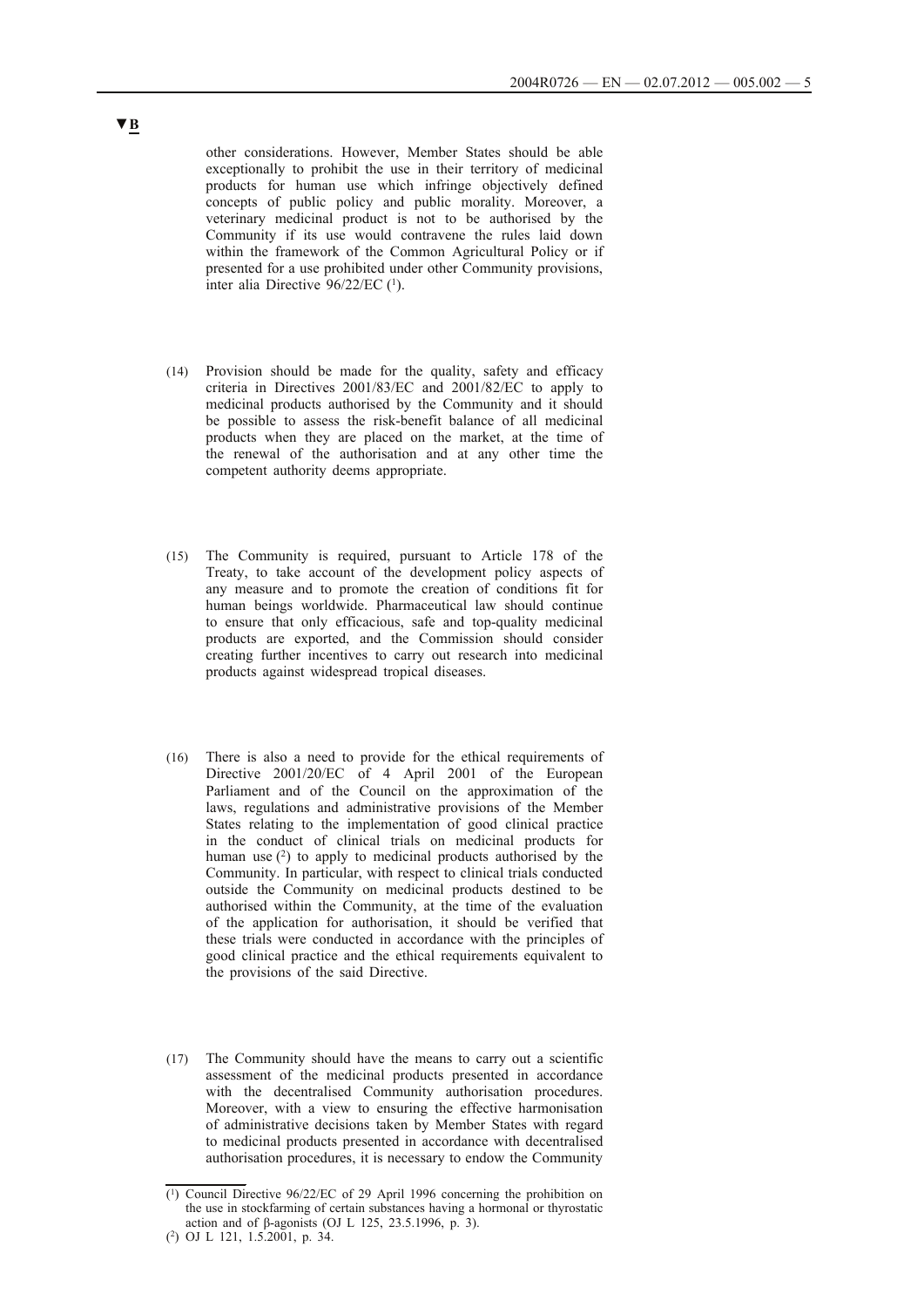with the means to resolve disagreements between Member States concerning the quality, safety and efficacy of medicinal products.

- (18) The structure and operation of the various bodies making up the Agency should be designed in such a way as to take into account the need constantly to renew scientific expertise, the need for cooperation between Community and national bodies, the need for adequate involvement of civil society, and the future enlargement of the European Union. The various bodies of the Agency should establish and develop appropriate contacts with the parties concerned, in particular representatives of patients and health-care professionals.
- (19) The chief task of the Agency should be to provide Community institutions and Member States with the best possible scientific opinions so as to enable them to exercise the powers regarding the authorisation and supervision of medicinal products conferred on them by Community legislation in the field of medicinal products. Only after a single scientific evaluation procedure addressing the quality, safety and efficacy of high-technology medicinal products has been conducted by the Agency, applying the highest possible standards, should marketing authorisation be granted by the Community, and this should be done by means of a rapid procedure ensuring close cooperation between the Commission and Member States.
- (20) In order to ensure close cooperation between the Agency and scientists operating in Member States, the composition of the Management Board should be such as to guarantee that the competent authorities of the Member States are closely involved in the overall management of the Community system for authorising medicinal products.
- (21) The Agency's budget should be composed of fees paid by the private sector and contributions paid out of the Community budget to implement Community policies.
- (22) Paragraph 25 of the Interinstitutional Agreement of 6 May 1999 between the European Parliament, the Council and the Commission on budgetary discipline and improvement of budgetary procedure (1) provides for the Financial Perspective to be adjusted in order to cover the new needs resulting from enlargement.
- (23) Exclusive responsibility for preparing the Agency's opinions on all questions concerning medicinal products for human use should be vested in a Committee for Medicinal Products for Human Use. As far as veterinary medicinal products are concerned, such responsibility should be vested in a Committee for Medicinal Products for Veterinary Use. As regards orphan medicinal products, the task should fall to the Committee on Orphan Medicinal Products set up under Regulation (EC) No 141/2000 of the European Parliament and of the Council of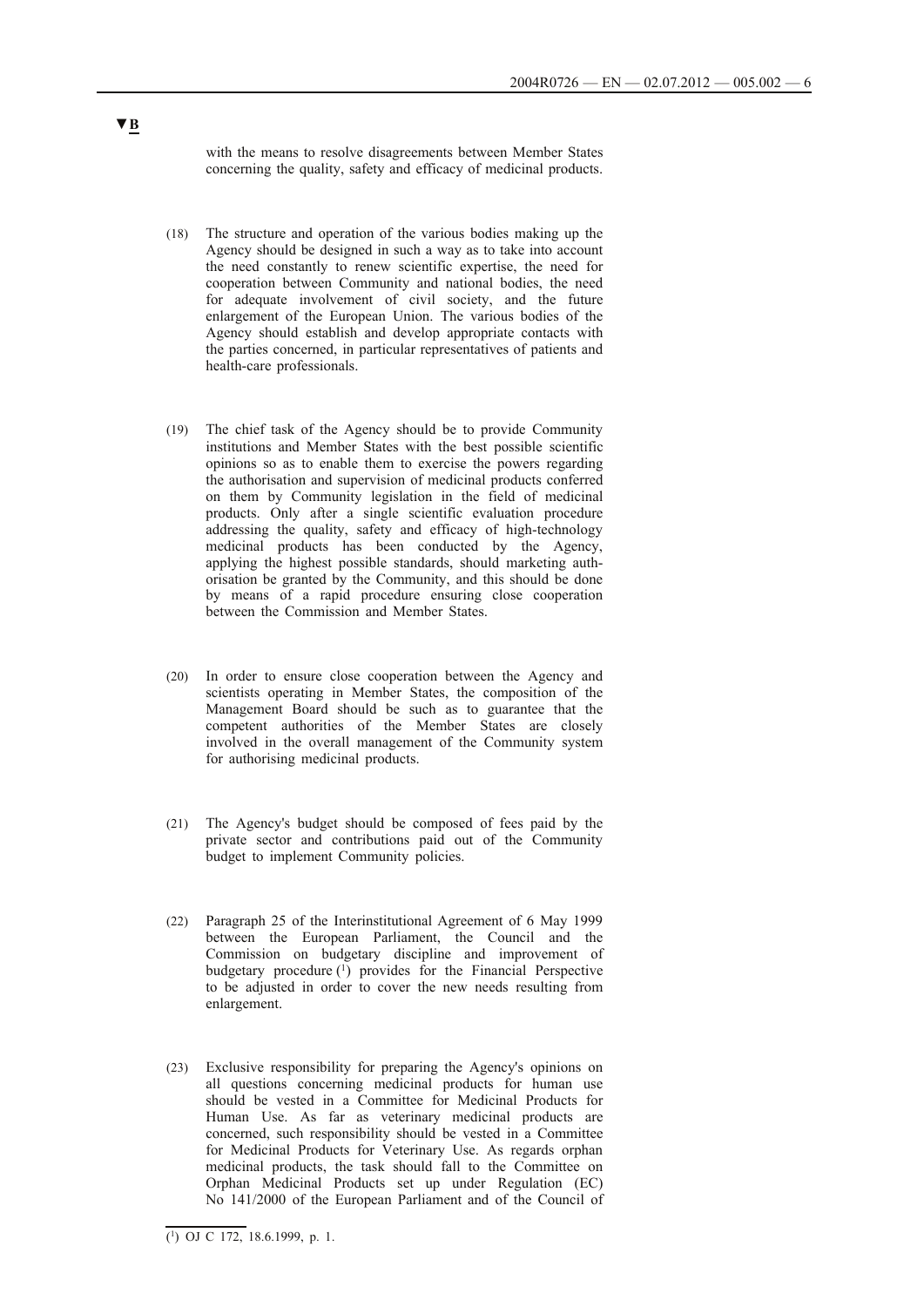16 December 1999 on orphan medicinal products (1). Lastly, as regards herbal medicinal products, this responsibility should be vested in the Committee on Herbal Medicinal Products set up under Directive 2001/83/EC.

- (24) The creation of the Agency will make it possible to reinforce the scientific role and independence of the committees, particularly through the setting-up of a permanent technical and administrative secretariat.
- (25) The field of activity of the Scientific Committees should be enlarged and their operating methods and composition modernised. Scientific advice for future applicants seeking marketing authorisation should be provided more generally and in greater depth. Similarly, structures allowing the development of advice for companies, in particular small and medium-sized enterprises, should be put in place. The committees should be able to delegate some of their evaluation duties to standing working parties open to experts from the scientific world appointed for this purpose, whilst retaining total responsibility for the scientific opinions issued. The re-examination procedures should be amended to provide a better guarantee for applicants' rights.
- (26) The number of members of the Scientific Committees participating in the centralised procedure should be established with a view to ensuring that the committees remain of an efficient size after the enlargement of the European Union.
- (27) It is also necessary to reinforce the role of the Scientific Committees in such a way as to enable the Agency to participate actively in international scientific dialogue and to develop certain activities that will be necessary, in particular regarding international scientific harmonisation and technical cooperation with the World Health Organisation.
- (28) Furthermore, in order to create greater legal certainty it is necessary to define the responsibilities regarding the transparency rules for the Agency's work, to set certain conditions for the marketing of medicinal products authorised by the Community, to confer on the Agency powers to monitor the distribution of medicinal products authorised by the Community and to specify the sanctions and the procedures for implementing them in the event of failure to observe the provisions of this Regulation and the conditions contained in the authorisations granted under the procedures it establishes.
- (29) It is also necessary to take measures for the supervision of medicinal products authorised by the Community, and in particular for the intensive supervision of undesirable effects of these medicinal products within the framework of Community pharmacovigilance activities, so as to ensure the rapid withdrawal from the market of any medicinal product presenting a negative risk-benefit balance under normal conditions of use.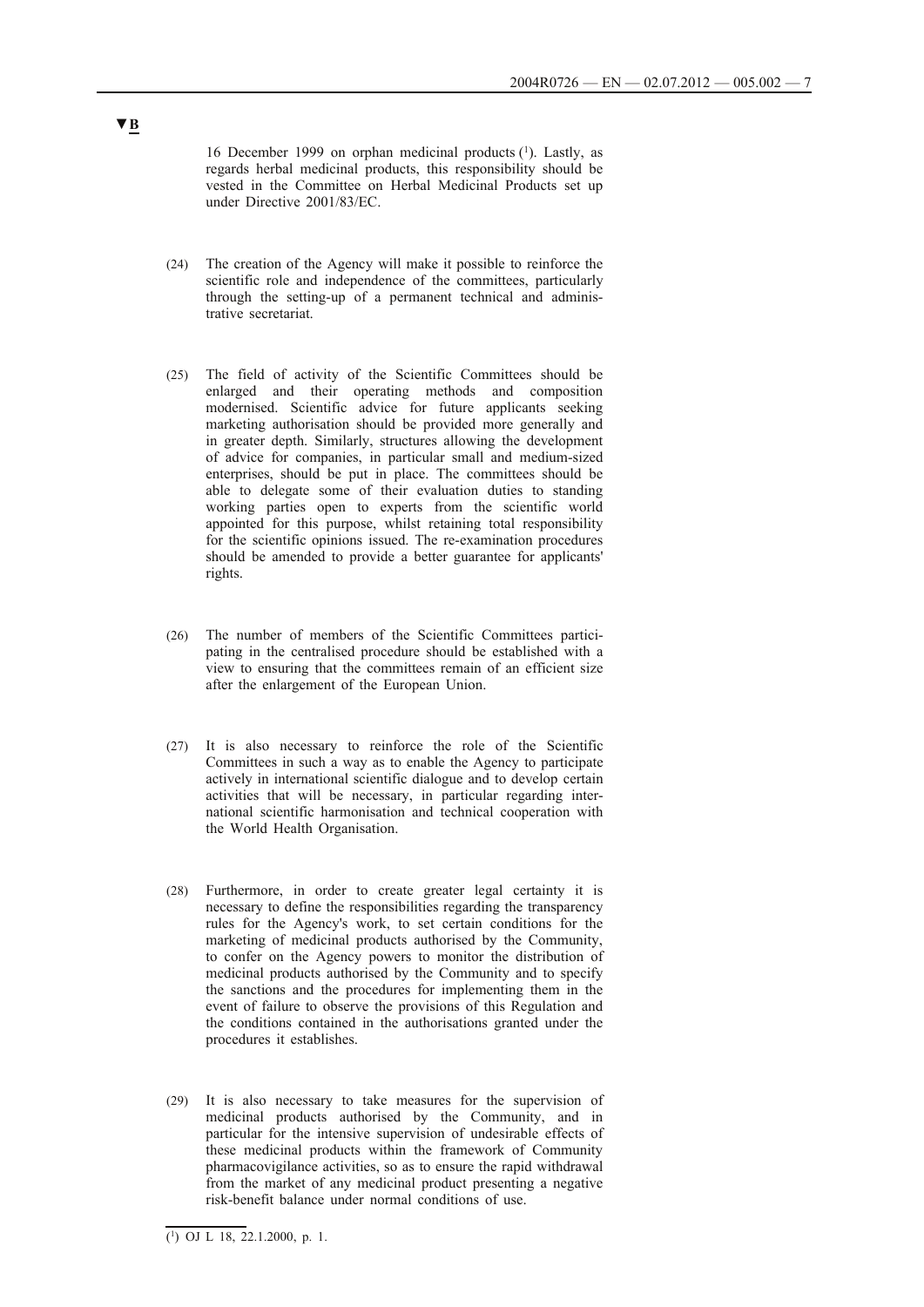- (30) In order to enhance the efficiency of market surveillance, the Agency should be responsible for coordinating Member States' pharmacovigilance activities. A number of provisions need to be introduced to put in place stringent and efficient pharmacovigilance procedures, to allow the competent authority to take provisional emergency measures, including the introduction of amendments to the marketing authorisation and, finally, to permit a reassessment to be made at any time of the riskbenefit balance of a medicinal product.
- (31) It is also appropriate to entrust the Commission, in close cooperation with the Agency and after consultations with the Member States, with the task of coordinating the execution of the various supervisory responsibilities vested in the Member States, and in particular with the tasks of providing information on medicinal products and of checking the observance of good manufacturing, laboratory and clinical practices.
- (32) It is necessary to provide for the coordinated implementation of Community procedures for the authorisation of medicinal products, and of the national procedures of Member States which have already been harmonised to a considerable degree by Directives 2001/83/EC and 2001/82/EC. It is appropriate that the operation of the procedures laid down by this Regulation be re-examined by the Commission every ten years on the basis of experience gained.
- (33) In order to meet, in particular, the legitimate expectations of patients and to take account of the increasingly rapid progress of science and therapies, accelerated assessment procedures should be set up, reserved for medicinal products of major therapeutic interest, and procedures for obtaining temporary authorisations subject to certain annually reviewable conditions. In the field of medicinal products for human use, a common approach should also be followed, whenever possible, regarding the criteria and conditions for the compassionate use of new medicinal products under Member States' legislation.
- (34) Member States have developed an evaluation of the comparative efficacy of medicinal products aimed at positioning a new medicinal product with respect to those that already exist in the same therapeutic class. Similarly, the Council, in its Conclusions on medicinal products and public health  $(1)$ , adopted on 29 June 2000, emphasised the importance of identifying medicinal products that presented an added therapeutic value. However this evaluation should not be conducted in the context of the marketing authorisation, for which it is agreed that the fundamental criteria should be retained. It is useful in this respect to allow for the possibility of gathering information on the methods used by the Member States to determine the therapeutic benefit obtained by each new medicinal product.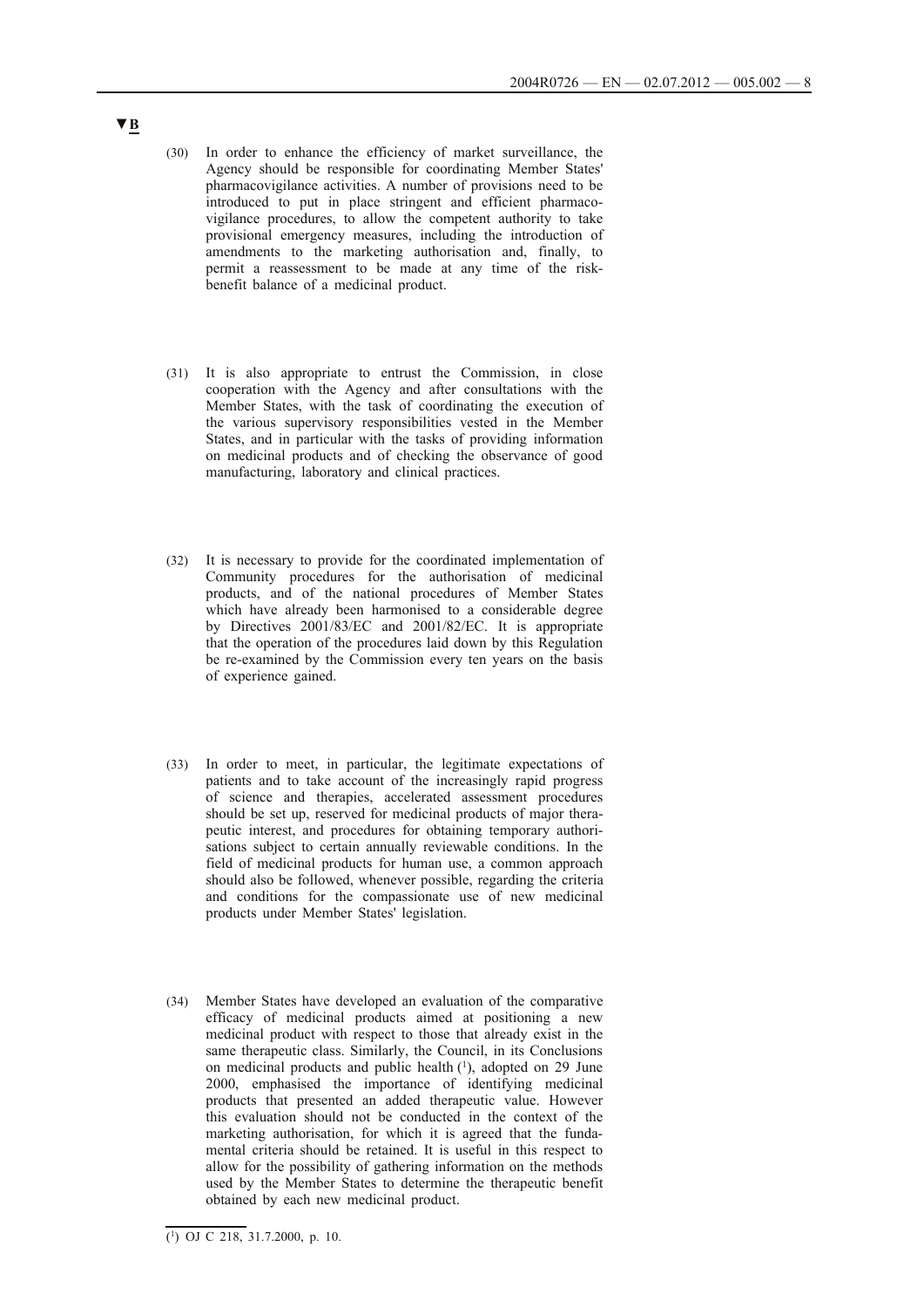- (35) In line with the current provisions of Directives 2001/83/EC and 2001/82/EC, the term of validity of a Community marketing authorisation should be limited initially to a period of five years, upon the expiry of which it should be renewed. Thereafter the marketing authorisation should normally be of unlimited validity. Furthermore, any authorisation not used for three consecutive years, that is to say, one which has not led to the placing on the market of a medicinal product in the Community during that period, should be considered invalid, in order, in particular, to avoid the administrative burden of maintaining such authorisations. However, this rule should be subject to exemptions when these are justified on public health grounds.
- (36) Environmental risks may arise from medicinal products containing or consisting of genetically modified organisms. It is thus necessary to subject such products to an environmental riskassessment procedure similar to the procedure under Directive 2001/18/EC of the European Parliament and of the Council of 12 March 2001 on the deliberate release into the environment of genetically modified organisms (1), to be conducted in parallel with the evaluation, under a single Community procedure, of the quality, safety and efficacy of the product concerned.
- (37) The measures necessary for the implementation of this Regulation should be adopted in accordance with Council Decision 1999/468/EC of 28 June 1999 laying down the procedures for the exercise of implementing powers conferred on the Commission  $(2)$ .
- (38) The provisions of Regulation (EC) No  $1647/2003$  (3) amending Regulation (EC) No 2309/93 as regards the budgetary and financial rules applicable to the Agency and access to the Agency's documents should be fully incorporated into this Regulation,

HAVE ADOPTED THIS REGULATION:

### TITLE I

## **DEFINITIONS AND SCOPE**

#### *Article 1*

The purpose of this Regulation is to lay down Community procedures for the authorisation, supervision and pharmacovigilance of medicinal products for human and veterinary use, and to establish a European Medicines Agency (hereinafter referred to as 'the Agency').

 $(1)$  OJ L 106, 17.4.2001, p. 1. Directive as last amended by Regulation (EC) No 1830/2003 of the European Parliament and of the Council (OJ L 268, 18.10.2003, p. 24).

<sup>(2)</sup> OJ L 184, 17.7.1999, p. 23.

<sup>(3)</sup> OJ L 245, 29.9.2003, p. 19.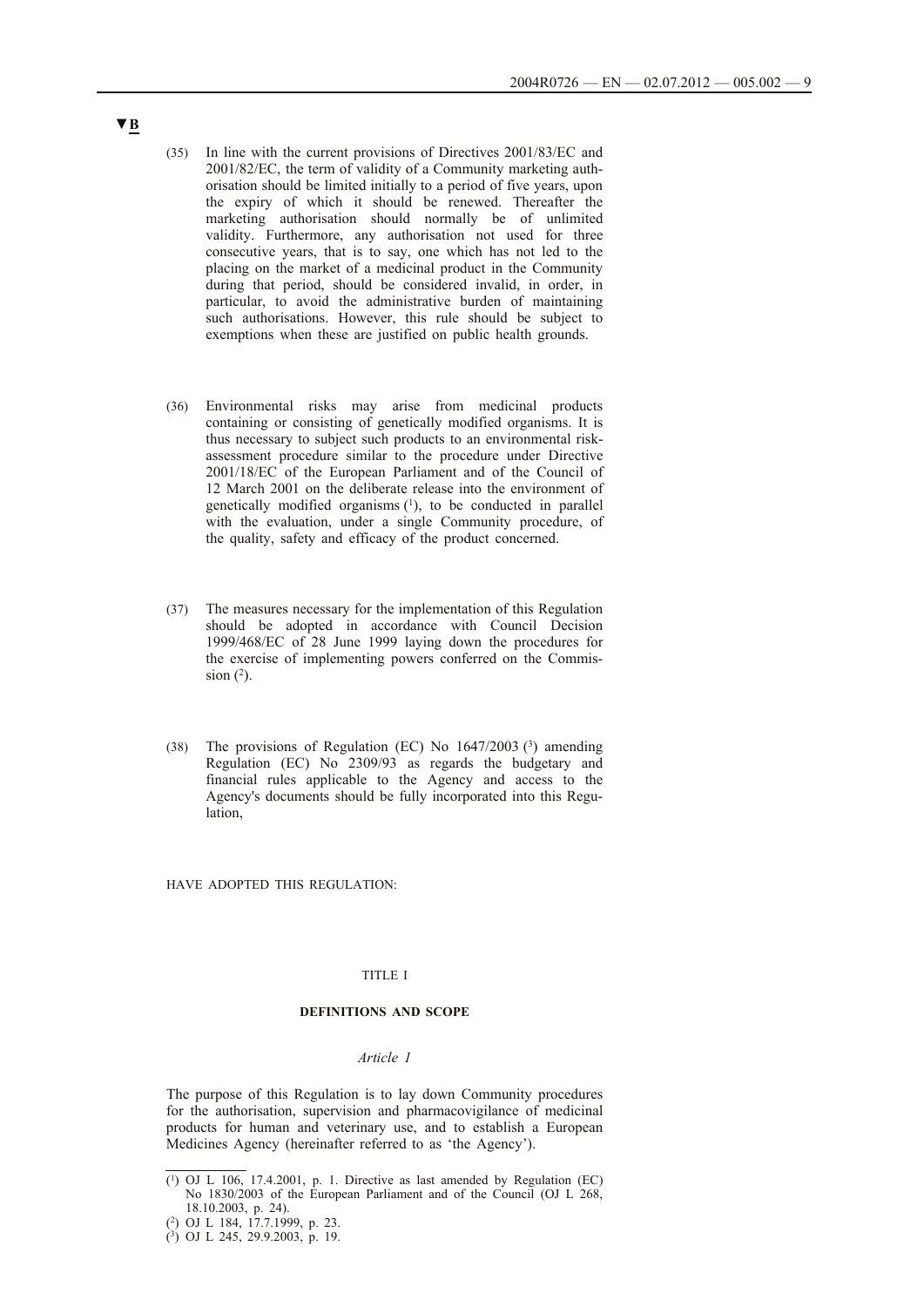The provisions of this Regulation shall not affect the powers of Member States' authorities as regards setting the prices of medicinal products or their inclusion in the scope of the national health system or social security schemes on the basis of health, economic and social conditions. In particular, Member States shall be free to choose from the particulars shown in the marketing authorisation those therapeutic indications and pack sizes which will be covered by their social security bodies.

# *Article 2*

The definitions laid down in Article 1 of Directive 2001/83/EC and those laid down in Article 1 of Directive 2001/82/EC shall apply for the purposes of this Regulation.

The holder of a marketing authorisation for medicinal products covered by this Regulation must be established in the Community. The holder shall be responsible for the placing on the market of those medicinal products, whether he does it himself or via one or more persons designated to that effect.

### *Article 3*

1. No medicinal product appearing in the Annex may be placed on the market within the Community unless a marketing authorisation has been granted by the Community in accordance with the provisions of this Regulation.

2. Any medicinal product not appearing in the Annex may be granted a marketing authorisation by the Community in accordance with the provisions of this Regulation, if:

- (a) the medicinal product contains a new active substance which, on the date of entry into force of this Regulation, was not authorised in the Community; or
- (b) the applicant shows that the medicinal product constitutes a significant therapeutic, scientific or technical innovation or that the granting of authorisation in accordance with this Regulation is in the interests of patients or animal health at Community level.

Immunological veterinary medicinal products for the treatment of animal diseases that are subject to Community prophylactic measures may also be granted such authorisation.

3. A generic medicinal product of a reference medicinal product authorised by the Community may be authorised by the competent authorities of the Member States in accordance with Directive 2001/83/EC and Directive 2001/82/EC under the following conditions:

- (a) the application for authorisation is submitted in accordance with Article 10 of Directive 2001/83/EC or Article 13 of Directive 2001/82/EC;
- (b) the summary of the product characteristics is in all relevant respects consistent with that of the medicinal product authorised by the Community except for those parts of the summary of product characteristics referring to indications or dosage forms which were still covered by patent law at the time when the generic medicine was marketed; and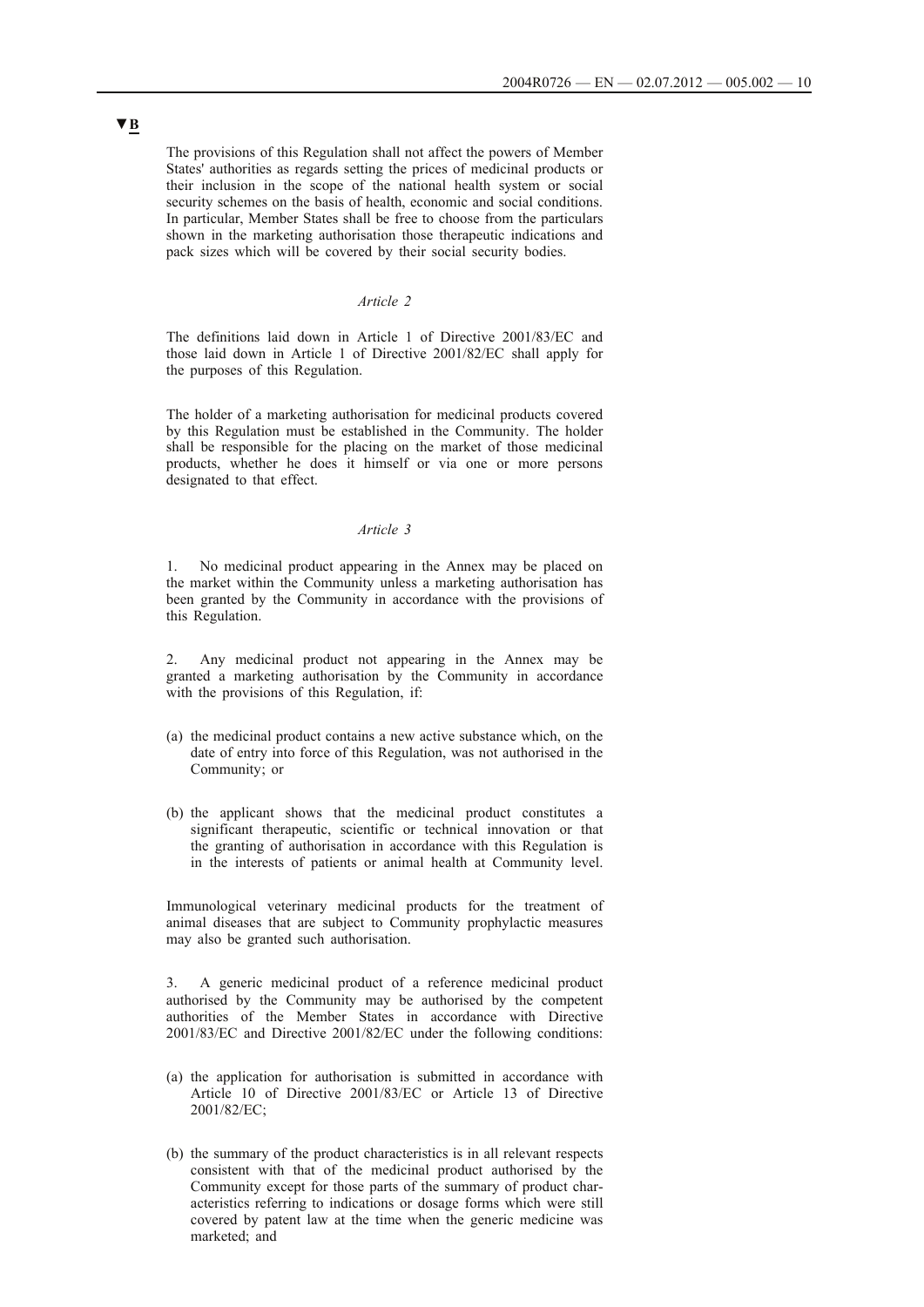(c) the generic medicinal product is authorised under the same name in all the Member States where the application has been made. For the purposes of this provision, all the linguistic versions of the INN (international non-proprietary name) shall be considered to be the same name.

### **▼M3**

4. After the competent committee of the Agency has been consulted, the Commission may adapt the Annex to technical and scientific progress and may adopt any necessary amendments without extending the scope of the centralised procedure.

Those measures, designed to amend non-essential elements of this Regulation, shall be adopted in accordance with the regulatory procedure with scrutiny referred to in Article 87(2a).

# **▼B**

### *Article 4*

1. Applications for the marketing authorisations referred to in Article 3 shall be submitted to the Agency.

2. The Community shall grant and supervise marketing authorisations for medicinal products for human use in accordance with Title II.

3. The Community shall grant and supervise marketing authorisations for veterinary medicinal products in accordance with Title III.

### TITLE II

### **AUTHORISATION AND SUPERVISION OF MEDICINAL PRODUCTS FOR HUMAN USE**

### Chapter 1

#### **Submission and examination of applications — Authorisations**

#### *Article 5*

1. A Committee for Medicinal Products for Human Use is hereby established. The Committee shall be part of the Agency.

2. Without prejudice to Article 56 or to other tasks which Community law may confer on it, the Committee for Medicinal Products for Human Use shall be responsible for drawing up the opinion of the Agency on any matter concerning the admissibility of the files submitted in accordance with the centralised procedure, the granting, variation, suspension or revocation of an authorisation to place a medicinal product for human use on the market in accordance with the provisions of this Title, and pharmacovigilance. **►M5** For the fulfilment of its pharmacovigilance tasks, including the approval of risk management systems and monitoring their effectiveness provided for under this Regulation, the Committee for Medicinal Products for Human Use shall rely on the scientific assessment and recommendations of the Pharmacovigilance Risk Assessment Committee referred to in Article  $56(1)(aa)$ .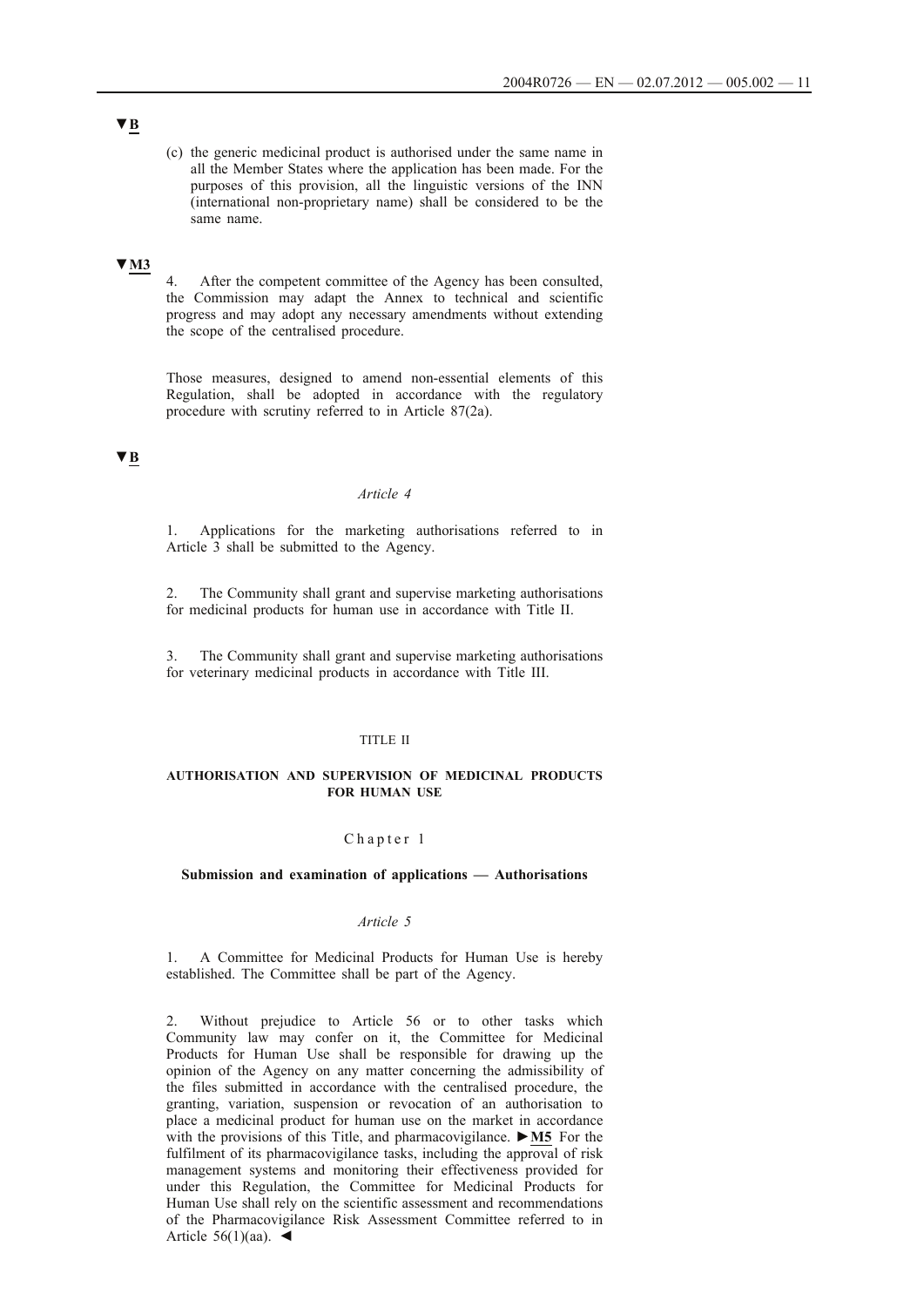3. At the request of the Executive Director of the Agency or the Commission representative, the Committee for Medicinal Products for Human Use shall also draw up an opinion on any scientific matter concerning the evaluation of medicinal products for human use. The Committee shall take due account of any requests by Member States for an opinion. The Committee shall also formulate an opinion whenever there is disagreement in the evaluation of medicinal products through the mutual recognition procedure. The opinion of the Committee shall be made publicly accessible.

## *Article 6*

1. Each application for the authorisation of a medicinal product for human use shall specifically and completely include the particulars and documents as referred to in Articles 8(3), 10, 10a, 10b or 11 of, and Annex I to, Directive 2001/83/EC. The documents must include a statement to the effect that clinical trials carried out outside the European Union meet the ethical requirements of Directive 2001/20/EC. These particulars and documents shall take account of the unique, Community nature of the authorisation requested and, otherwise than in exceptional cases relating to the application of the law on trade marks, shall include the use of a single name for the medicinal product.

The application shall be accompanied by the fee payable to the Agency for the examination of the application.

2. In the case of a medicinal product for human use containing or consisting of genetically modified organisms within the meaning of Article 2 of Directive 2001/18/EC, the application shall be accompanied by:

- (a) a copy of the competent authorities' written consent to the deliberate release into the environment of the genetically modified organisms for research and development purposes where provided for in Part B of Directive 2001/18/EC or in Part B of Council Directive 90/220/EEC of 23 April 1990 on the deliberate release into the environment of genetically modified organisms  $(1)$ ;
- (b) the complete technical dossier supplying the information required by Annexes III and IV to Directive 2001/18/EC;
- (c) the environmental risk assessment in accordance with the principles set out in Annex II to Directive 2001/18/EC; and
- (d) the results of any investigations performed for the purposes of research or development.

Articles 13 to 24 of Directive 2001/18/EC shall not apply to medicinal products for human use containing or consisting of genetically modified organisms.

The Agency shall ensure that the opinion of the Committee for Medicinal Products for Human Use is given within 210 days after receipt of a valid application.

 $(1)$  OJ L 117, 8.5.1990, p. 15. Directive repealed by Directive 2001/18/EC, but continues to have certain legal effects.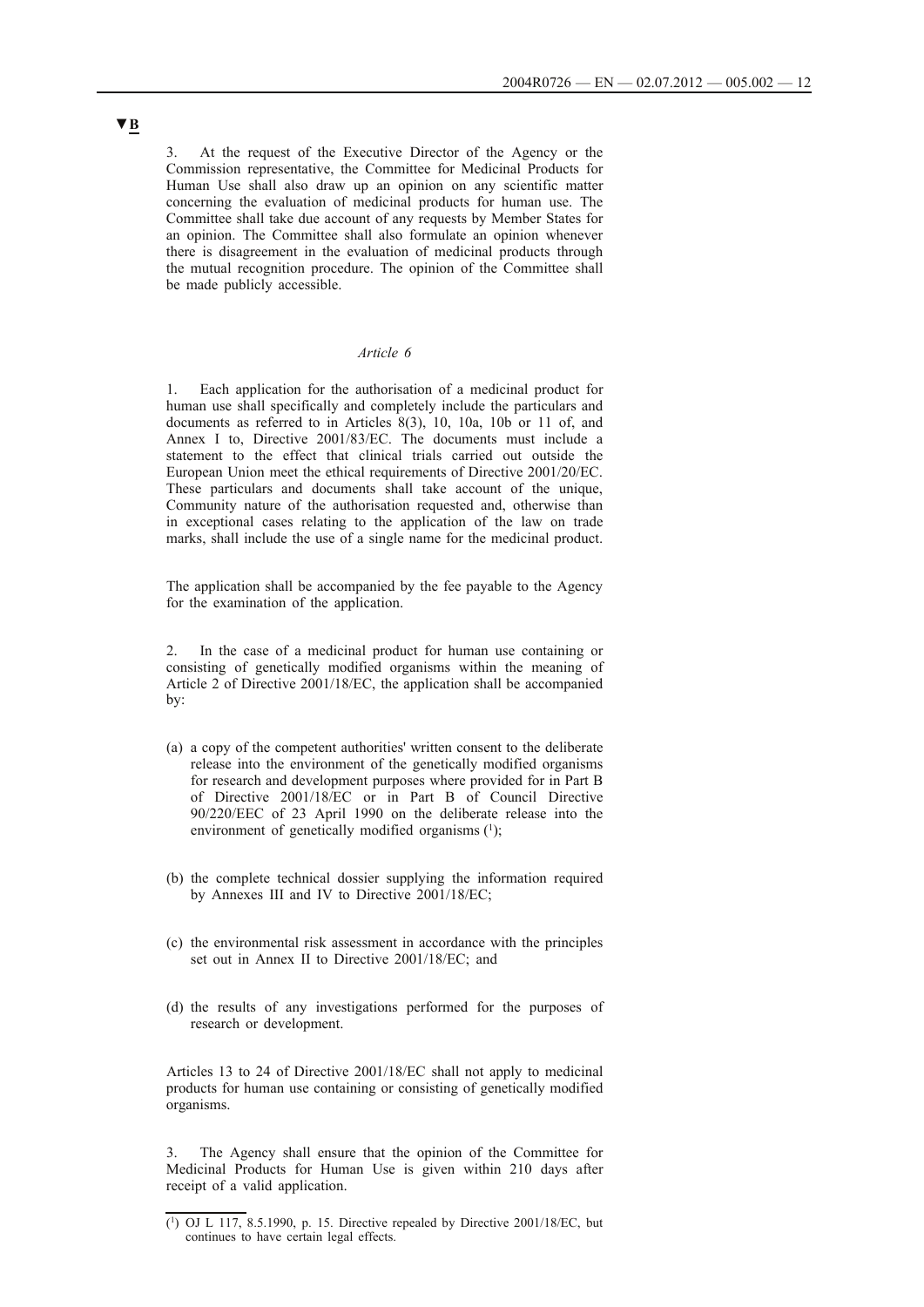The duration of the analysis of the scientific data in the file concerning the application for marketing authorisation must be at least 80 days, except in cases where the rapporteur and co-rapporteur declare that they have completed their assessment before that time.

On the basis of a duly reasoned request, the said Committee may call for the duration of the analysis of the scientific data in the file concerning the application for marketing authorisation to be extended.

In the case of a medicinal product for human use containing or consisting of genetically modified organisms, the opinion of the said Committee shall respect the environmental safety requirements laid down by Directive 2001/18/EC. During the process of evaluating applications for marketing authorisations for medicinal products for human use containing or consisting of genetically modified organisms, the rapporteur shall carry out necessary consultations of bodies that the Community or Member States have set up in accordance with Directive 2001/18/EC.

4. The Commission shall, in consultation with the Agency, Member States and interested parties, draw up a detailed guide regarding the form in which applications for authorisation are to be presented.

### *Article 7*

In order to prepare its opinion, the Committee for Medicinal Products for Human Use:

- (a) shall verify that the particulars and documents submitted in accordance with Article 6 comply with the requirements of Directive 2001/83/EC, and shall examine whether the conditions specified in this Regulation for granting a marketing authorisation are satisfied;
- (b) may request that an Official Medicines Control Laboratory or a laboratory that a Member State has designated for that purpose test the medicinal product for human use, its starting materials and, if need be, its intermediate products or other constituent materials in order to ensure that the control methods employed by the manufacturer and described in the application documents are satisfactory;
- (c) may request that the applicant supplement the particulars accompanying the application within a specific time period. Where the said Committee avails itself of this option, the time-limit laid down in Article 6(3), first subparagraph, shall be suspended until such time as the supplementary information requested has been provided. Likewise, this time-limit shall be suspended for the time allowed for the applicant to prepare oral or written explanations.

### *Article 8*

Upon receipt of a written request from the Committee for Medicinal Products for Human Use, a Member State shall forward the information showing that the manufacturer of a medicinal product or the importer from a third country is able to manufacture the medicinal product concerned and/or carry out the necessary control tests in accordance with the particulars and documents supplied pursuant to Article 6.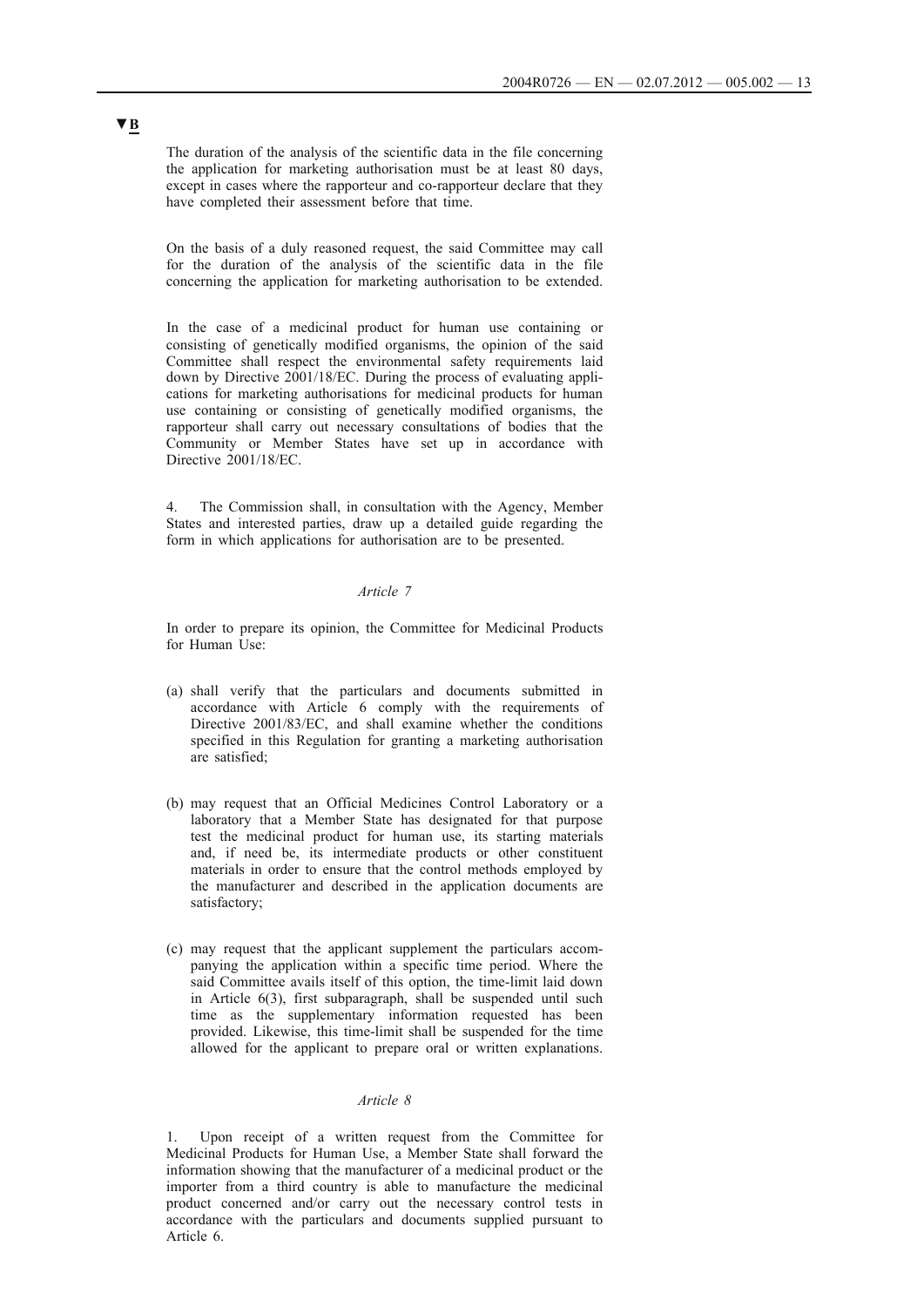2. Where it considers it necessary in order to complete its examination of an application, the said Committee may require the applicant to undergo a specific inspection of the manufacturing site of the medicinal product concerned. Such inspections may be made unannounced.

The inspection shall be carried out within the time-limit laid down in the first subparagraph of Article 6(3) by inspectors from the Member State holding the appropriate qualifications; they may be accompanied by a rapporteur or an expert appointed by the Committee.

### *Article 9*

The Agency shall forthwith inform the applicant if the opinion of the Committee for Medicinal Products for Human Use is that:

- (a) the application does not satisfy the criteria for authorisation set out in this Regulation;
- (b) the summary of the product characteristics proposed by the applicant needs to be amended;
- (c) the labelling or package leaflet of the product is not in compliance with Title V of Directive 2001/83/EC;
- (d) the authorisation needs to be granted subject to the conditions provided for in Article 14(7) and (8).

2. Within 15 days after receipt of the opinion referred to in paragraph 1, the applicant may give written notice to the Agency that he wishes to request a re-examination of the opinion. In that case, the applicant shall forward to the Agency the detailed grounds for the request within 60 days after receipt of the opinion.

Within 60 days following receipt of the grounds for the request, the said Committee shall re-examine its opinion in accordance with the conditions laid down in the fourth subparagraph of Article 62(1). The reasons for the conclusion reached shall be annexed to the final opinion.

3. Within 15 days after its adoption, the Agency shall send the final opinion of the said Committee to the Commission, to the Member States and to the applicant, together with a report describing the assessment of the medicinal product by the Committee and stating the reasons for its conclusions.

4. If an opinion is favourable to the granting of the relevant authorisation to place the medicinal product concerned on the market, the following documents shall be annexed to the opinion:

(a) a draft summary of the product characteristics, as referred to in Article 11 of Directive 2001/83/EC;

#### **▼M5**

(aa) a recommendation on the frequency of submission of periodic safety update reports;

### **▼B**

(b) details of any conditions or restrictions which should be imposed on the supply or use of the medicinal product concerned, including the conditions under which the medicinal product may be made available to patients, in accordance with the criteria laid down in Title VI of Directive 2001/83/EC;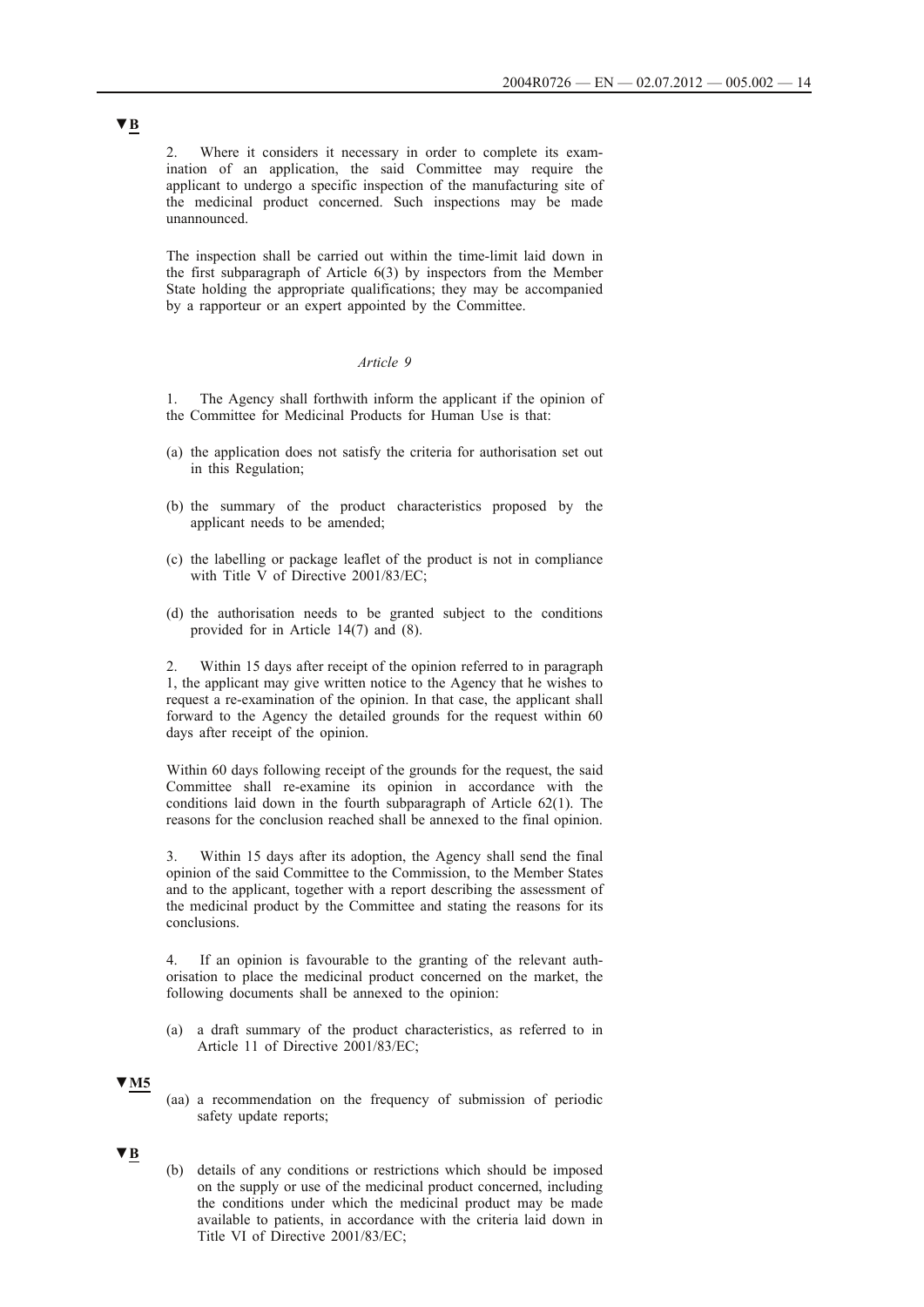(c) details of any recommended conditions or restrictions with regard to the safe and effective use of the medicinal product;

### **▼M5**

- (ca) details of any recommended measures for ensuring the safe use of the medicinal product to be included in the risk management system;
- (cb) if appropriate, details of any recommended obligation to conduct post-authorisation safety studies or to comply with obligations on the recording or reporting of suspected adverse reactions which are stricter than those referred to in Chapter 3;
- (cc) if appropriate, details of any recommended obligation to conduct post-authorisation efficacy studies where concerns relating to some aspects of the efficacy of the medicinal product are identified and can be resolved only after the medicinal product has been marketed. Such an obligation to conduct such studies shall be based on the delegated acts adopted pursuant to Article 10b while taking into account the scientific guidance referred to in Article 108a of Directive 2001/83/EC;

# **▼B**

(d) the draft text of the labelling and package leaflet proposed by the applicant, presented in accordance with Title V of Directive 2001/83/EC;

### **▼M5**

(e) the assessment report as regards the results of the pharmaceutical and pre-clinical tests and of the clinical trials, and as regards the risk management system and the pharmacovigilance system for the medicinal product concerned.

### **▼B**

## *Article 10*

# **▼M5**

1. Within 15 days after receipt of the opinion referred to in Article 5(2), the Commission shall prepare a draft of the decision to be taken in respect of the application.

Where a draft decision envisages the granting of a marketing authorisation, it shall include or make reference to the documents mentioned in points (a) to (d) of Article 9(4).

Where a draft decision envisages the granting of a marketing authorisation subject to the conditions referred to in points (c), (ca), (cb), or (cc) of Article 9(4), it shall lay down deadlines for the fulfilment of the conditions, where necessary.

Where the draft decision differs from the opinion of the Agency, the Commission shall attach a detailed explanation of the reasons for the differences.

The draft decision shall be forwarded to Member States and the applicant.

#### **▼B**

2. The Commission shall take a final decision in accordance with, and within 15 days after the end of, the procedure referred to in Article 87(3).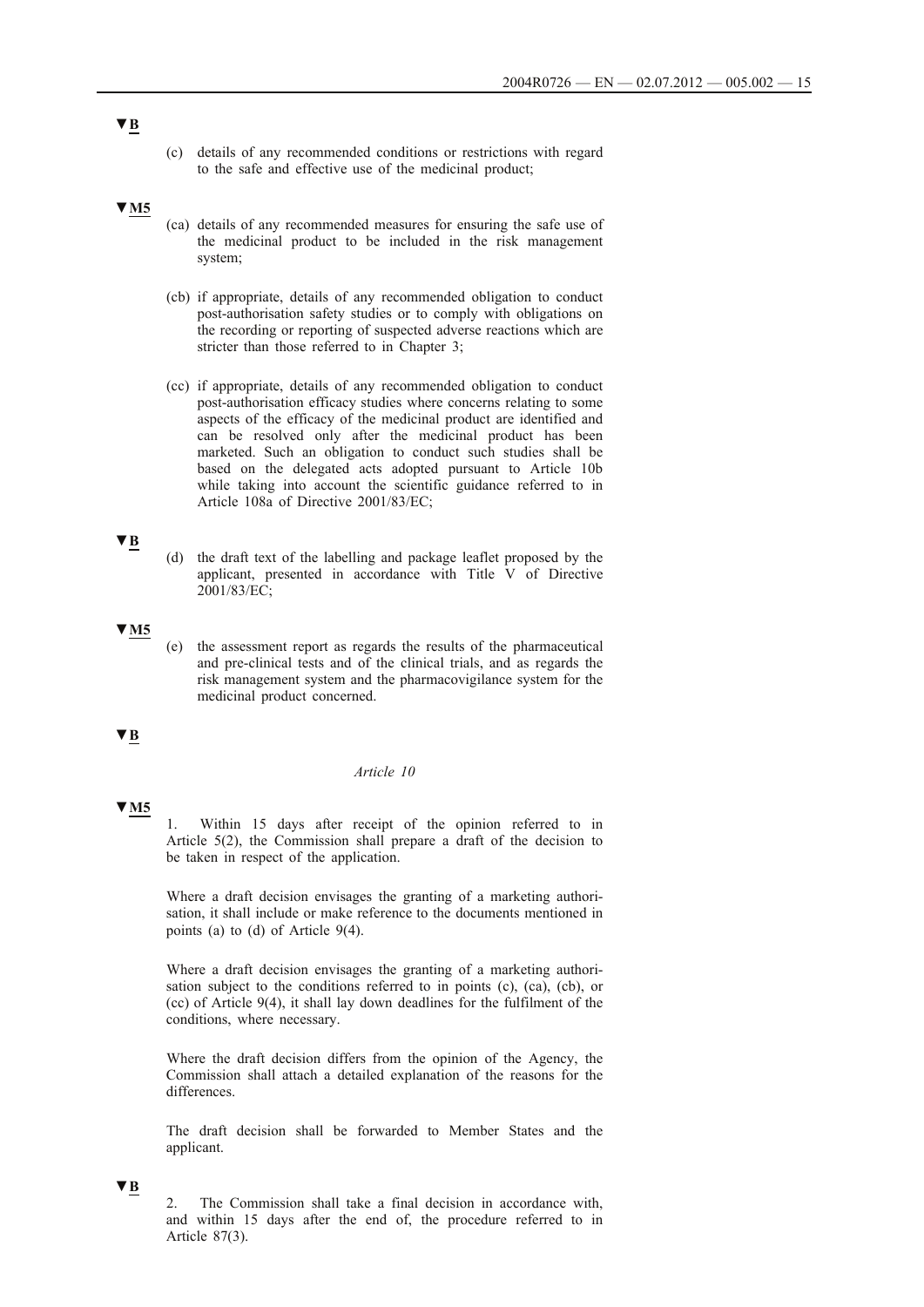3. The Standing Committee on Medicinal Products for Human Use referred to in Article 87(1) shall adjust its rules of procedure so as to take account of the tasks incumbent upon it under this Regulation.

The adjustments shall provide that:

- (a) the opinion of the said Standing Committee is to be given in writing;
- (b) Member States shall have 22 days to forward their written observations on the draft decision to the Commission. However, if a decision has to be taken urgently, a shorter time-limit may be set by the Chairman according to the degree of urgency involved. This time-limit shall not, otherwise than in exceptional circumstances, be shorter than 5 days;
- (c) Member States may request in writing that the draft decision referred to in paragraph 1 be discussed by a plenary meeting of the said Standing Committee, stating their reasons in detail.

4. Where, in the opinion of the Commission, a Member State's written observations raise important new questions of a scientific or technical nature which the opinion delivered by the Agency has not addressed, the Chairman shall suspend the procedure and refer the application back to the Agency for further consideration.

5. The Commission shall adopt the provisions necessary for the implementation of paragraph 4 in accordance with the procedure referred to in Article 87(2).

## **▼M5**

6. The Agency shall disseminate the documents referred to in points (a) to (d) of Article 9(4), together with any deadlines laid down pursuant to the third subparagraph of paragraph 1 of this Article.

### *Article 10a*

1. After the granting of a marketing authorisation, the Agency may impose an obligation on the marketing authorisation holder:

- (a) to conduct a post-authorisation safety study if there are concerns about the risks of an authorised medicinal product. If the same concerns apply to more than one medicinal product, the Agency shall, following consultation with the Pharmacovigilance Risk Assessment Committee, encourage the marketing authorisation holders concerned to conduct a joint post-authorisation safety study;
- (b) to conduct a post-authorisation efficacy study when the understanding of the disease or the clinical methodology indicate that previous efficacy evaluations might have to be revised significantly. The obligation to conduct the post-authorisation efficacy study shall be based on the delegated acts adopted pursuant to Article 10b while taking into account the scientific guidance referred to in Article 108a of Directive 2001/83/EC.

The imposition of such an obligation shall be duly justified, notified in writing, and shall include the objectives and timeframe for submission and conduct of the study.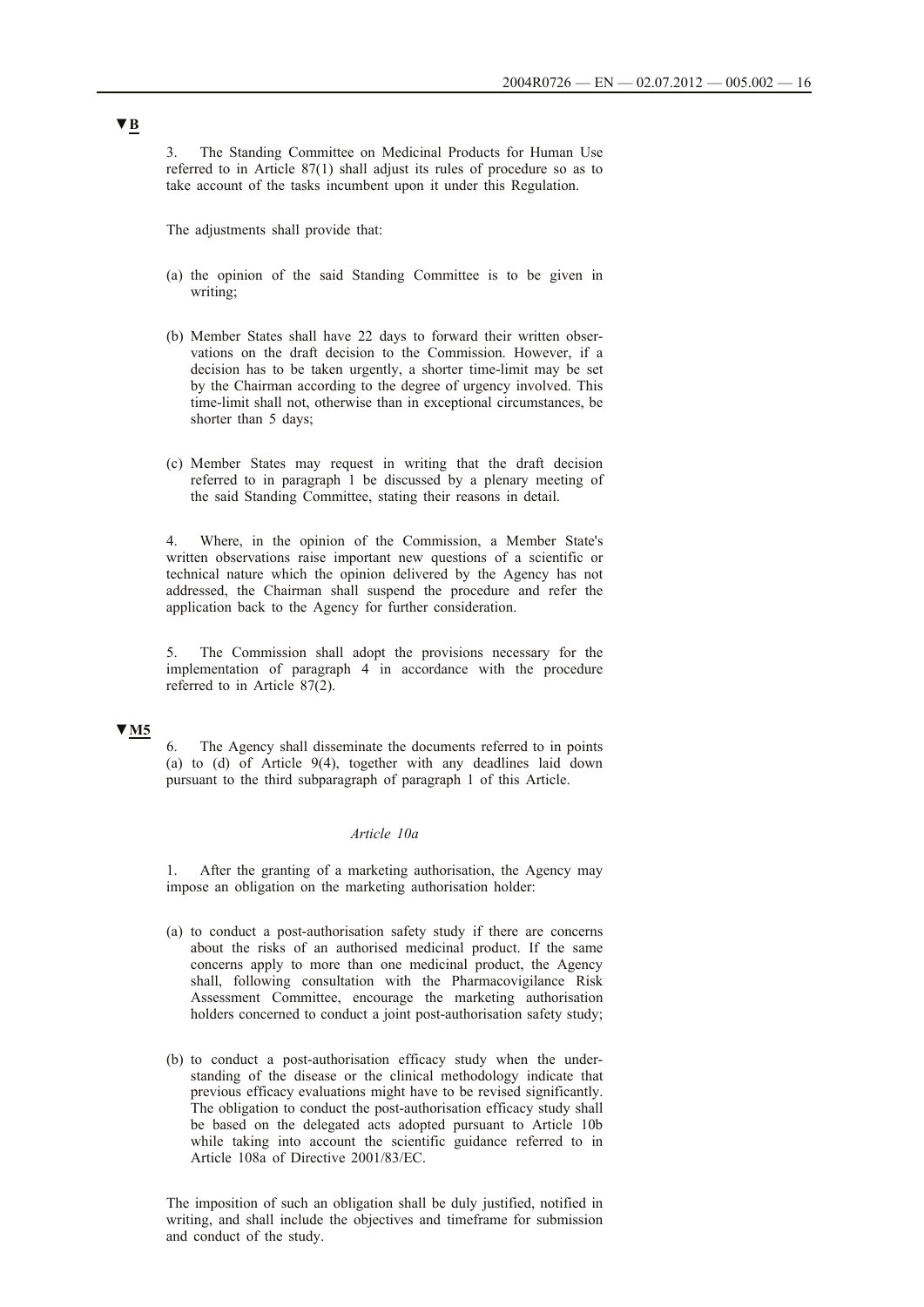2. The Agency shall provide the marketing authorisation holder with an opportunity to present written observations in response to the imposition of the obligation within a time limit which it shall specify, if the marketing authorisation holder so requests within 30 days of receipt of the written notification of the obligation.

3. On the basis of the written observations submitted by the marketing authorisation holder, and of the opinion of the Agency, the Commission shall withdraw or confirm the obligation. Where the Commission confirms the obligation, the marketing authorisation shall be varied to include the obligation as a condition of the marketing authorisation and the risk management system shall be updated accordingly.

## *Article 10b*

1. In order to determine the situations in which post-authorisation efficacy studies may be required under point (cc) of Article 9(4) and point (b) of Article 10a(1) of this Regulation, the Commission may adopt, by means of delegated acts in accordance with Article 87b, and subject to the conditions of Articles 87c and 87d, measures supplementing the provisions in point (cc) of Article  $9(4)$  and point (b) of Article 10a(1).

2. When adopting such delegated acts, the Commission shall act in accordance with the provisions of this Regulation.

## **▼B**

### *Article 11*

If an applicant withdraws an application for a marketing authorisation submitted to the Agency before an opinion has been given on the application, the applicant shall communicate its reasons for doing so to the Agency. The Agency shall make this information publicly accessible and shall publish the assessment report, if available, after deletion of all information of a commercially confidential nature.

## *Article 12*

1. The marketing authorisation shall be refused if, after verification of the particulars and documents submitted in accordance with Article 6, it appears that the applicant has not properly or sufficiently demonstrated the quality, safety or efficacy of the medicinal product.

Authorisation shall likewise be refused if particulars or documents provided by the applicant in accordance with Article 6 are incorrect or if the labelling and package leaflet proposed by the applicant are not in accordance with Title V of Directive 2001/83/EC.

2. The refusal of a Community marketing authorisation shall constitute a prohibition on the placing on the market of the medicinal product concerned throughout the Community.

3. Information about all refusals and the reasons for them shall be made publicly accessible.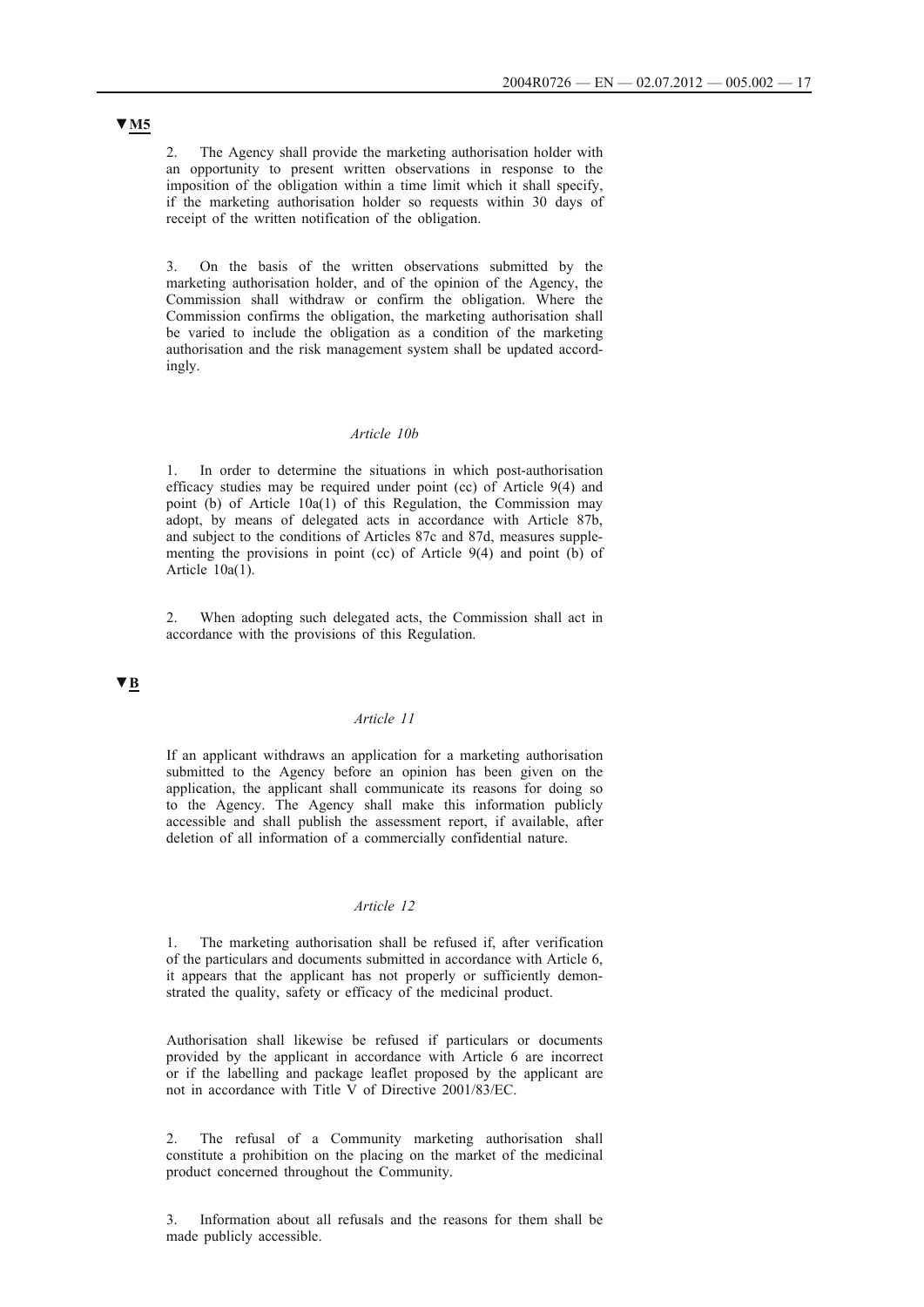### *Article 13*

1. **►M2** Without prejudice to Article 4(4) and (5) of Directive 2001/83/EC, a marketing authorisation which has been granted in accordance with this Regulation shall be valid throughout the Community. ◄ It shall confer the same rights and obligations in each of the Member States as a marketing authorisation granted by that Member State in accordance with Article 6 of Directive 2001/83/EC.

Authorised medicinal products for human use shall be entered in the Community Register of Medicinal Products and shall be given a number, which shall appear on the packaging.

2. Notification of marketing authorisation shall be published in the *Official Journal of the European Union*, quoting in particular the date of authorisation and the registration number in the Community Register, any International Non-proprietary Name (INN) of the active substance of the medicinal product, its pharmaceutical form, and any Anatomical Therapeutic Chemical Code (ATC).

3. The Agency shall immediately publish the assessment report on the medicinal product for human use drawn up by the Committee for Medicinal Products for Human Use and the reasons for its opinion in favour of granting authorisation, after deletion of any information of a commercially confidential nature.

The European Public Assessment Report (EPAR) shall include a summary written in a manner that is understandable to the public. The summary shall contain in particular a section relating to the conditions of use of the medicinal product.

4. After a marketing authorisation has been granted, the holder of the authorisation shall inform the Agency of the dates of actual marketing of the medicinal product for human use in the Member States, taking into account the various presentations authorised.

The holder shall also notify the Agency if the product ceases to be placed on the market, either temporarily or permanently. Such notification shall, otherwise than in exceptional circumstances, be made no less than 2 months before the interruption in the placing on the market of the product.

Upon request by the Agency, particularly in the context of pharmacovigilance, the marketing authorisation holder shall provide the Agency with all data relating to the volume of sales of the medicinal product at Community level, broken down by Member State, and any data in the holder's possession relating to the volume of prescriptions.

### *Article 14*

1. Without prejudice to paragraphs 4, 5 and 7 a marketing authorisation shall be valid for five years.

2. The marketing authorisation may be renewed after five years on the basis of a re-evaluation by the Agency of the risk-benefit balance.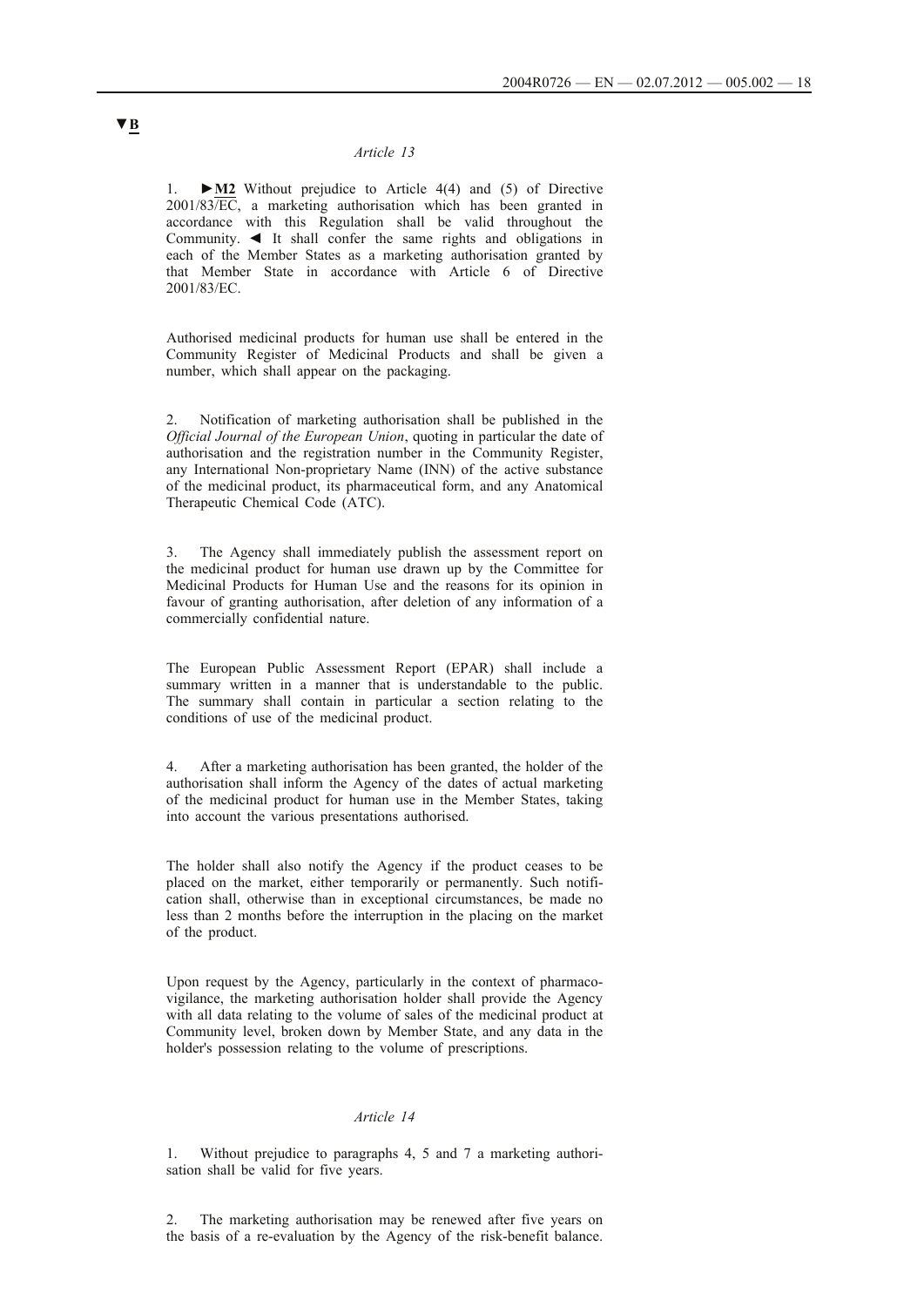To this end, the marketing authorisation holder shall provide the Agency with a consolidated version of the file in respect of quality, safety and efficacy, including the evaluation of data contained in suspected adverse reactions reports and periodic safety update reports submitted in accordance with Chapter 3, and information on all variations introduced since the marketing authorisation was granted, at least 9 months before the marketing authorisation ceases to be valid in accordance with paragraph 1.

3. Once renewed, the marketing authorisation shall be valid for an unlimited period, unless the Commission decides, on justified grounds relating to pharmacovigilance, including exposure of an insufficient number of patients to the medicinal product concerned, to proceed with one additional five-year renewal in accordance with paragraph 2.

# **▼B**

4. Any authorisation which is not followed by the actual placing of the medicinal product for human use on the Community market within three years after authorisation shall cease to be valid.

5. When an authorised medicinal product previously placed on the market is no longer actually present on the market for three consecutive years, the authorisation shall cease to be valid.

6. In exceptional circumstances and on public health grounds the Commission may grant exemptions from paragraphs 4 and 5. Such exemptions must be duly justified.

7. Following consultation with the applicant, an authorisation may be granted subject to certain specific obligations, to be reviewed annually by the Agency. The list of these obligations shall be made publicly accessible.

By way of derogation from paragraph 1, such authorisation shall be valid for one year, on a renewable basis.

## **▼M3**

The Commission shall adopt a Regulation laying down provisions for granting such authorisation. That measure, designed to amend nonessential elements of this Regulation by supplementing it, shall be adopted in accordance with the regulatory procedure with scrutiny referred to in Article 87(2a).

# **▼M5**

8. In exceptional circumstances and following consultation with the applicant, the marketing authorisation may be granted subject to certain conditions, in particular relating to the safety of the medicinal product, notification to the competent authorities of any incident relating to its use, and action to be taken. The marketing authorisation may be granted only when the applicant can show that he is unable to provide comprehensive data on the efficacy and safety of the medicinal product under normal conditions of use, for objective, verifiable reasons and must be based on one of the grounds set out in Annex I to Directive 2001/83/EC. Continuation of the marketing authorisation shall be linked to the annual reassessment of these conditions.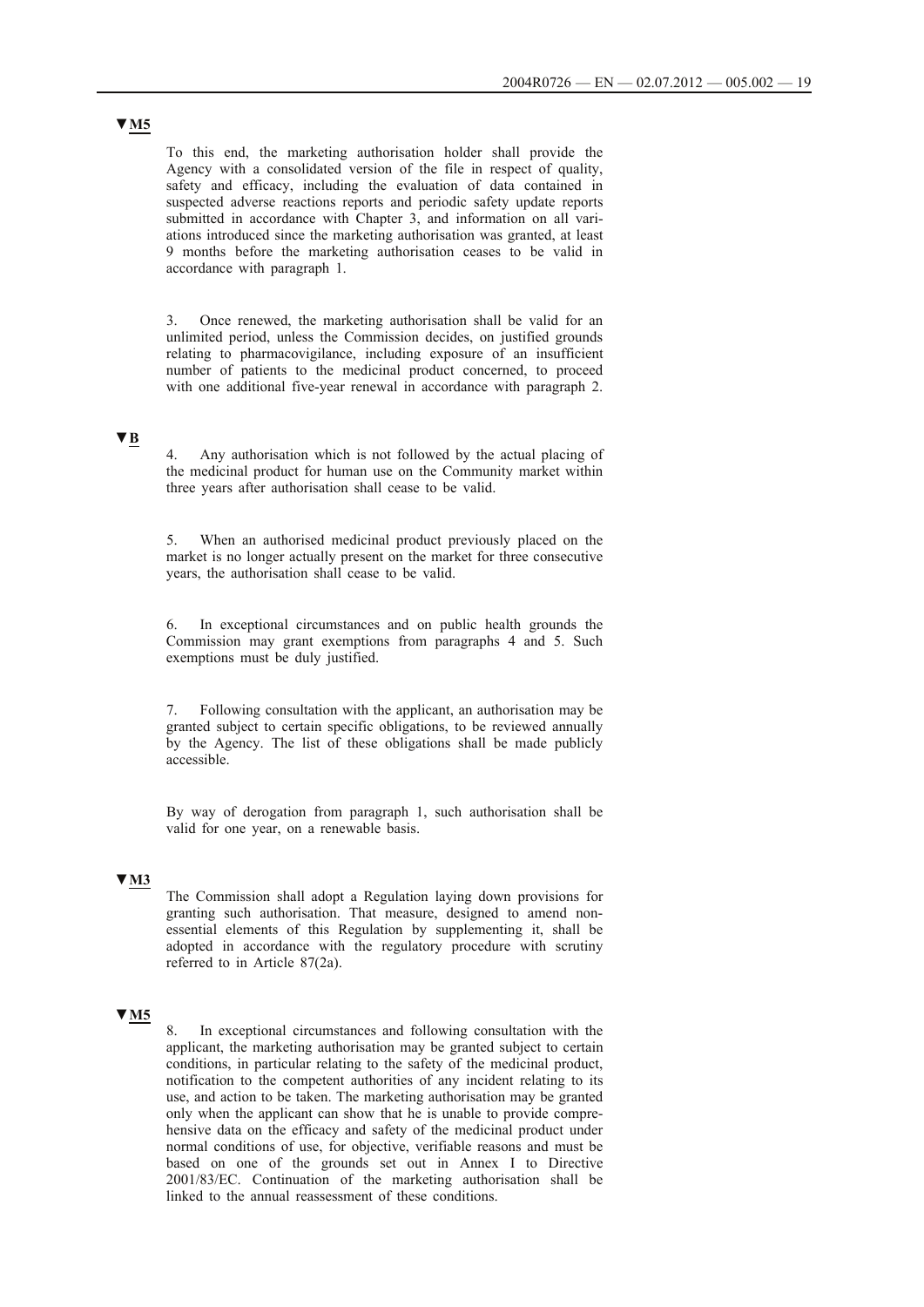9. When an application is submitted for a marketing authorisation in respect of medicinal products for human use which are of major interest from the point of view of public health and in particular from the viewpoint of therapeutic innovation, the applicant may request an accelerated assessment procedure. The request shall be duly substantiated.

If the Committee for Medicinal Products for Human Use accepts the request, the time-limit laid down in Article 6(3), first subparagraph, shall be reduced to 150 days.

10. When adopting its opinion, the Committee for Medicinal Products for Human Use shall include a proposal concerning the criteria for the prescription or use of the medicinal products in accordance with Article 70(1) of Directive 2001/83/EC.

11. Without prejudice to the law on the protection of industrial and commercial property, medicinal products for human use which have been authorised in accordance with the provisions of this Regulation shall benefit from an eight-year period of data protection and a ten-year period of marketing protection, in which connection the latter period shall be extended to a maximum of 11 years if, during the first eight years of those ten years, the marketing authorisation holder obtains an authorisation for one or more new therapeutic indications which, during the scientific evaluation prior to their authorisation, are held to bring a significant clinical benefit in comparison with existing therapies.

## **▼M5**

### *Article 14a*

The marketing authorisation holder shall incorporate any conditions referred to in points (c), (ca), (cb) and (cc) of Article 9(4) or in Article 10a, or in Article 14(7) and (8) in his risk management system.

## **▼B**

#### *Article 15*

The granting of authorisation shall not affect the civil or criminal liability of the manufacturer or of the holder of the marketing authorisation pursuant to the applicable national law in Member States.

## Chapter 2

#### **Supervision and penalties**

# **▼M5 ▼C1**

#### *Article 16*

1. After a marketing authorisation has been granted in accordance with this Regulation, the marketing authorisation holder shall, in respect of the methods of manufacture and control provided for in points (d) and (h) of Article 8(3) of Directive 2001/83/EC, take account of scientific and technical progress and introduce any changes that may be required to enable the medicinal product to be manufactured and checked by means of generally accepted scientific methods. He shall apply for approval of corresponding variations in accordance with this Regulation.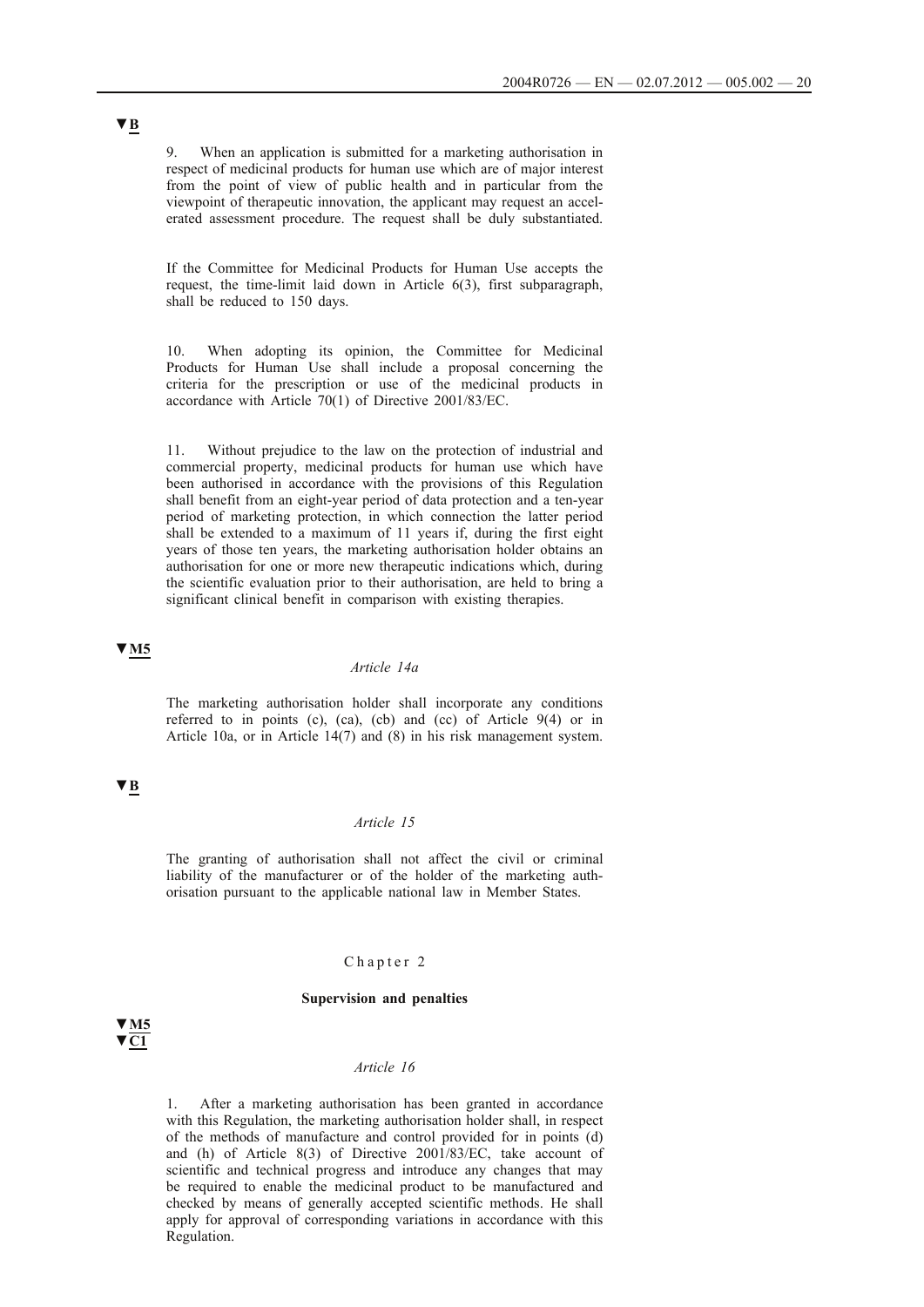2. The marketing authorisation holder shall forthwith provide the Agency, the Commission and the Member States with any new information which might entail the amendment of the particulars or documents referred to in Article 8(3), Article 10, 10a, 10b and 11, or Article 32(5) of Directive 2001/83/EC, in Annex I thereto, or in Article 9(4) of this Regulation.

In particular, the marketing authorisation holder shall forthwith inform the Agency and the Commission of any prohibition or restriction imposed by the competent authorities of any country in which the medicinal product is marketed and of any other new information which might influence the evaluation of the benefits and risks of the medicinal product concerned. The information shall include both positive and negative results of clinical trials or other studies in all indications and populations, whether or not included in the marketing authorisation, as well as data on the use of the medicinal product where such use is outside the terms of the marketing authorisation.

3. The marketing authorisation holder shall ensure that the product information is kept up to date with the current scientific knowledge including the conclusions of the assessment and recommendations made public by means of the European medicines web-portal established in accordance with Article 26.

3a. In order to be able to continuously assess the risk-benefit balance, the Agency may at any time ask the marketing authorisation holder to forward data demonstrating that the risk-benefit balance remains favourable. The marketing authorisation holder shall answer fully and promptly any such request.

The Agency may at any time ask the marketing authorisation holder to submit a copy of the pharmacovigilance system master file. The marketing authorisation holder shall submit the copy at the latest seven days after receipt of the request.

# **▼B**

### *Article 17*

The applicant or the holder of a marketing authorisation shall be responsible for the accuracy of the documents and of the data submitted.

#### *Article 18*

# **▼M5**

1. In the case of medicinal products manufactured within the Union, the supervisory authorities for manufacturing shall be the competent authorities of the Member State or Member States which granted the manufacturing authorisation provided for in Article 40(1) of Directive 2001/83/EC in respect of the medicinal product concerned.

## **▼B**

2. **►M5** In the case of medicinal products imported from third countries, the supervisory authorities for imports shall be the competent authorities of the Member State or Member States that granted the authorisation provided for in Article 40(3) of Directive 2001/83/EC to the importer, unless appropriate agreements have been made between the Union and the exporting country to ensure that those controls are carried out in the exporting country and that the manufacturer applies standards of good manufacturing practice at least equivalent to those laid down by the Union. ◄

# **▼C1**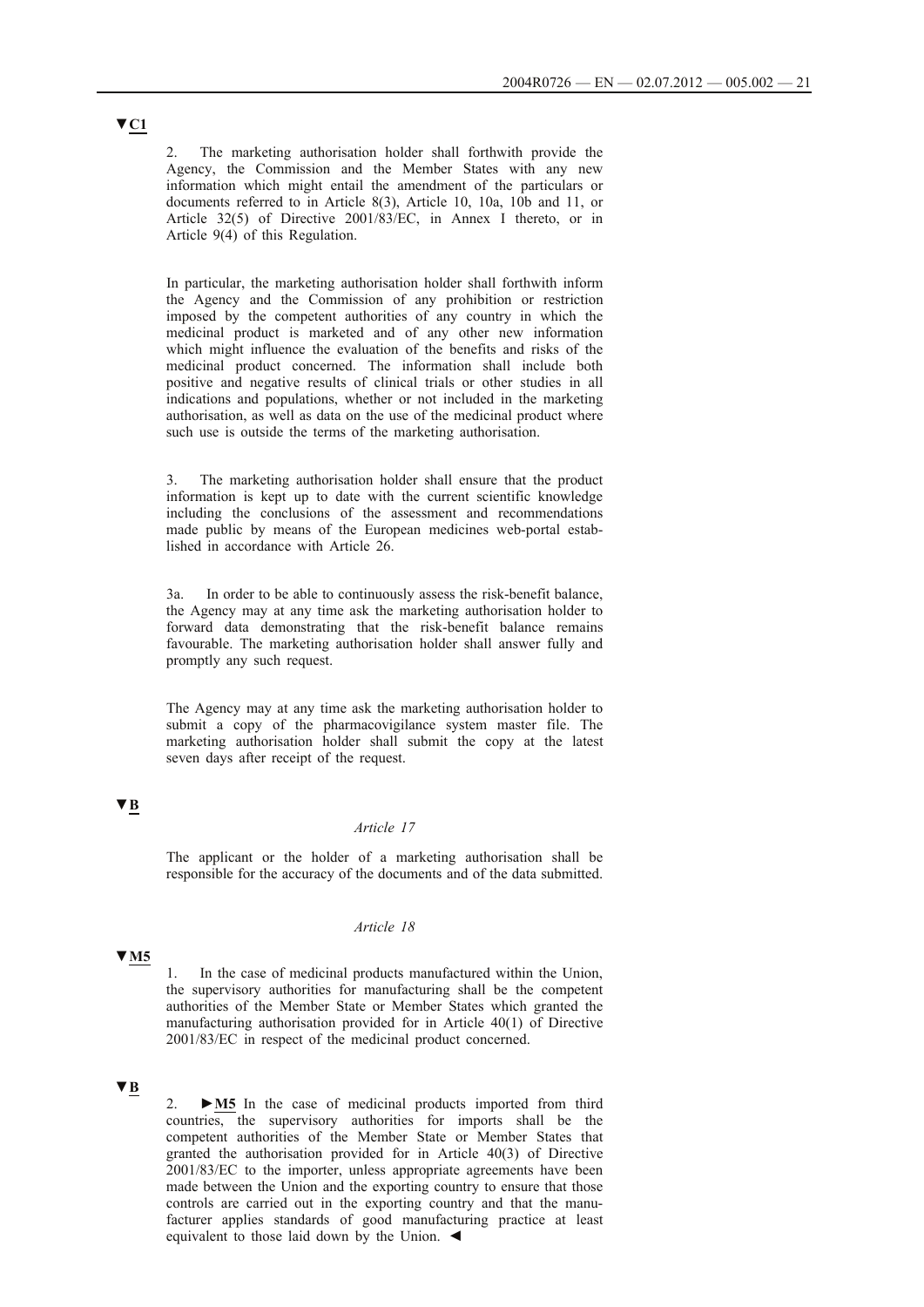# **▼B**

A Member State may request assistance from another Member State or from the Agency.

# **▼M5**

3. The supervisory authority for pharmacovigilance shall be the competent authority of the Member State in which the pharmacovigilance system master file is located.

# **▼B**

### *Article 19*

### **▼M5**

1. The supervisory authorities for manufacturing and imports shall be responsible for verifying on behalf of the Union that the marketing authorisation holder for the medicinal product or the manufacturer or importer established within the Union satisfies the requirements concerning manufacturing and imports laid down in Titles IV and XI of Directive 2001/83/EC.

The supervisory authorities for pharmacovigilance shall be responsible for verifying on behalf of the Union that the marketing authorisation holder for the medicinal product satisfies the pharmacovigilance requirements laid down in Titles IX and XI of Directive 2001/83/EC. They may, if this is considered necessary, conduct pre-authorisation inspections to verify the accuracy and successful implementation of the pharmacovigilance system as it has been described by the applicant in support of his application.

## **▼B**

2. Where, in accordance with Article 122 of Directive 2001/83/EC, the Commission is informed of serious differences of opinion between Member States as to whether the holder of the marketing authorisation for the medicinal product for human use or a manufacturer or importer established within the Community satisfies the requirements referred to in paragraph 1, the Commission may, after consultation with the Member States concerned, request an inspector from the supervisory authority to undertake a new inspection of the marketing authorisation holder, the manufacturer or the importer; the inspector in question shall be accompanied by two inspectors from Member States which are not party to the dispute or by two experts nominated by the Committee for Medicinal Products for Human Use.

Subject to any agreements which may have been concluded between the Community and third countries in accordance with Article 18(2), the Commission may, following a reasoned request from a Member State or from the said Committee, or on its own initiative, require a manufacturer established in a third country to submit to an inspection.

## **▼M5**

The inspection shall be undertaken by inspectors from the Member States who possess the appropriate qualifications. They may be accompanied by a rapporteur or expert appointed by the Committee referred to in paragraph 2. The report of the inspectors shall be made available electronically to the Commission, the Member States and the Agency.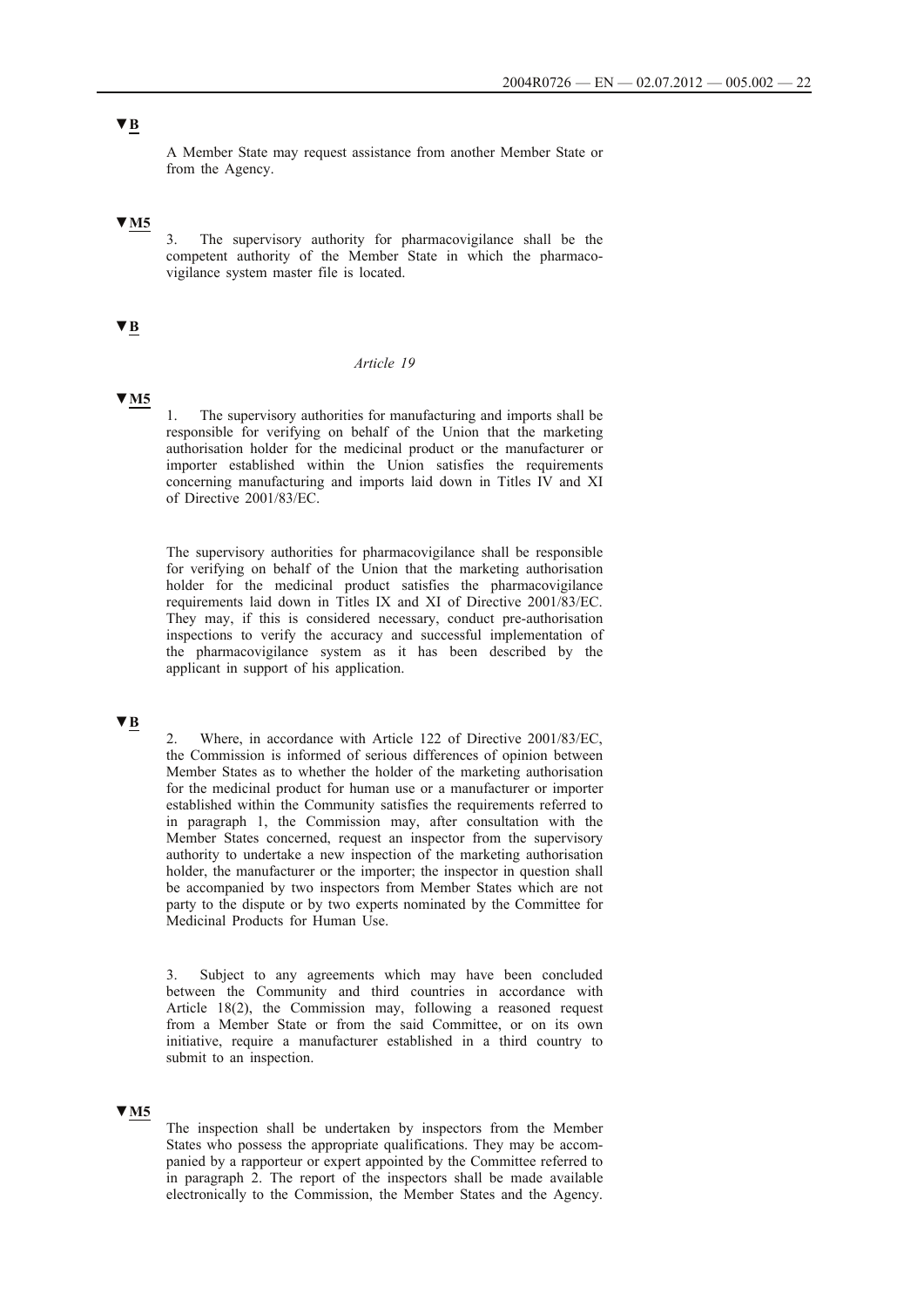#### *Article 20*

1. Where the supervisory authorities or the competent authorities of any other Member State are of the opinion that the manufacturer or importer established within the Community territory is no longer fulfilling the obligations laid down in Title IV of Directive 2001/83/EC, they shall forthwith inform the Committee for Medicinal Products for Human Use and the Commission, stating their reasons in detail and indicating the course of action proposed.

The same shall apply where a Member State or the Commission considers that one of the measures envisaged in Titles IX and XI of Directive 2001/83/EC should be applied in respect of the medicinal product concerned or where the said Committee has delivered an opinion to that effect in accordance with Article 5 of this Regulation.

2. The Commission shall request the opinion of the Agency within a time-limit which it shall determine in the light of the urgency of the matter, in order to examine the reasons advanced. Whenever practicable, the holder of the authorisation for placing the medicinal product for human use on the market shall be invited to provide oral or written explanations.

## **▼M5**

3. Following an opinion by the Agency, the Commission shall adopt the necessary provisional measures, which shall be applied immediately.

A final decision in respect of the medicinal product concerned shall be adopted within 6 months, in accordance with the regulatory procedure referred to in Article 87(2).

The Commission may also adopt a decision addressed to the Member States pursuant to Article 127a of Directive 2001/83/EC.

### **▼B**

4. Where urgent action is essential to protect human health or the environment, a Member State may, on its own initiative or at the Commission's request, suspend the use in its territory of a medicinal product for human use which has been authorised in accordance with this Regulation.

When it does so on its own initiative, it shall inform the Commission and the Agency of the reasons for its action at the latest on the next working day following the suspension. The Agency shall inform the other Member States without delay. The Commission shall immediately initiate the procedure provided for in paragraphs 2 and 3.

5. In this case, the Member State shall ensure that health-care professionals are rapidly informed of its action and the reasons for the action. Networks set up by professional associations may be used to this effect. The Member States shall inform the Commission and the Agency of actions taken for this purpose.

6. The suspensive measures referred to in paragraph 4 may be maintained in force until such time as a definitive decision has been reached in accordance with the procedure referred to in Article 87(3).

7. The Agency shall, upon request, inform any person concerned of the final decision and make the decision publicly accessible immediately after it has been taken.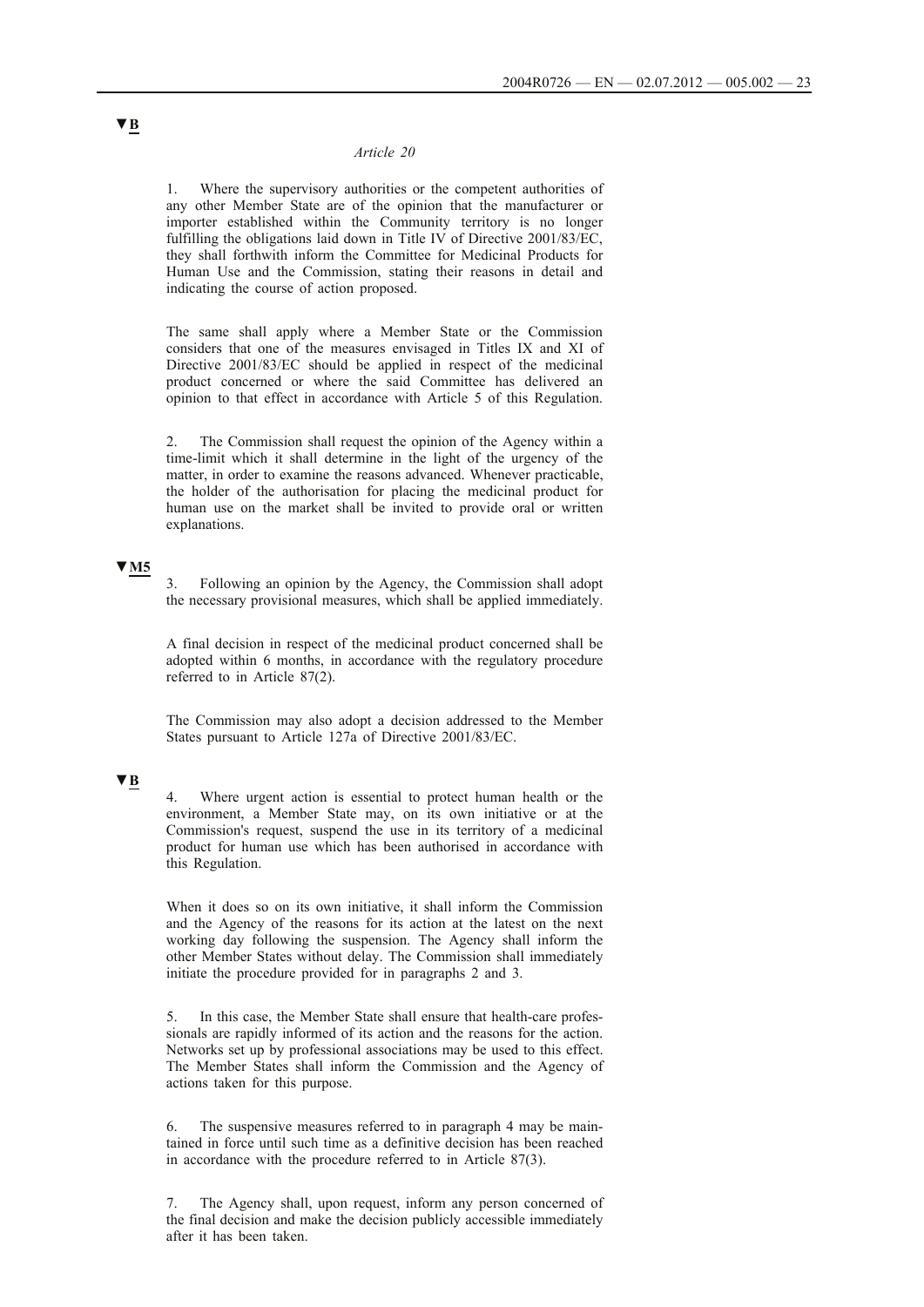8. Notwithstanding paragraphs 1 to 7 of this Article, the Union procedures laid down in Article 31 and Article 107i of Directive 2001/83/EC shall apply, as appropriate, where the reason for the Member State or the Commission to consider taking decisions or measures referred to in this Article is based on the evaluation of data resulting from pharmacovigilance activities.

9. By way of derogation from paragraphs 1 to 7 of this Article, where a procedure under Article 31 or Articles 107i to 107k of Directive 2001/83/EC concerns a range of medicinal products or a therapeutic class, medicinal products that are authorised in accordance with this Regulation and that belong to that range or class shall only be included in the procedure under Article 31, or Articles 107i to 107k of that Directive.

### Chapter 3

#### **Pharmacovigilance**

#### *Article 21*

1. The obligations of marketing authorisation holders laid down in Article 104 of Directive 2001/83/EC shall apply to marketing authorisation holders for medicinal products for human use authorised in accordance with this Regulation.

Without prejudice to paragraphs 2, 3 and 4 of this Article, holders of marketing authorisations granted before 2 July 2012 shall, by way of derogation from Article 104(3)(c) of Directive 2001/83/EC not be required to operate a risk management system for each medicinal product.

2. The Agency may impose an obligation on a marketing authorisation holder to operate a risk management system, as referred to in point (c) of Article 104(3) of Directive 2001/83/EC, if there are concerns about the risks affecting the risk-benefit balance of an authorised medicinal product. In that context, the Agency shall also oblige the marketing authorisation holder to submit a detailed description of the risk-management system which he intends to introduce for the medicinal product concerned.

The imposition of such obligations shall be duly justified, notified in writing, and shall include the timeframe for submission of the detailed description of the risk-management system.

3. The Agency shall provide the marketing authorisation holder with an opportunity to present written observations in response to the imposition of the obligation within a time limit which it shall specify, if the marketing authorisation holder so requests within 30 days of receipt of the written notification of the obligation.

4. On the basis of the written observations submitted by the marketing authorisation holder, and of the opinion of the Agency, the Commission shall withdraw or confirm the obligation. Where the Commission confirms the obligation, the marketing authorisation shall be varied accordingly, to include the measures to be taken as part of the risk management system as conditions of the marketing authorisation referred to in point (ca) of Article 9(4).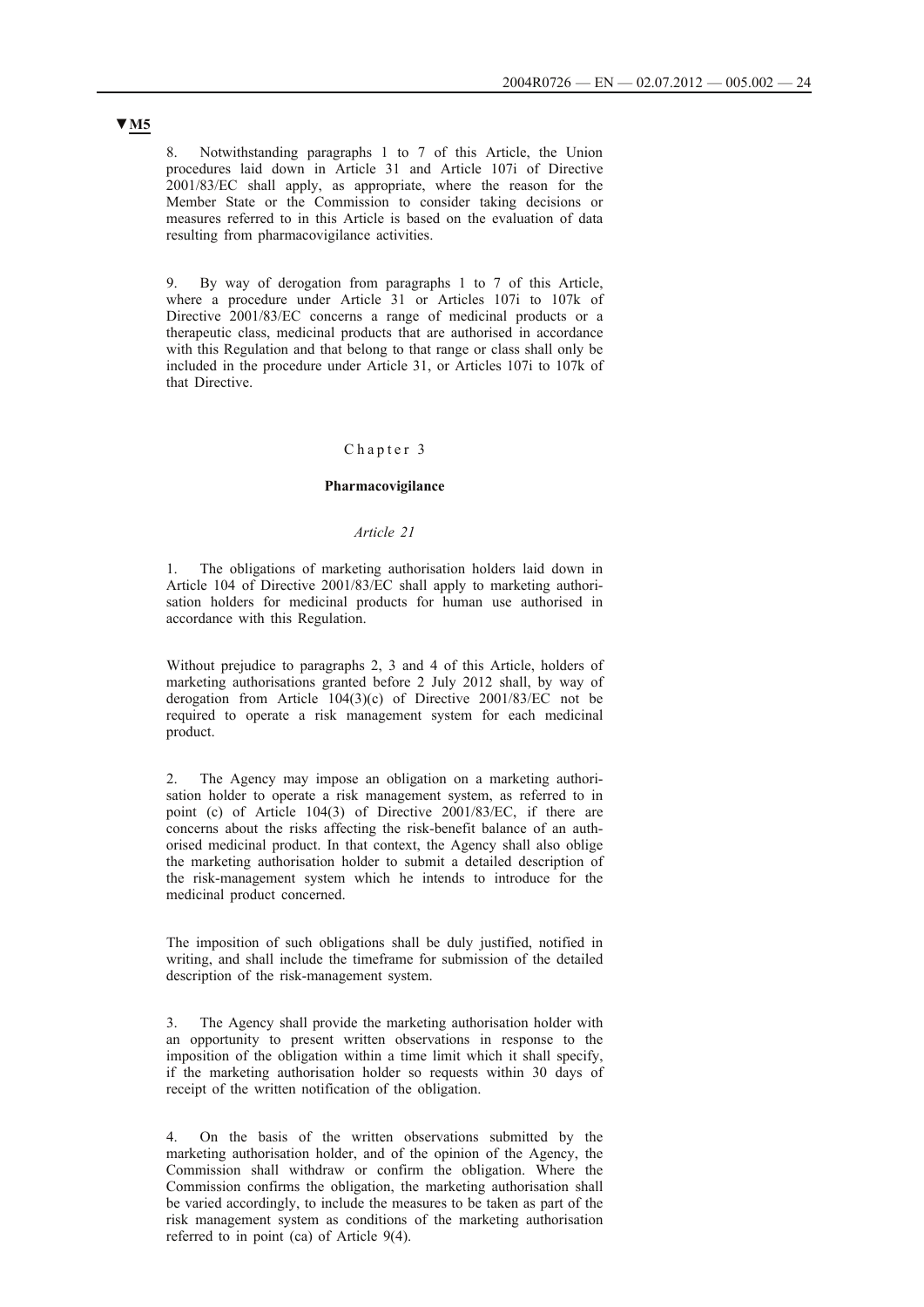#### *Article 22*

The obligations of marketing authorisation holders laid down in Article 106a(1) of Directive 2001/83/EC, and the obligations of the Member States, the Agency and the Commission laid down in paragraphs 2, 3 and 4 of that Article shall apply to the safety announcements referred to in point (e) of Article 57(1) of this Regulation concerning medicinal products for human use authorised in accordance with this Regulation.

#### *Article 23*

The Agency shall, in collaboration with the Member States, set up, maintain and make public a list of medicinal products that are subject to additional monitoring.

That list shall include the names and active substances of:

- (a) medicinal products authorised in the Union that contain a new active substance which, on 1 January 2011, was not contained in any medicinal product authorised in the Union;
- (b) any biological medicinal product not covered by point (a) that was authorised after 1 January 2011.

2. At the request of the Commission, following consultation with the Pharmacovigilance Risk Assessment Committee, medicinal products that are authorised pursuant to this Regulation subject to conditions referred to in points (c), (ca), (cb) and (cc) of Article 9(4), or in Articles 10a, Article 14(7) and (8) and in Article 21(2), may also be included in the list.

At the request of a national competent authority, following consultation with the Pharmacovigilance Risk Assessment Committee, medicinal products that are authorised pursuant to Directive 2001/83/EC, subject to the conditions referred to in Articles 21a, 22, 22a and 104a of that Directive, may also be included in the list.

The list shall include an electronic link to the product information and to the summary of the risk management plan.

The Agency shall remove a medicinal product from the list 5 years after the Union reference date referred to in Article 107c(5) of Directive 2001/83/EC.

However, the Commission or the national competent authority, as appropriate, may, following a recommendation of the Pharmacovigilance Risk Assessment Committee, extend that period until such time as they conclude that the conditions referred to in Article 14a and Article 21(2) of this Regulation or referred to in Articles 22b and 104a of Directive 2001/83/EC have been fulfilled.

5. For medicinal products included in that list, the summary of product characteristics and the package leaflet shall include the statement 'This medicinal product is subject to additional monitoring'. That statement shall be preceded by a black symbol which shall be selected by the Commission following a recommendation of the Pharmacovigilance Risk Assessment Committee by 2 January 2012, and shall be followed by an appropriate standardised explanatory sentence.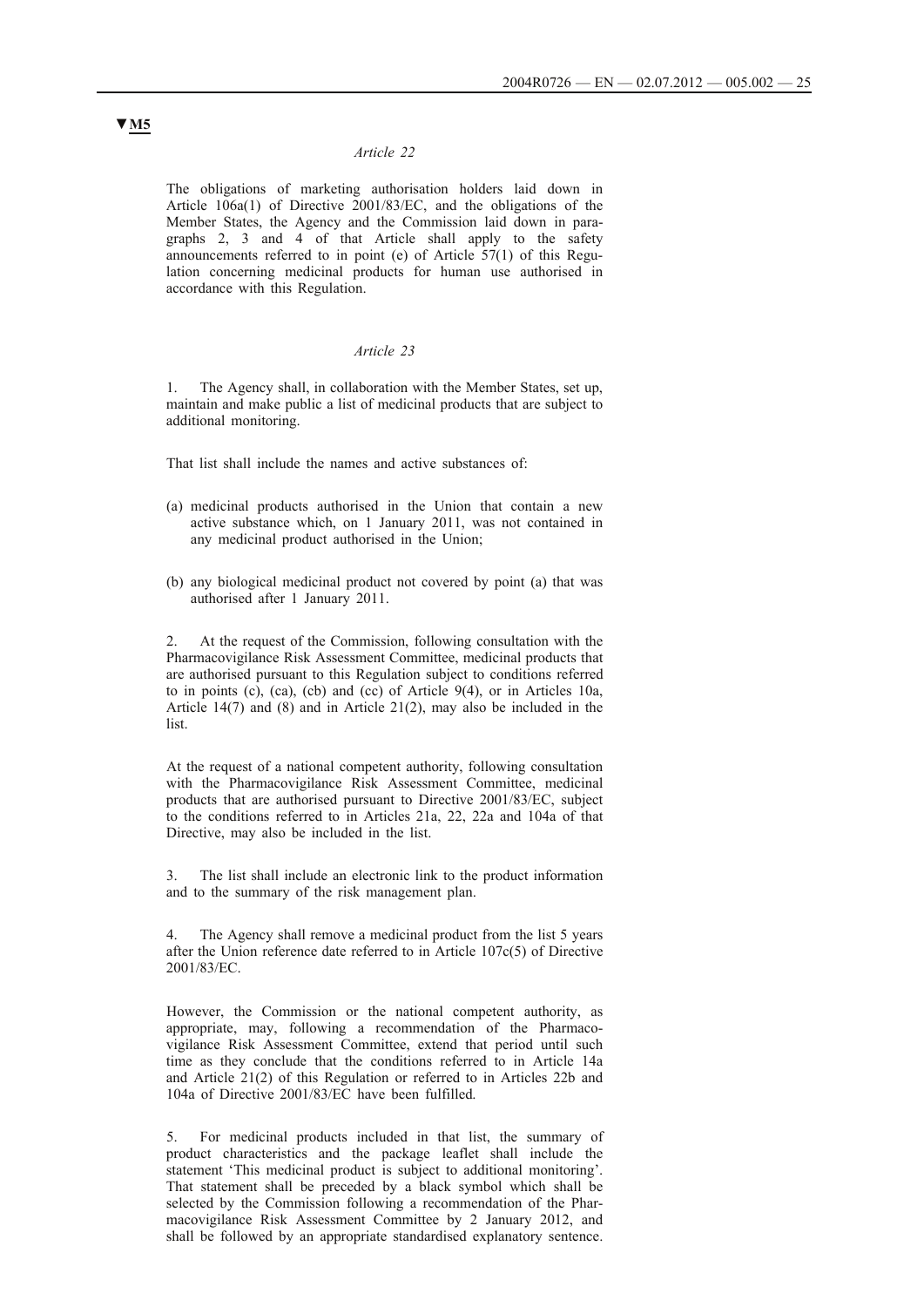### *Article 24*

1. The Agency shall, in collaboration with the Member States and the Commission, set up and maintain a database and data processing network (hereinafter the 'Eudravigilance database') to collate pharmacovigilance information regarding medicinal products authorised in the Union and to allow competent authorities to access that information simultaneously and to share it.

The Eudravigilance database shall contain information on suspected adverse reactions in human beings arising from use of the medicinal product within the terms of the marketing authorisation as well as from uses outside the terms of the marketing authorisation, and on those occurring in the course of post-authorisation studies with the medicinal product or associated with occupational exposure.

The Agency shall, in collaboration with the Member States and the Commission, draw up the functional specifications for the Eudravigilance database, together with a timeframe for their implementation.

The Agency shall prepare an annual report on the Eudravigilance database and send it to the European Parliament, the Council and the Commission. The first annual report shall be prepared by 2 January 2013.

The Management Board of the Agency shall on the basis of an independent audit report that takes into account the recommendation of the Pharmacovigilance Risk Assessment Committee confirm and announce when the Eudravigilance database has achieved full functionality and the system meets the functional specifications drawn up pursuant to the first subparagraph.

Any substantial change to the Eudravigilance database and the functional specifications shall take into account the recommendations of the Pharmacovigilance Risk Assessment Committee.

The Eudravigilance database shall be fully accessible to the competent authorities of the Member States and to the Agency and the Commission. It shall also be accessible to marketing authorisation holders to the extent necessary for them to comply with their pharmacovigilance obligations.

The Agency shall ensure that healthcare professionals and the public have appropriate levels of access to the Eudravigilance database, while guaranteeing personal data protection. The Agency shall work together with all stakeholders, including research institutions, healthcare professionals, and patient and consumer organisations, in order to define the 'appropriate level of access' for healthcare professionals and the public to the Eudravigilance database.

The data held on the Eudravigilance database shall be made publicly accessible in an aggregated format together with an explanation of how to interpret the data.

3. The Agency shall, in collaboration either with the marketing authorisation holder or with the Member State that submitted an individual suspected adverse reaction report to the Eudravigilance database, be responsible for operating procedures that ensure the quality and integrity of the information collected in the Eudravigilance database.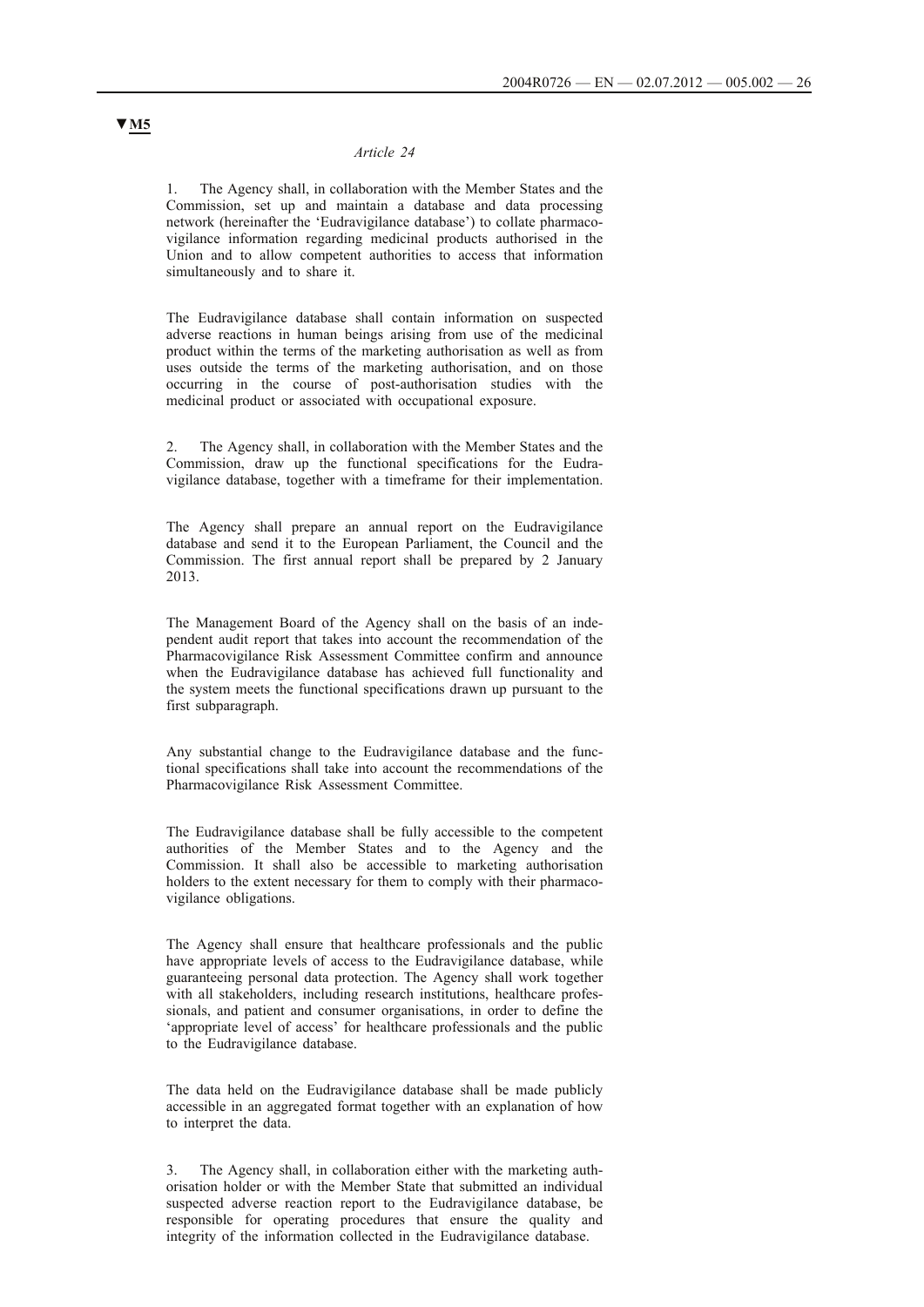4. Individual suspected adverse reaction reports and follow-ups submitted to the Eudravigilance database by marketing authorisation holders shall be transmitted electronically upon receipt to the competent authority of the Member State where the reaction occurred.

## *Article 25*

The Agency shall, in collaboration with the Member States, develop standard web-based structured forms for the reporting of suspected adverse reactions by healthcare professionals and patients in accordance with the provisions referred to in Article 107a of Directive 2001/83/EC.

### *Article 25a*

The Agency shall, in collaboration with the national competent authorities and the Commission, set up and maintain a repository for periodic safety update reports (hereinafter the 'repository') and the corresponding assessment reports so that they are fully and permanently accessible to the Commission, the national competent authorities, the Pharmacovigilance Risk Assessment Committee, the Committee for Medicinal Products for Human Use and the coordination group referred to in Article 27 of Directive 2001/83/EC (hereinafter the 'coordination group').

The Agency shall, in collaboration with the national competent authorities and the Commission, and after consultation with the Pharmacovigilance Risk Assessment Committee, draw up the functional specifications for the repository.

The Management Board of the Agency shall, on the basis of an independent audit report that takes into account the recommendations of the Pharmacovigilance Risk Assessment Committee, confirm and announce when the repository has achieved full functionality and meets the functional specifications drawn up pursuant to the second paragraph.

Any substantial change to the repository and the functional specifications shall always take into account the recommendations of the Pharmacovigilance Risk Assessment Committee.

## *Article 26*

1. The Agency shall, in collaboration with the Member States and the Commission, set up and maintain a European medicines web-portal for the dissemination of information on medicinal products authorised in the Union. By means of that portal, the Agency shall make public at least the following:

- (a) the names of members of the Committees referred to in points (a) and (aa) of Article 56(1) of this Regulation and the members of the coordination group, together with their professional qualifications and with the declarations referred to in Article 63(2) of this Regulation;
- (b) agendas and minutes from each meeting of the Committees referred to in points (a) and (aa) of Article 56(1) of this Regulation and of the coordination group as regards pharmacovigilance activities;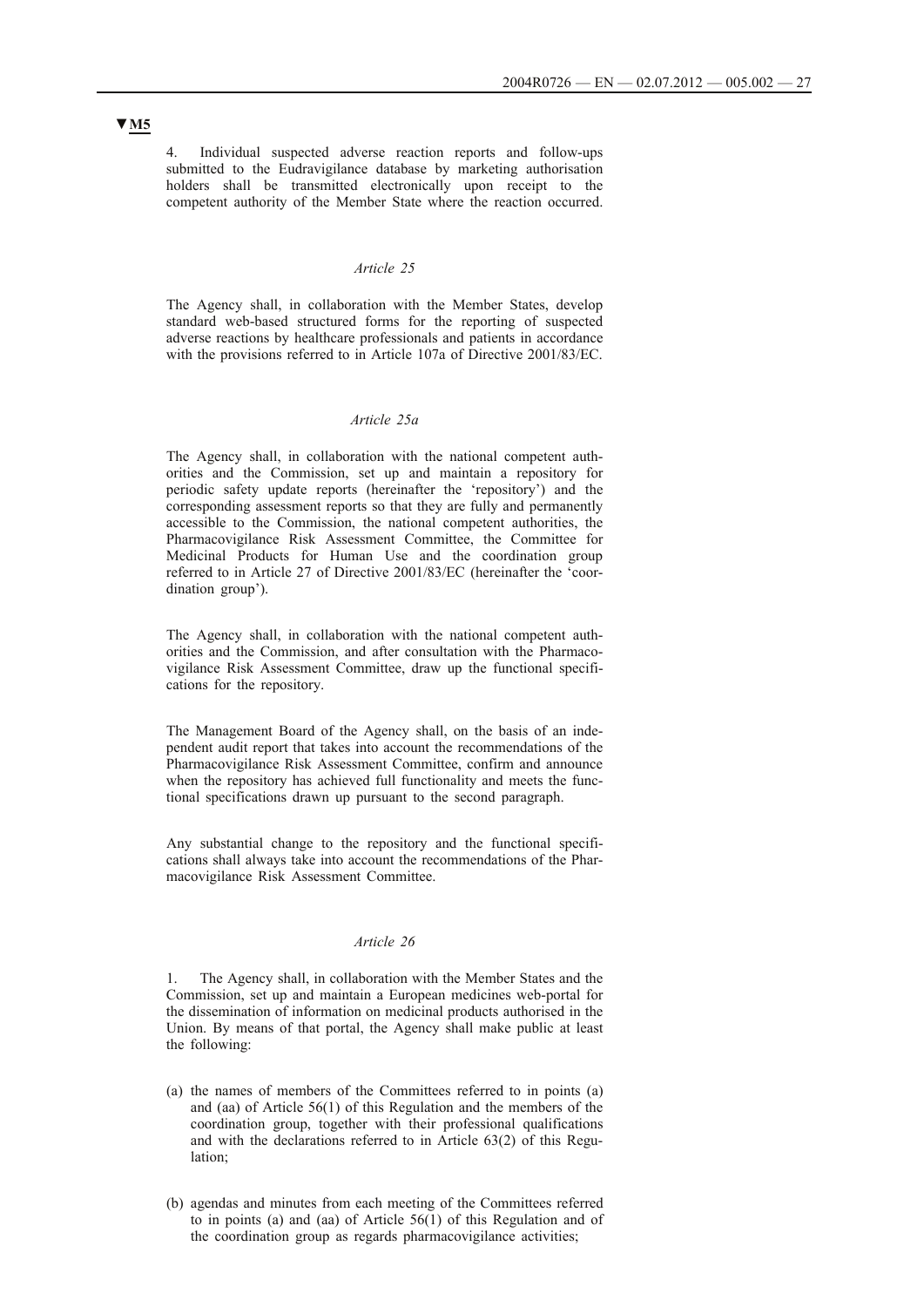- (c) a summary of the risk management plans for medicinal products authorised in accordance with this Regulation;
- (d) the list of medicinal products referred to in Article 23 of this Regulation;
- (e) a list of the locations in the Union where pharmacovigilance system master files are kept and contact information for pharmacovigilance enquiries, for all medicinal products authorised in the Union;
- (f) information about how to report to national competent authorities suspected adverse reactions to medicinal products and the standard structured forms referred to in Article 25 for their web-based reporting by patients and healthcare professionals, including links to national websites;
- (g) Union reference dates and frequency of submission of periodic safety update reports established in accordance with Article 107c of Directive 2001/83/EC;
- (h) protocols and public abstracts of results of the post-authorisation safety studies referred to in Articles 107n and 107p of Directive 2001/83/EC;
- (i) the initiation of the procedure provided for in Articles 107i to 107k of Directive 2001/83/EC, the active substances or medicinal products concerned and the issue being addressed, any public hearings pursuant to that procedure and information on how to submit information and to participate in public hearings;
- (j) conclusions of assessments, recommendations, opinions, approvals and decisions taken by the Committees referred to in points (a) and (aa) of Article 56(1) of this Regulation and by the coordination group, the national competent authorities and the Commission in the framework of the procedures of Articles 28, 28a and 28b of this Regulation and of sections 2 and 3 of Chapter 3 and Chapter 4 of Title IX of Directive 2001/83/EC.

2. Before the launch of this portal, and during subsequent reviews, the Agency shall consult relevant stakeholders, including patient and consumer groups, healthcare professionals and industry representatives.

### *Article 27*

1. The Agency shall monitor selected medical literature for reports of suspected adverse reactions to medicinal products containing certain active substances. It shall publish the list of active substances being monitored and the medical literature subject to this monitoring.

The Agency shall enter into the Eudravigilance database relevant information from the selected medical literature.

3. The Agency shall, in consultation with the Commission, Member States and interested parties, draw up a detailed guide regarding the monitoring of medical literature and the entry of relevant information into the Eudravigilance database.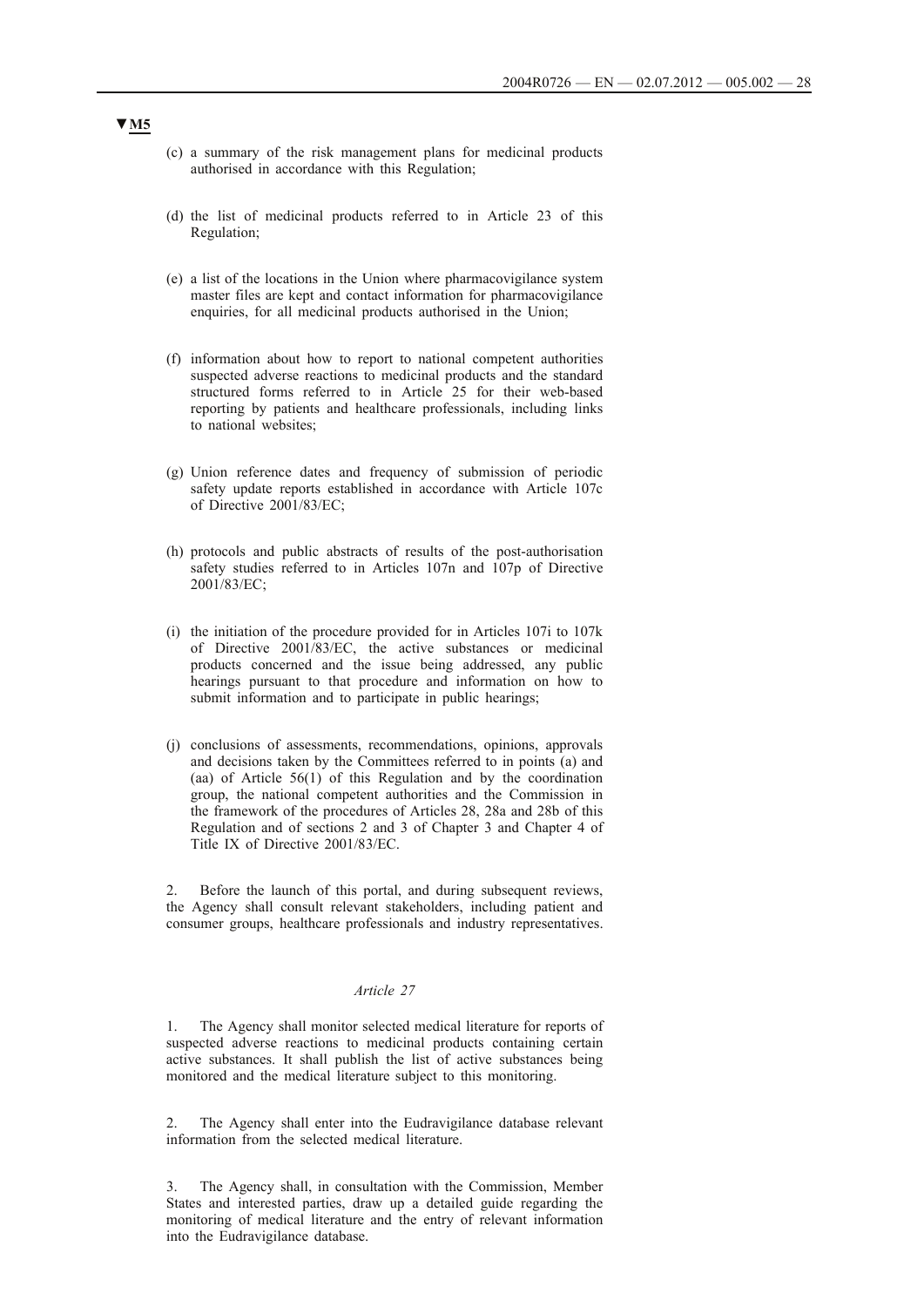#### *Article 28*

1. The obligations of marketing authorisation holders and of Member States laid down in Articles 107 and 107a of Directive 2001/83/EC shall apply to the recording and reporting of suspected adverse reactions for medicinal products for human use authorised in accordance with this Regulation.

The obligations of marketing authorisation holders laid down in Article 107b of Directive 2001/83/EC and the procedures under Article 107b and Article 107c of that Directive shall apply to the submission of periodic safety update reports, the establishment of Union reference dates and changes to the frequency of submission of periodic safety update reports for medicinal products for human use authorised in accordance with this Regulation.

The provisions applicable to the submission of periodic safety update reports laid down in the second subparagraph of Article 107c(2) of that Directive shall apply to holders of marketing authorisations which were granted before 2 July 2012 and for which the frequency and dates of submission of the periodic safety update reports are not laid down as a condition to the marketing authorisation until such time as another frequency or other dates of submission of the reports are laid down in the marketing authorisation or are determined in accordance with Article 107c of that Directive.

3. The assessment of the periodic safety update reports shall be conducted by a rapporteur appointed by the Pharmacovigilance Risk Assessment Committee. The rapporteur shall closely collaborate with the rapporteur appointed by the Committee for Medicinal Products for Human Use or the Reference Member State for the medicinal products concerned.

The rapporteur shall prepare an assessment report within 60 days of receipt of the periodic safety update report and send it to the Agency and to the members of the Pharmacovigilance Risk Assessment Committee. The Agency shall send the report to the marketing authorisation holder.

Within 30 days of receipt of the assessment report, the marketing authorisation holder and the members of the Pharmacovigilance Risk Assessment Committee may submit comments to the Agency and to the rapporteur.

Following the receipt of the comments referred to in the third subparagraph, the rapporteur shall within 15 days update the assessment report taking into account any comments submitted, and forward it to the Pharmacovigilance Risk Assessment Committee. The Pharmacovigilance Risk Assessment Committee shall adopt the assessment report with or without further changes at its next meeting and issue a recommendation. The recommendation shall mention the divergent positions with the grounds on which they are based. The Agency shall include the adopted assessment report and the recommendation in the repository set up under Article 25a, and forward both to the marketing authorisation holder.

In the case of an assessment report that recommends any action concerning the marketing authorisation, the Committee for Medicinal Products for Human Use shall, within 30 days of receipt of the report by the Pharmacovigilance Risk Assessment Committee, consider the report and adopt an opinion on the maintenance, variation, suspension or revocation of the marketing authorisation concerned, including a timetable for the implementation of the opinion. Where this opinion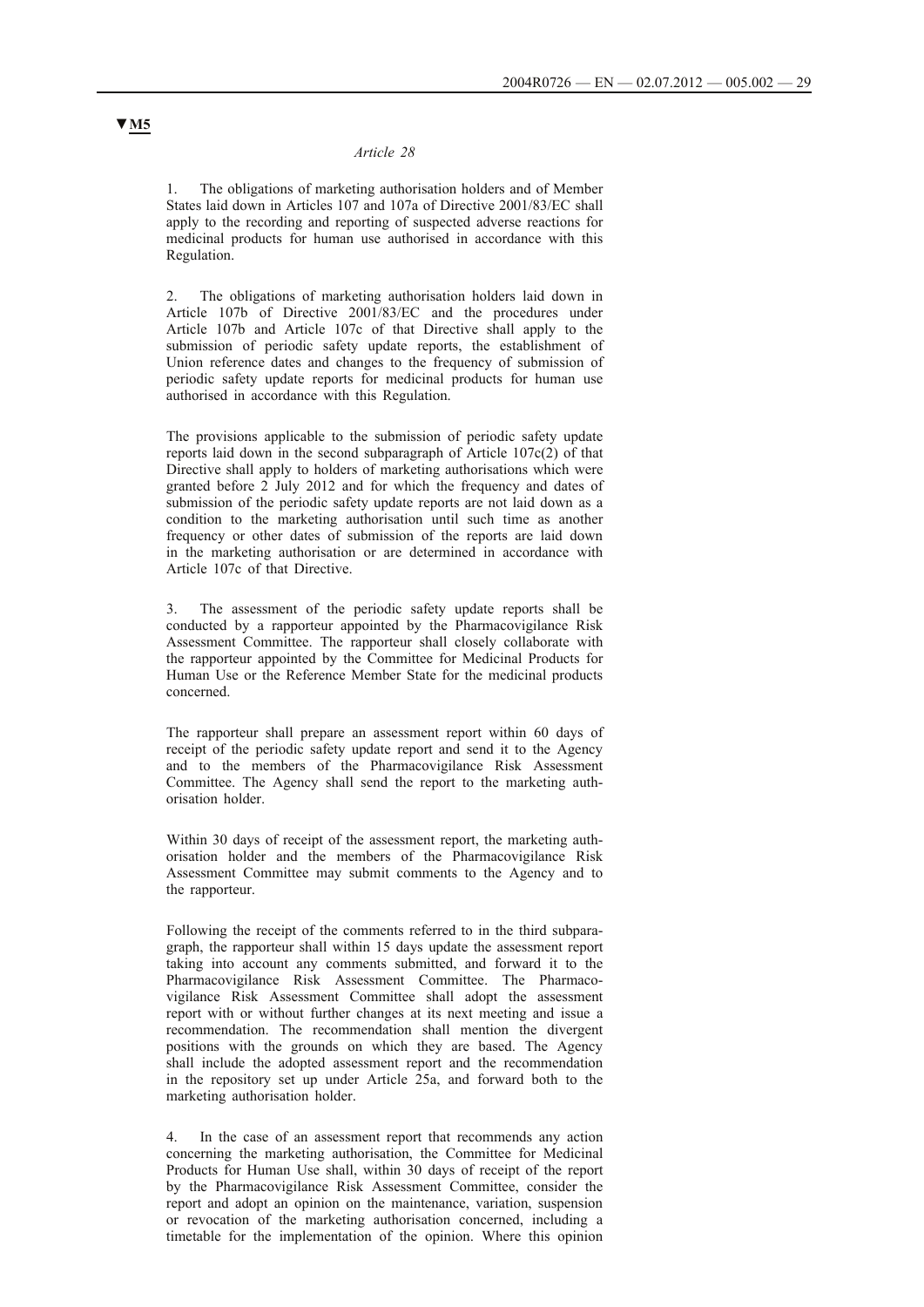of the Committee for Medicinal Products for Human Use differs from the recommendation of the Pharmacovigilance Risk Assessment Committee, the Committee for Medicinal Products for Human Use shall attach to its opinion a detailed explanation of the scientific grounds for the differences together with the recommendation.

Where the opinion states that regulatory action concerning the marketing authorisation is necessary, the Commission shall adopt a decision to vary, suspend or revoke the marketing authorisation. Article 10 of this Regulation shall apply to the adoption of that decision. Where the Commission adopts such a decision, it may also adopt a decision addressed to the Member States pursuant to Article 127a of Directive 2001/83/EC.

5. In the case of a single assessment of periodic safety update reports concerning more than one marketing authorisation in accordance with Article 107e(1) of Directive 2001/83/EC which includes at least one marketing authorisation granted in accordance with this Regulation, the procedure laid down in Articles 107e and 107g of that Directive shall apply.

6. The final recommendations, opinions and decisions referred to in paragraphs 3 to 5 of this Article shall be made public by means of the European medicines web-portal referred to in Article 26.

#### *Article 28a*

1. Regarding medicinal products for human use authorised in accordance with this Regulation, the Agency shall, in collaboration with the Member States, take the following measures:

- (a) monitor the outcome of risk minimisation measures contained in risk management plans and of conditions referred to in points (c),  $(ca)$ ,  $(cb)$  and  $(cc)$  of Article  $9(4)$  or in points  $(a)$  and  $(b)$  of Article  $10a(1)$ , and in Article  $14(7)$  and  $(8)$ ;
- (b) assess updates to the risk management system;
- (c) monitor the data in the Eudravigilance database to determine whether there are new risks or whether risks have changed and whether those risks impact on the risk-benefit balance.

2. The Pharmacovigilance Risk Assessment Committee shall perform the initial analysis and prioritisation of signals of new risks or risks that have changed or changes to the risk-benefit balance. Where it considers that follow-up action may be necessary, the assessment of those signals and agreement on any subsequent action concerning the marketing authorisation shall be conducted in a timescale commensurate with the extent and seriousness of the issue.

3. The Agency and national competent authorities and the marketing authorisation holder shall inform each other in the event of new risks or risks that have changed or changes to the risk-benefit balance being detected.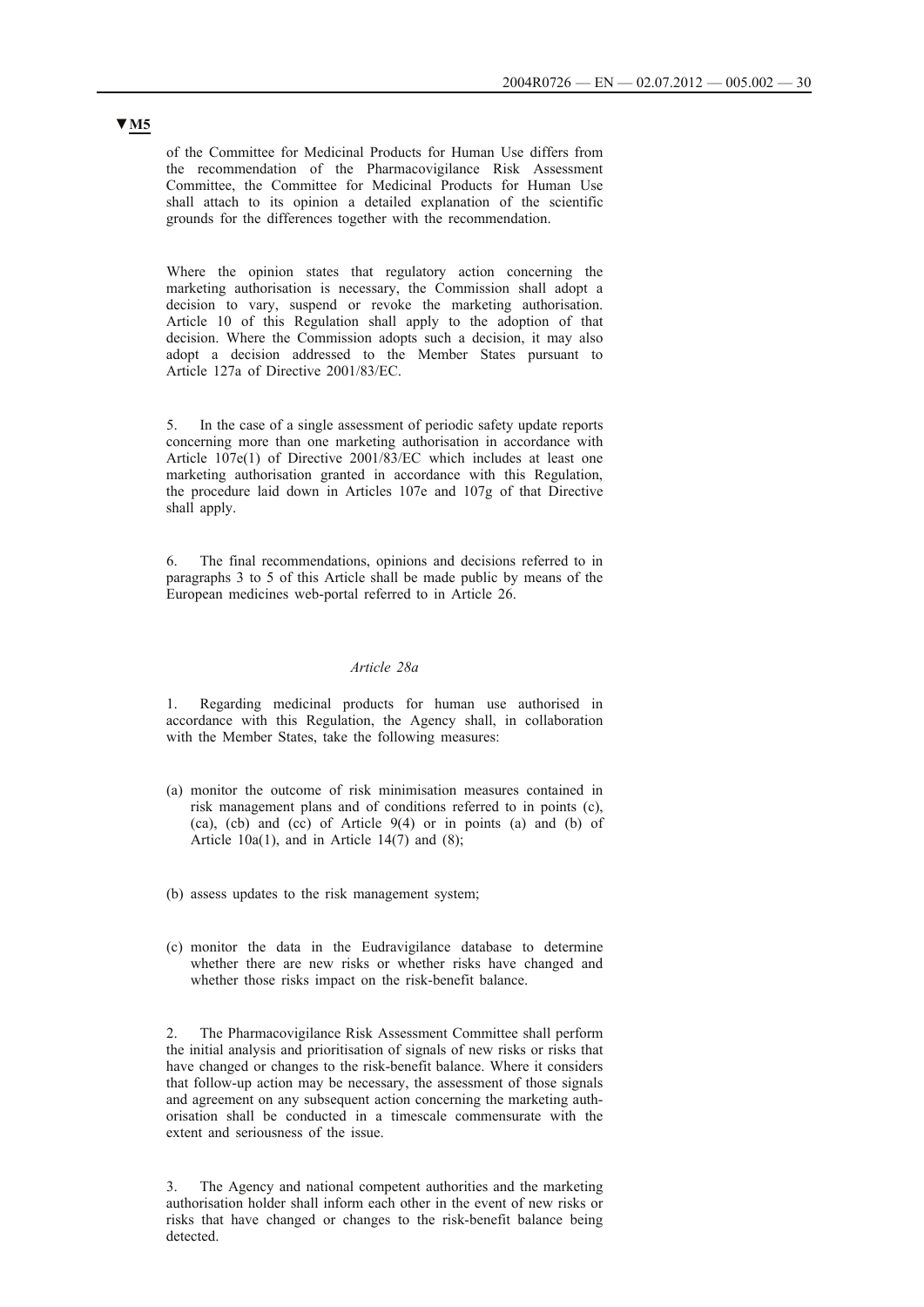### *Article 28b*

1. For non-interventional post-authorisation safety studies concerning medicinal products for human use authorised in accordance with this Regulation which fulfil one of the requirements referred to in Articles 10 and 10a of this Regulation, the procedure provided for in paragraphs 3 to 7 of Article 107m, Articles 107n to 107p and Article 107q(1) of Directive 2001/83/EC shall apply.

2. Where, in accordance with the procedure referred to in paragraph 1 of this Article, the Pharmacovigilance Risk Assessment Committee issues recommendations for the variation, suspension or revocation of the marketing authorisation, the Committee on Medicinal Products for Human Use shall adopt an opinion taking into account the recommendation, and the Commission shall adopt a decision in accordance with Article 10.

Where the opinion of the Committee on Medicinal Products for Human Use differs from the recommendation of the Pharmacovigilance Risk Assessment Committee, the Committee on Medicinal Products for Human Use shall attach to its opinion a detailed explanation of the scientific grounds for the differences, together with the recommendation.

### *Article 28c*

1. The Agency shall collaborate with the World Health Organisation in matters of pharmacovigilance and shall take the necessary steps to submit to it, promptly, appropriate and adequate information regarding the measures taken in the Union which may have a bearing on public health protection in third countries.

The Agency shall make available promptly all suspected adverse reaction reports occurring in the Union to the World Health Organisation.

The Agency and the European Monitoring Centre for Drugs and Drug Addiction shall exchange information that they receive on the abuse of medicinal products including information related to illicit drugs.

### *Article 28d*

At the request of the Commission, the Agency shall participate in collaboration with the Member States in international harmonisation and standardisation of technical measures in relation to pharmacovigilance.

#### *Article 28e*

The Agency and the Member States shall cooperate to continuously develop pharmacovigilance systems capable of achieving high standards of public health protection for all medicinal products, regardless of the routes of marketing authorisation, including the use of collaborative approaches, to maximise use of resources available within the Union.

## *Article 28f*

The Agency shall perform regular independent audits of its pharmacovigilance tasks and report the results to its Management Board on a 2 yearly basis.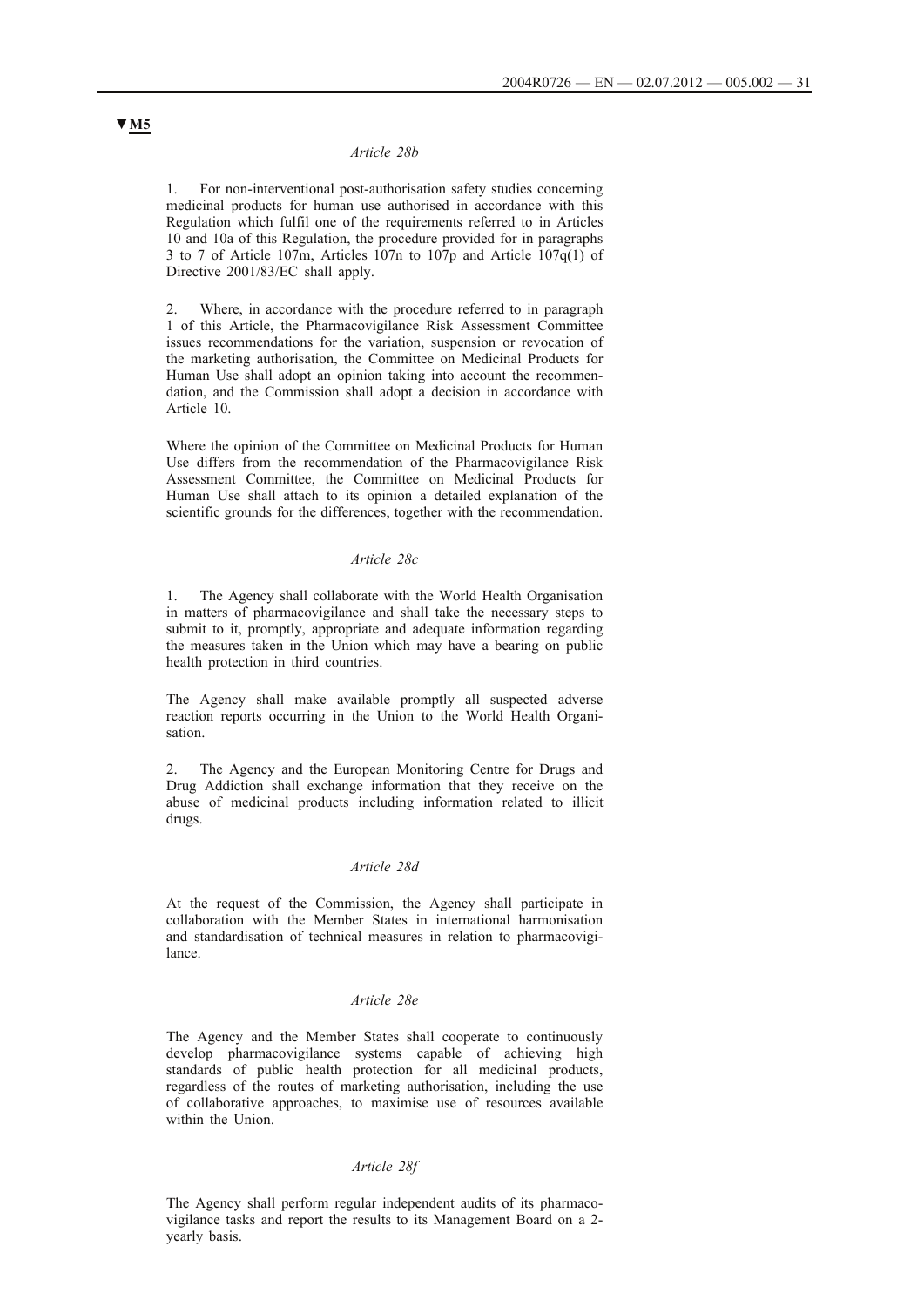## *Article 29*

The Commission shall make public a report on the performance of pharmacovigilance tasks by the Agency on 2 January 2014 at the latest and subsequently every 3 years thereafter.

# **▼B**

### TITLE III

#### **AUTHORISATION AND SUPERVISION OF VETERINARY MEDICINAL PRODUCTS**

#### Chapter 1

## **Submission and examination of applications — Authorisations**

#### *Article 30*

1. A Committee for Medicinal Products for Veterinary Use is hereby established. The Committee shall be part of the Agency.

2. Without prejudice to Article 56 and other tasks which Community law may confer on it, in particular under Regulation (EEC) No 2377/90<sup>(1)</sup>, the Committee for Medicinal Products for Veterinary Use shall be responsible for drawing up the opinion of the Agency on any question concerning the admissibility of files submitted in accordance with the centralised procedure, the granting, variation, suspension or revocation of an authorisation to place a veterinary medicinal product on the market arising in accordance with the provisions of this Title, and pharmacovigilance.

At the request of the Executive Director of the Agency or the Commission representative, the Committee for Medicinal Products for Veterinary Use shall also draw up opinions on any scientific matters concerning the evaluation of veterinary medicinal products. The Committee shall take due account of any requests from Member States for an opinion. The Committee shall also formulate an opinion whenever there is disagreement in the assessment of a veterinary medicinal product through the mutual recognition procedure. The opinion of the Committee shall be made publicly accessible.

## *Article 31*

Each application for the authorisation of a medicinal product for veterinary use shall specifically and exhaustively include the particulars and documents as referred to in Articles 12(3), 13, 13a, 13b and 14 of, and Annex I to, Directive 2001/82/EC. These particulars and documents shall take account of the unique, Community nature of the authorisation requested and, otherwise than in exceptional cases relating to the application of the law on trade marks, shall include the use of a single name for the medicinal product.

<sup>(1)</sup> Council Regulation (EEC) No 2377/90 of 26 June 1990 laying down a Community procedure for the establishment of maximum residue limits of veterinary medicinal products in foodstuffs of animal origin (OJ L 224, 18.8.1990, p. 1). Regulation as last amended by Commission Regulation (EC) No 1029/2003 (OJ L 149, 17.6.2003, p. 15).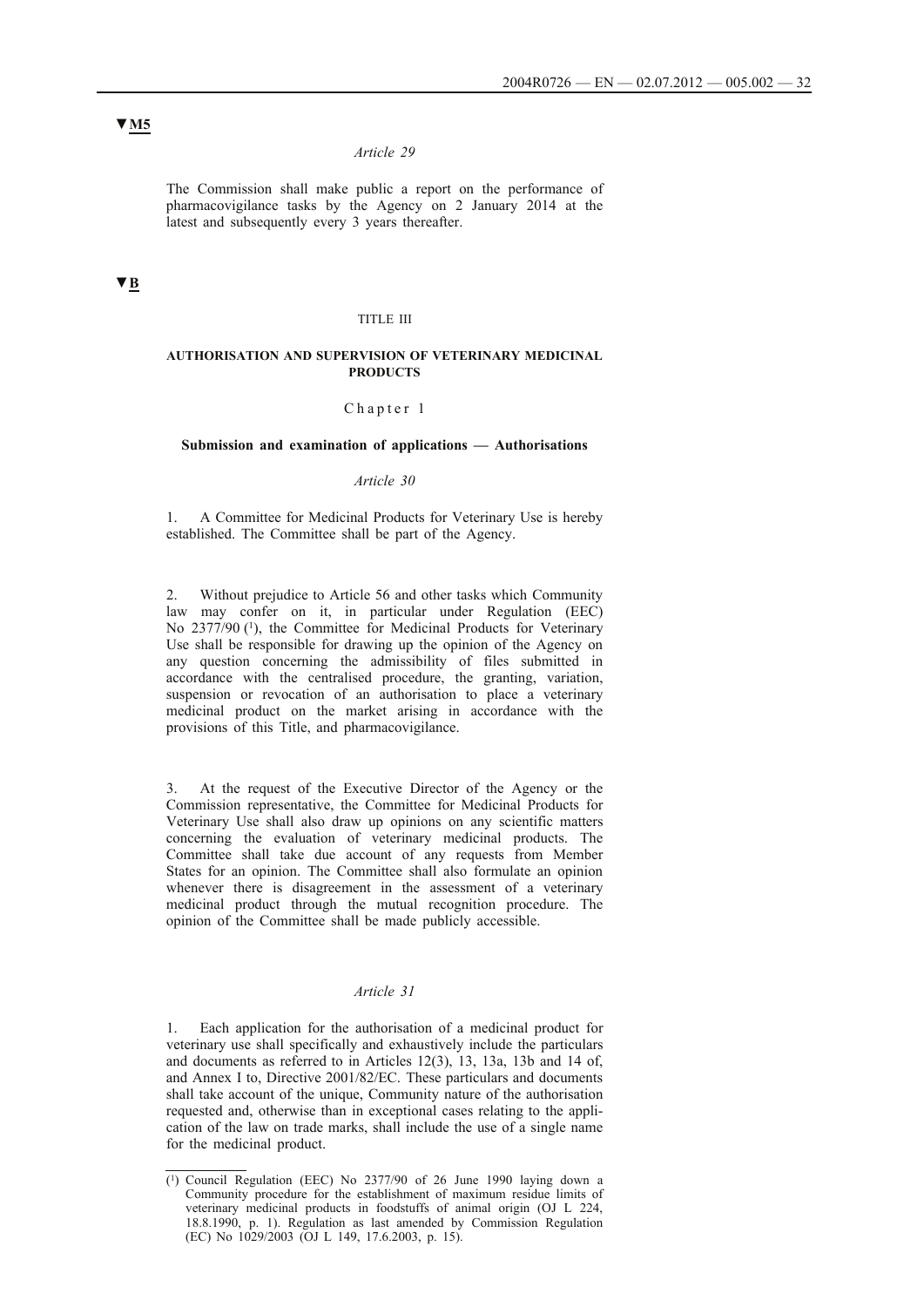The application shall be accompanied by the fee payable to the Agency for the examination of the application.

2. In the case of a veterinary medicinal product containing or consisting of genetically modified organisms within the meaning of Article 2 of Directive 2001/18/EC, the application shall also be accompanied by:

- (a) a copy of the written consent of the competent authorities to the deliberate release into the environment of the genetically modified organisms for research and development purposes, as provided for in Part B of Directive 2001/18/EC or in Part B of Directive 90/220/EEC;
- (b) the complete technical file supplying the information required under Annexes III and IV to Directive 2001/18/EC;
- (c) the environmental risk assessment in accordance with the principles set out in Annex II to Directive 2001/18/EC; and
- (d) the results of any investigations performed for the purposes of research or development.

Articles 13 to 24 of Directive 2001/18/EC shall not apply to veterinary medicinal products containing or consisting of genetically modified organisms.

3. The Agency shall ensure that the opinion of the Committee for Medicinal Products for Veterinary Use is given within 210 days after the receipt of a valid application.

In the case of a veterinary medicinal product containing or consisting of genetically modified organisms, the opinion of the said Committee must respect the environmental safety requirements laid down by Directive 2001/18/EC. During the process of evaluating applications for marketing authorisations for veterinary medicinal products containing or consisting of genetically modified organisms, necessary consultations shall be held by the rapporteur with the bodies set up by the Community or the Member States in accordance with Directive 2001/18/EC.

4. The Commission shall, in consultation with the Agency, Member States and interested parties, draw up a detailed guide regarding the form in which applications for authorisation are to be presented.

## *Article 32*

1. In order to prepare its opinion, the Committee for Medicinal Products for Veterinary Use:

- (a) shall verify that the particulars and documents submitted in accordance with Article 31 comply with the requirements of Directive 2001/82/EC and examine whether the conditions specified in this Regulation for granting a marketing authorisation are satisfied;
- (b) may request that an Official Medicines Control Laboratory or a laboratory that a Member State has designated for that purpose test the veterinary medicinal product, its starting materials and, where appropriate, its intermediate products or other constituent materials in order to ensure that the control methods employed by the manufacturer and described in the application are satisfactory;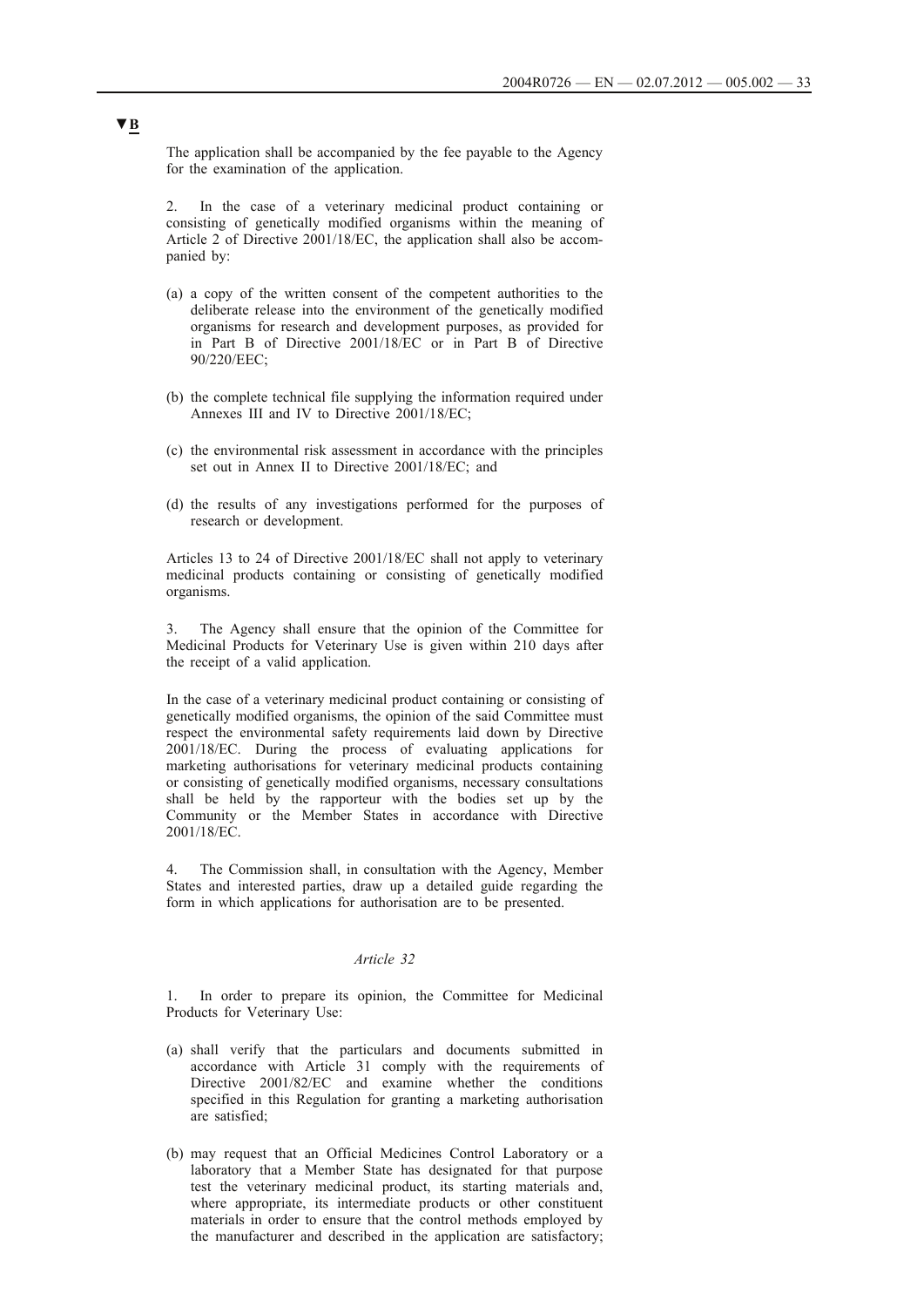- (c) may request a Community reference laboratory, Official Medicines Control Laboratory or laboratory that a Member State has designated for that purpose to verify, using samples provided by the applicant, that the analytical detection method proposed by the applicant for the purposes of Article 12(3)(j), second indent, of Directive 2001/82/EC is satisfactory and is suitable for use to reveal the presence of residue levels, particularly those above the maximum residue level accepted by the Community in accordance with the provisions of Regulation (EEC) No 2377/90;
- (d) may request the applicant to supplement the particulars accompanying the application within a specific time-limit. Where the said Committee avails itself of this option, the time-limit laid down in Article 31(3), first subparagraph shall be suspended until such time as the supplementary information requested has been provided. Likewise, the time-limit shall be suspended for the time allowed to the applicant to prepare oral or written explanations.

2. In those cases where the analytical method has not been subject to verification by one of the abovementioned laboratories under the procedures established by Regulation (EEC) No 2377/90, the verification shall be carried out within the framework of this Article.

## *Article 33*

1. Upon receipt of a written request from the Committee for Medicinal Products for Veterinary Use, a Member State shall forward the information establishing that the manufacturer of a veterinary medicinal product or the importer from a third country is able to manufacture the veterinary medicinal product concerned and/or carry out the necessary control tests in accordance with the particulars and documents supplied pursuant to Article 31.

2. Where it considers it necessary in order to complete its examination of the application, the said Committee may require the applicant to undergo a specific inspection of the manufacturing site of the veterinary medicinal product concerned. Such inspections may be made unannounced.

The inspection, which shall be completed within the time-limit referred to in Article 31(3), first subparagraph, shall be undertaken by inspectors from the Member State who possess the appropriate qualifications; they may be accompanied by a rapporteur or expert appointed by the said Committee.

## *Article 34*

1. The Agency shall forthwith inform the applicant if the opinion of the Committee for Medicinal Products for Veterinary Use is that:

- (a) the application does not satisfy the criteria for authorisation set out in this Regulation;
- (b) the summary of the product characteristics should be amended;
- (c) the labelling or package leaflet of the product is not in compliance with Title V of Directive 2001/82/EC;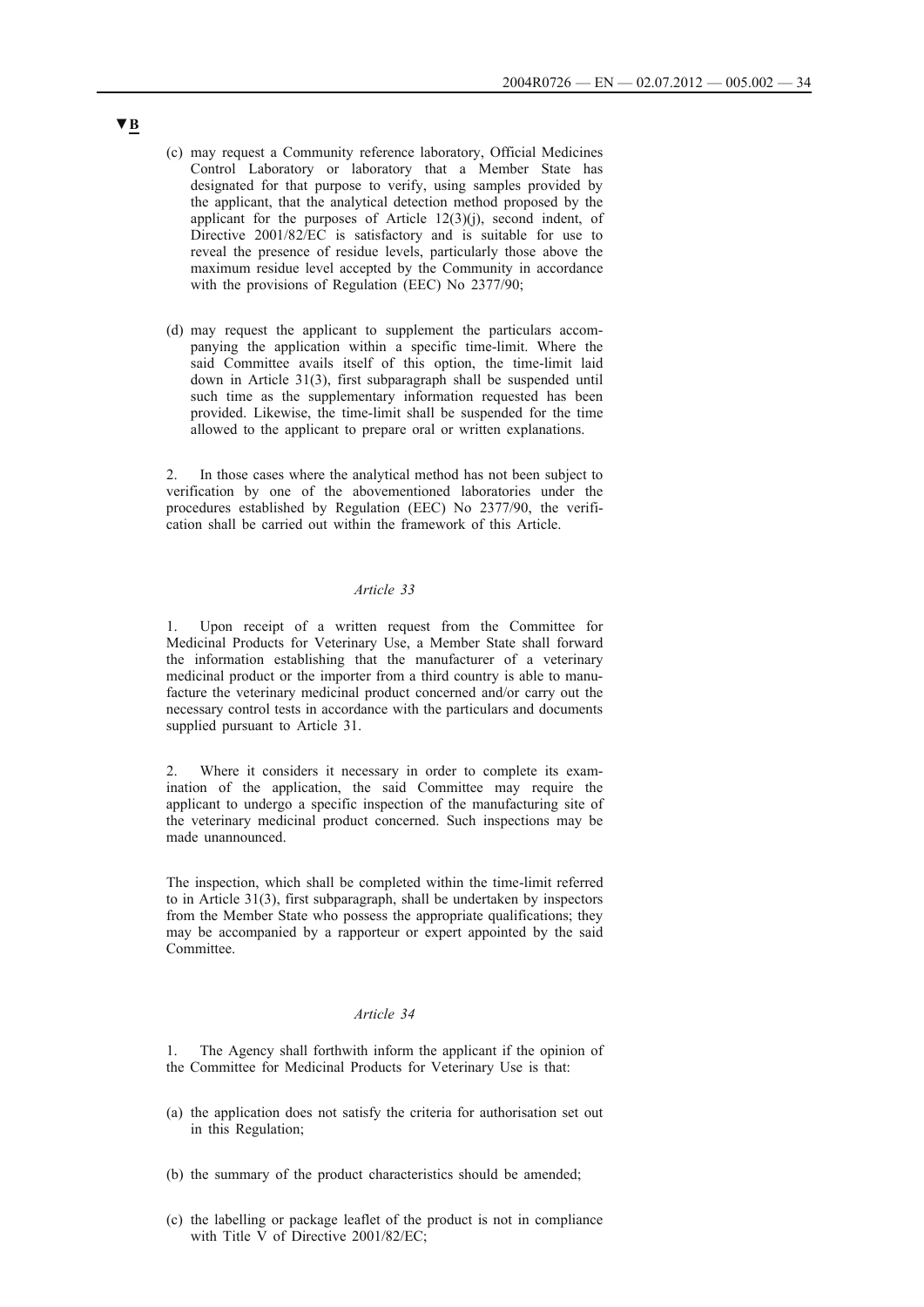(d) the authorisation should be granted subject to the conditions provided for in Article 39(7).

2. Within 15 days after receipt of the opinion referred to in paragraph 1, the applicant may provide written notice to the Agency that he wishes to request a re-examination of the opinion. In that case the applicant shall forward to the Agency the detailed grounds for the request within 60 days after receipt of the opinion.

Within 60 days after receipt of the grounds for the request, the said Committee shall re-examine its opinion in accordance with the conditions laid down in Article 62(1), fourth subparagraph. The reasons for the conclusion reached shall be annexed to the final opinion.

3. Within 15 days after its adoption, the Agency shall forward the final opinion of the said Committee to the Commission, to Member States and to the applicant, together with a report describing the assessment of the veterinary medicinal product by the Committee and stating the reasons for its conclusions.

4. If an opinion is favourable to the granting of the relevant authorisation to place the relevant veterinary medicinal product on the market, the following documents shall be annexed to the opinion:

- (a) a draft summary of the product characteristics, as referred to in Article 14 of Directive 2001/82/EC; where appropriate, this draft shall reflect differences in the veterinary conditions in the Member States;
- (b) in the case of a veterinary medicinal product intended for administration to food-producing animals, a statement of the maximum residue level which may be accepted by the Community in accordance with Regulation (EEC) No 2377/90;
- (c) details of any conditions or restrictions which should be imposed on the supply or use of the veterinary medicinal product concerned, including the conditions under which the veterinary medicinal product may be made available to users, in conformity with the criteria laid down in Directive 2001/82/EC;
- (d) details of any recommended conditions or restrictions with regard to the safe and effective use of the medicinal product;
- (e) the draft text of the labelling and package leaflet proposed by the applicant, presented in accordance with Title V of Directive 2001/82/EC;
- (f) the assessment report.

# *Article 35*

Within 15 days after receipt of the opinion referred to in Article 30(2), the Commission shall prepare a draft of the decision to be taken in respect of the application.

Where a draft decision envisages the granting of marketing authorisation, it shall include or make reference to the documents mentioned in Article  $34(4)(a)$  to (e).

Where the draft decision is not in accordance with the opinion of the Agency, the Commission shall annex a detailed explanation of the reasons for the differences.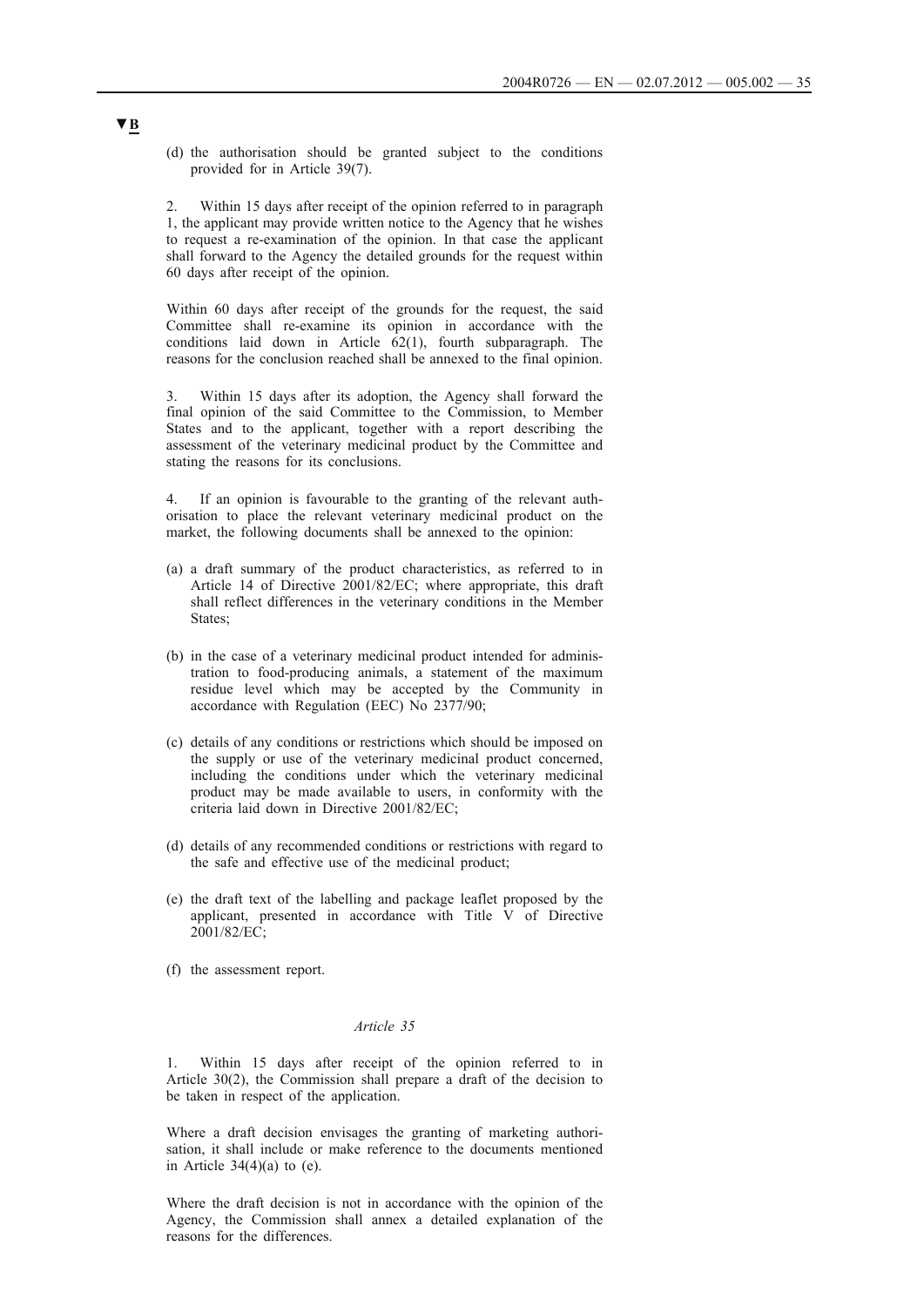The draft decision shall be forwarded to Member States and the applicant.

2. The Commission shall take a final decision in accordance with, and within 15 days after the end of, the procedure referred to in Article 87(3).

3. The Standing Committee for Veterinary Medicinal Products referred to in Article 87(1) shall adjust its rules of procedure so as to take account of the tasks assigned to it by this Regulation.

The adjustments shall provide that:

- (a) the opinion of the said Standing Committee is to be given in writing;
- (b) Member States shall have 22 days to forward their written observations on the draft decision to the Commission; however, if a decision has to be taken urgently, a shorter time-limit may be set by the Chairman according to the degree of urgency involved. This time-limit shall not, otherwise than in exceptional circumstances, be shorter than 5 days;
- (c) Member States may request in writing that the draft decision referred to in paragraph 1 be discussed at a plenary meeting of the said Standing Committee, stating their reasons in detail.

Where, in the opinion of the Commission, the written observations of a Member State raise important new questions of a scientific or technical nature which have not been addressed in the opinion delivered by the Agency, the Chairman shall suspend the procedure and refer the application back to the Agency for further consideration.

5. The provisions necessary for the implementation of paragraph 4 shall be adopted by the Commission in accordance with the procedure referred to in Article 87(2).

6. The Agency shall disseminate the documents referred to in Article  $34(4)$  (a) to (e).

### *Article 36*

If an applicant withdraws an application for a marketing authorisation submitted to the Agency before an opinion has been given on the application, the applicant shall communicate its reasons for doing so to the Agency. The Agency shall make this information publicly accessible and shall publish the assessment report, if available, after deletion of all information of a commercially confidential nature.

## *Article 37*

1. The marketing authorisation shall be refused if, after verification of the particulars and documents submitted in accordance with Article 31, it appears that:

- (a) the applicant has not properly or sufficiently demonstrated the quality, safety or efficacy of the veterinary medicinal product;
- (b) in the case of zootechnical veterinary medicinal products and performance enhancers, when the safety and welfare of the animals and/or consumer safety have not been sufficiently taken into account;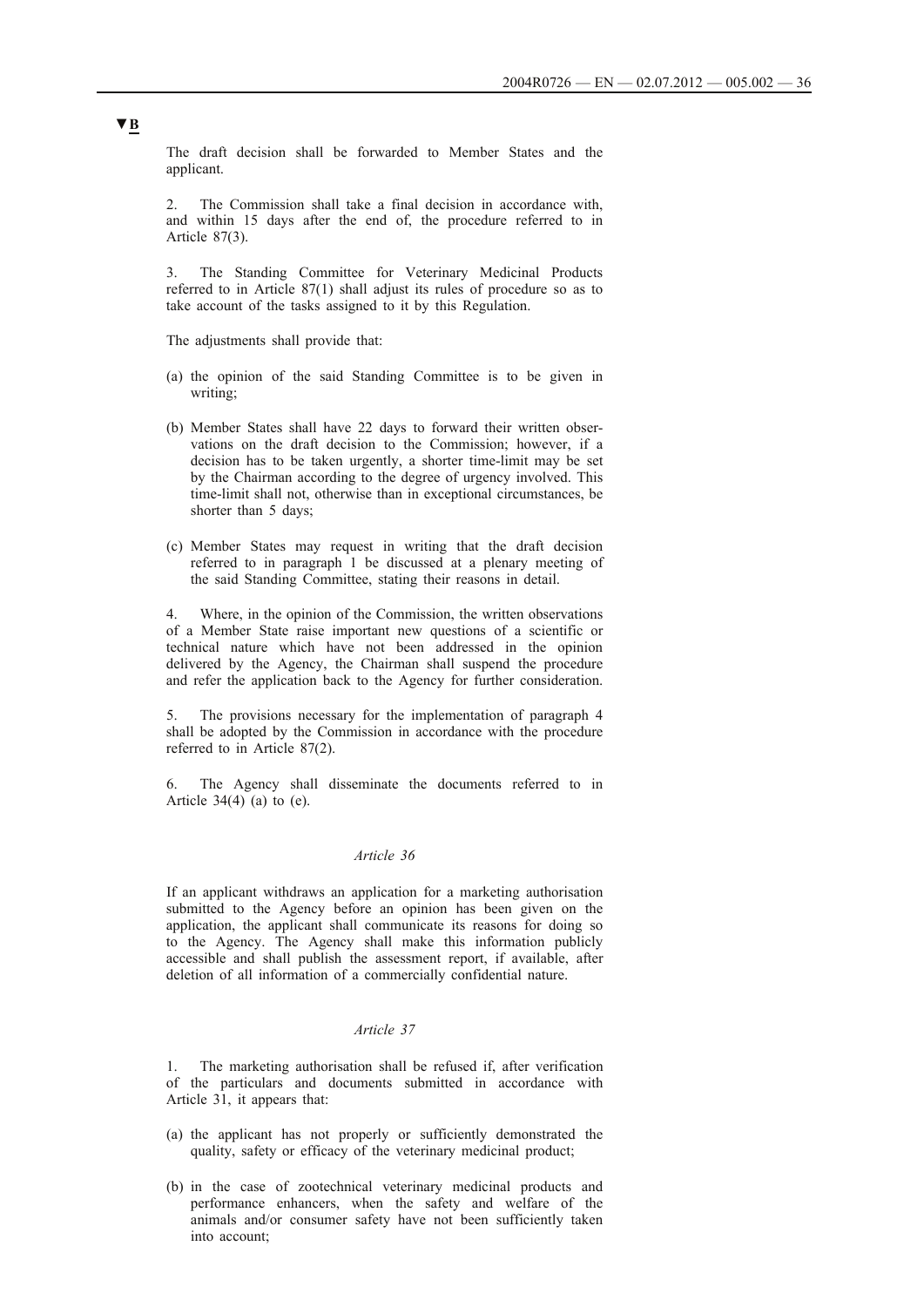- (c) the withdrawal period recommended by the applicant is not long enough to ensure that foodstuffs obtained from treated animals do not contain residues which might constitute a health hazard for the consumer or is insufficiently substantiated;
- (d) the veterinary medicinal product is presented for a use prohibited under other Community provisions.

Authorisation shall likewise be refused if particulars or documents provided by the applicant in accordance with Article 31 are incorrect or if the labelling and package leaflets proposed by the applicant are not in accordance with Title V of Directive 2001/82/EC.

2. The refusal of a Community marketing authorisation shall constitute a prohibition on the placing on the market of the veterinary medicinal product concerned throughout the Community.

3. Information about all refusals and the reasons for them shall be made publicly accessible.

## *Article 38*

1. Without prejudice to Article 71 of Directive 2001/82/EC, a marketing authorisation which has been granted in accordance with this Regulation shall be valid throughout the Community. It shall confer the same rights and obligations in each of the Member States as a marketing authorisation granted by that Member State in accordance with Article 5 of Directive 2001/82/EC.

Authorised veterinary medicinal products shall be entered in the Community Register of Medicinal Products and shall be given a number which shall appear on the packaging.

2. Notification of marketing authorisation shall be published in the *Official Journal of the European Union*, quoting in particular the date of authorisation and the number in the Community Register, any International Non-proprietary Name (INN) of the active substance of the medicinal product, its pharmaceutical form, and any Anatomical Therapeutic Chemical Veterinary Code (ATC Vet Code).

3. The Agency shall immediately publish the assessment report on the veterinary medicinal product drawn up by the Committee for Medicinal Products for Veterinary Use and the reasons for its opinion in favour of granting authorisation, after deletion of any information of a commercially confidential nature.

The European Public Assessment Report (EPAR) shall include a summary written in a manner that is understandable to the public. The summary shall contain in particular a section relating to the conditions of use of the medicinal product.

4. After a marketing authorisation has been granted, the holder of the authorisation shall inform the Agency of the dates of actual placing on the market of the veterinary medicinal product in Member States, taking into account the various presentations authorised.

The holder shall also notify the Agency if the product ceases to be placed on the market, either temporarily or permanently. Such notification shall, other than in exceptional circumstances, be made no less than 2 months before the interruption in the placing of the product on the market.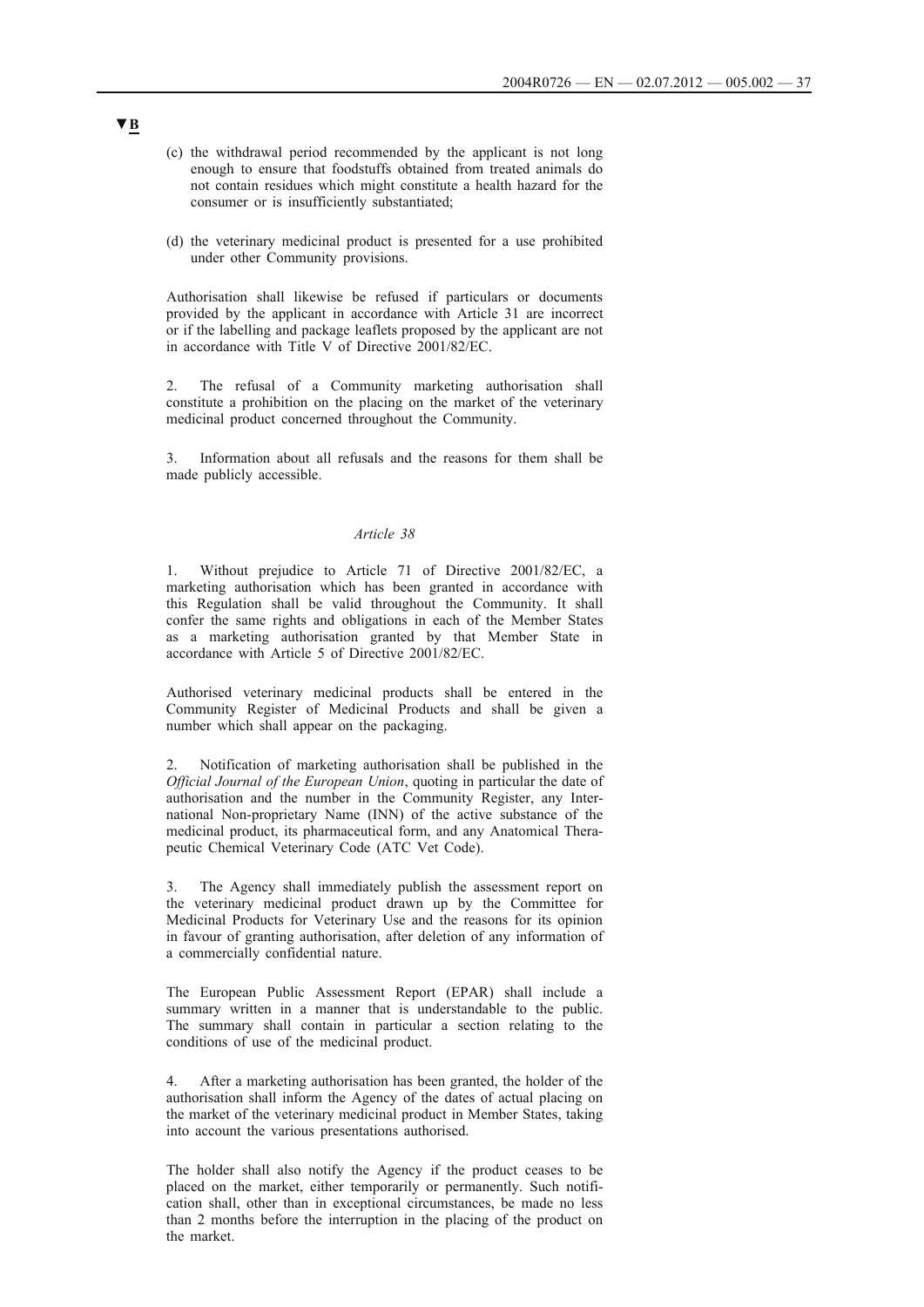Upon request by the Agency, particularly in the context of pharmacovigilance, the marketing authorisation holder shall provide the Agency with all data relating to the volume of sales of the medicinal product at Community level, broken down by Member State, and any data in the holder's possession relating to the volume of prescriptions.

#### *Article 39*

1. Without prejudice to paragraphs 4 and 5, a marketing authorisation shall be valid for five years.

2. The marketing authorisation may be renewed after five years on the basis of a re-evaluation by the Agency of the risk-benefit balance.

To this end, the marketing authorisation holder shall submit a consolidated list of all documents submitted in respect of quality, safety and efficacy, including all variations introduced since the marketing authorisation was granted, at least six months before the marketing authorisation ceases to be valid in accordance with paragraph 1. The Agency may require the applicant to submit the listed documents at any time.

3. Once renewed, the marketing authorisation shall be valid for an unlimited period, unless the Commission decides, on justified grounds relating to pharmacovigilance, to proceed with one additional five-year renewal in accordance with paragraph 2.

4. Any authorisation which is not followed by the actual placing of the medicinal product for veterinary use on the Community market within three years after authorisation shall cease to be valid.

5. When an authorised medicinal product previously placed on the market is no longer actually present on the market for three consecutive years, the authorisation shall cease to be valid.

6. In exceptional circumstances and on public and/or animal health grounds the Commission may grant exemptions from the provisions of paragraphs 4 and 5. Such exemptions must be duly justified.

7. In exceptional circumstances and following consultation with the applicant, authorisation may be granted subject to a requirement for the applicant to introduce specific procedures, in particular concerning product safety, notification to the relevant authorities of any incident relating to its use, and action to be taken. This authorisation may be granted only for objective, verifiable reasons. Continuation of the authorisation shall be linked to the annual reassessment of these conditions.

8. When an application is submitted for a marketing authorisation in respect of veterinary medicinal products of major interest, particularly from the point of view of animal health and from the viewpoint of therapeutic innovation, the applicant may request an accelerated assessment procedure. The request shall be duly substantiated.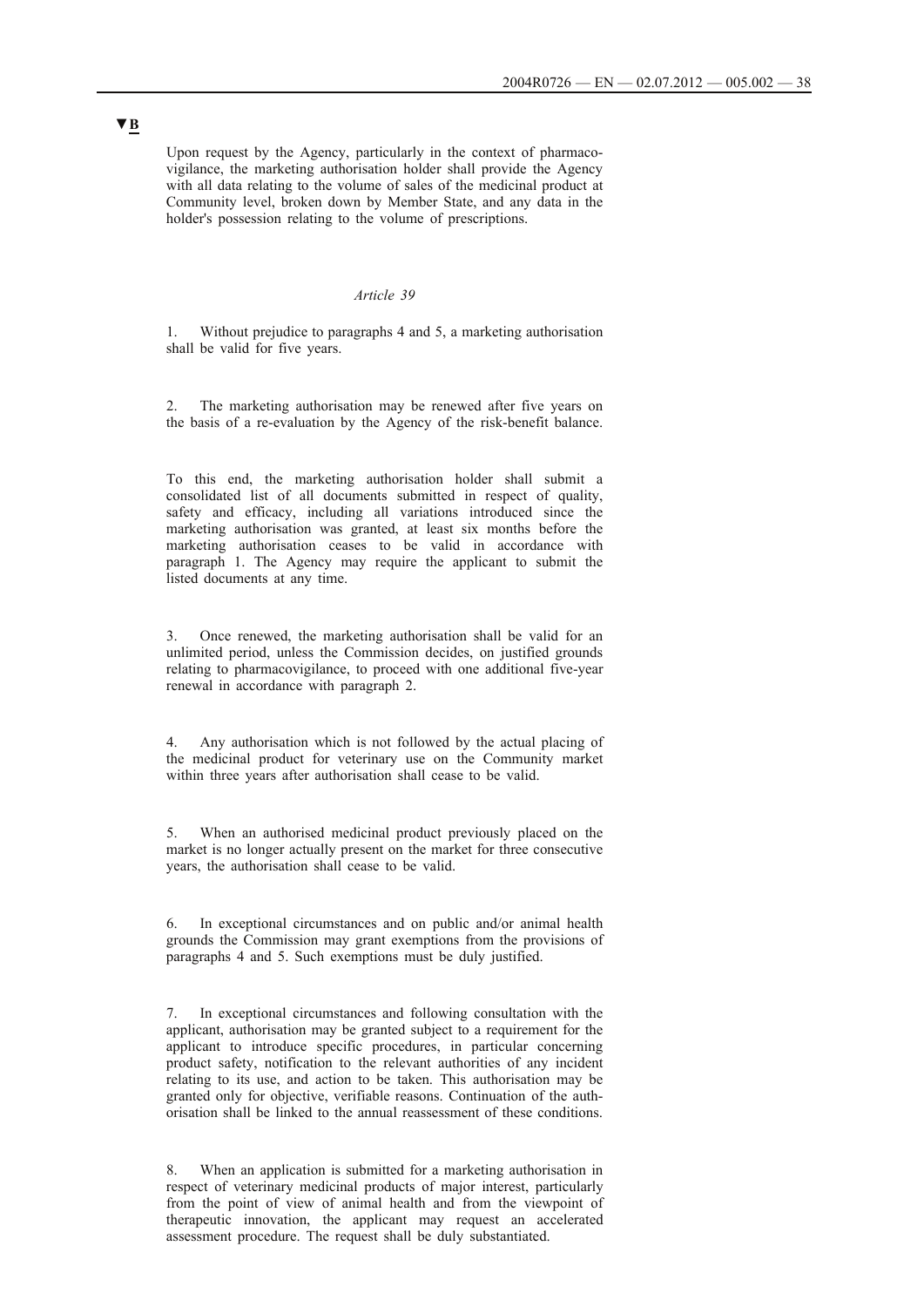If the Committee for Medicinal Products for Veterinary Use accepts the request, the time-limit laid down in Article 31(3), first subparagraph, shall be reduced to 150 days.

9. When adopting its opinion, the said Committee shall include a proposal concerning the conditions for the prescription or use of the veterinary medicinal products.

10. Veterinary medicinal products which have been authorised in accordance with the provisions of this Regulation shall benefit from the provisions on protection in Articles 13 and 13a of Directive 2001/82/EC.

## *Article 40*

The granting of authorisation shall not affect the civil or criminal liability of the manufacturer or the holder of the marketing authorisation pursuant to the applicable national law in Member States.

### Chapter 2

#### **Supervision and sanctions**

## *Article 41*

1. After an authorisation has been granted in accordance with this Regulation, the holder of the marketing authorisation shall, in respect of the methods of manufacture and control provided for in Article 12(3)(d) and (i) of Directive 2001/82/EC, take account of technical and scientific progress and make any variations that may be required to enable the medicinal products to be manufactured and checked by means of generally accepted scientific methods. He shall apply for approval of these variations in accordance with this Regulation.

2. The competent authority of a Member State or the Agency may require the holder of the marketing authorisation to provide substances in sufficient quantities for the performance of tests to detect the presence of residues of the veterinary medicinal products concerned in foodstuffs of animal origin.

3. At the request of the competent authority of a Member State or the Agency, the holder of the marketing authorisation shall provide technical expertise to facilitate the implementation of the analytical method for detecting residues of veterinary medicinal products by the Community reference laboratory or, where appropriate, national reference laboratories designated in accordance with Council Directive 96/23/EC of 29 April 1996 on measures to monitor certain substances and residues thereof in live animals and animal products  $(1)$ .

4. The holder of the marketing authorisation shall forthwith supply to the Agency, the Commission and the Member States any new information which might entail the variation of the particulars or documents referred to in Articles 12(3), 13, 13a, 13b and 14 of Directive 2001/82/EC, in Annex I thereto, or in Article 34(4) of this Regulation.

<sup>(1)</sup> OJ L 125, 23.5.1996, p. 10. Directive as amended by Regulation (EC) No 806/2003 (OJ L 122, 16.5.2003, p. 1).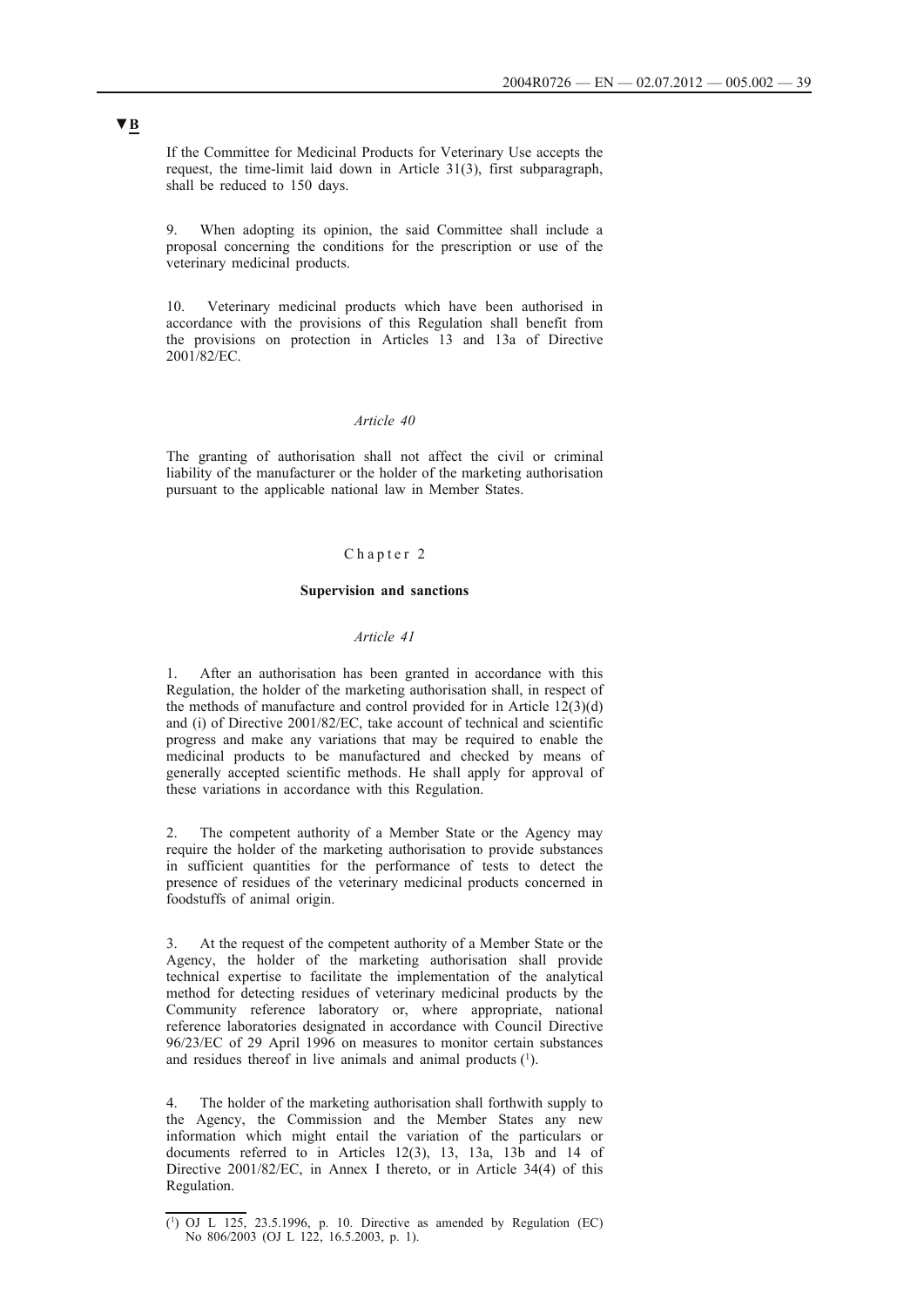He shall forthwith inform the Agency, the Commission and the Member States of any prohibition or restriction imposed by the competent authorities of any country in which the veterinary medicinal product is marketed and of any other new information which might influence the evaluation of the benefits and risks of the veterinary medicinal product concerned.

In order that the risk-benefit balance may be continuously assessed, the Agency may at any time ask the holder of the marketing authorisation to forward data justifying that the risk-benefit balance remains favourable.

5. If the holder of the marketing authorisation for the veterinary medicinal product proposes to make any variation of the particulars and documents referred to in paragraph 4, he shall submit the relevant application to the Agency.

## **▼M3**

6. The Commission shall, after consulting the Agency, adopt appropriate provisions for the examination of variations to marketing authorisations in the form of a regulation. Those measures, designed to amend non-essential elements of this regulation by supplementing it, shall be adopted in accordance with the regulatory procedure with scrutiny referred to in Article 87(2a).

# **▼B**

## *Article 42*

The applicant or the holder of a marketing authorisation shall be responsible for the accuracy of the documents and of the data submitted.

### *Article 43*

1. In the case of veterinary medicinal products manufactured within the Community, the supervisory authorities shall be the competent authorities of the Member State or Member States which granted the manufacturing authorisation provided for in Article 44(1) of Directive 2001/82/EC in respect of the manufacture of the medicinal product concerned.

2. In the case of veterinary medicinal products imported from third countries, the supervisory authorities shall be the competent authorities of the Member State or Member States that granted the authorisation provided for in Article 44(3) of Directive 2001/82/EC to the importer, unless appropriate agreements have been made between the Community and the exporting country to ensure that those controls are carried out in the exporting country and that the manufacturer applies standards of good manufacturing practice at least equivalent to those laid down by the Community.

A Member State may request assistance from another Member State or the Agency.

## *Article 44*

1. The supervisory authorities shall be responsible for verifying on behalf of the Community that the holder of the marketing authorisation for the veterinary medicinal product or the manufacturer or importer established within the Community satisfies the requirements laid down in Titles IV, VII and VIII of Directive 2001/82/EC.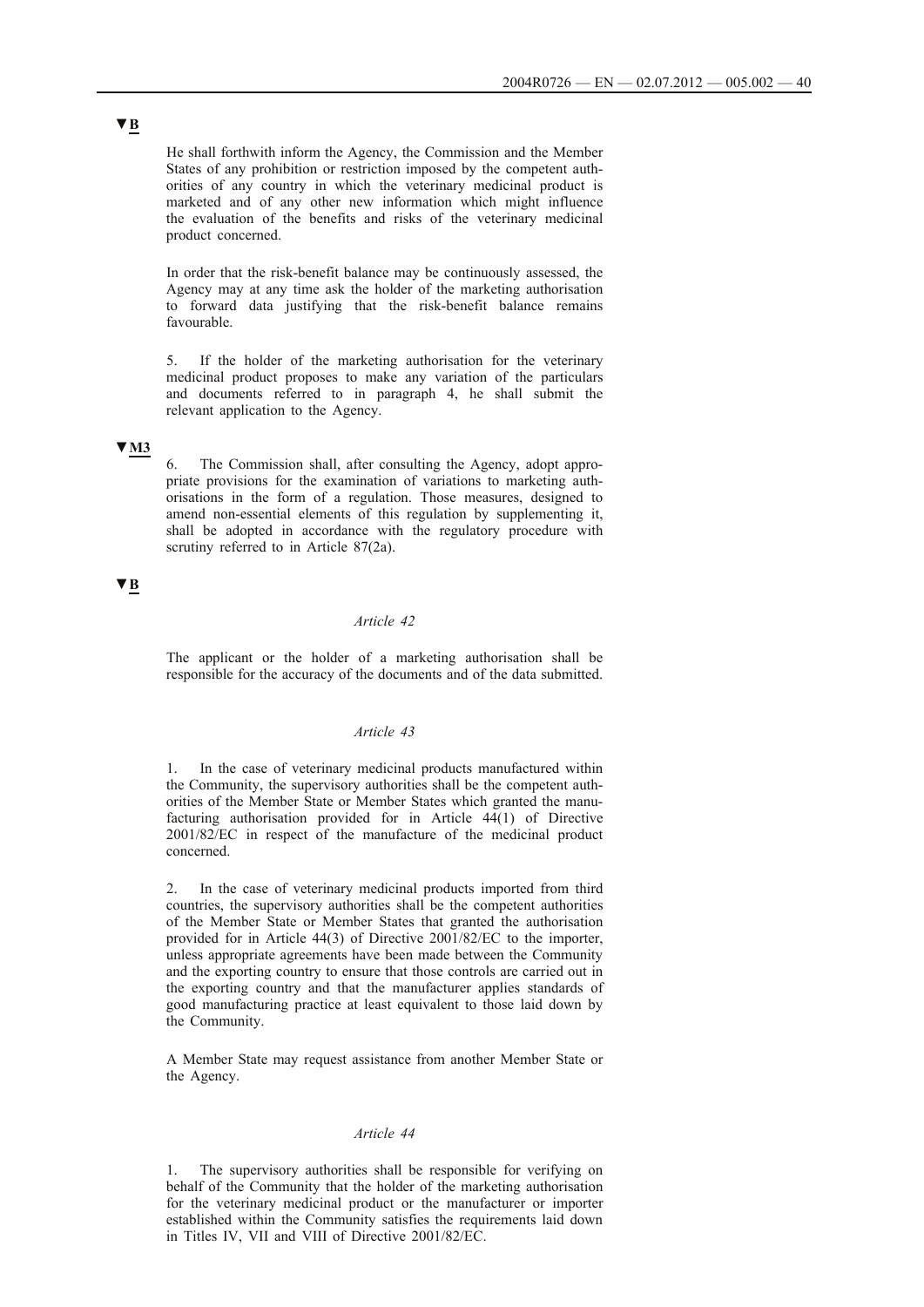2. Where, in accordance with Article 90 of Directive 2001/82/EC, the Commission is informed of serious differences of opinion between Member States as to whether the holder of the marketing authorisation for the veterinary medicinal product or a manufacturer or importer established within the Community satisfies the requirements referred to in paragraph 1, the Commission may, after consultation with the Member States concerned, request an inspector from the supervisory authority to undertake a new inspection of the holder of the marketing authorisation, the manufacturer or the importer; the inspector in question shall be accompanied by two inspectors from Member States which are not party to the dispute and/or by two experts nominated by the Committee for Medicinal Products for Veterinary Use.

3. Subject to any agreements which may have been concluded between the Community and third countries in accordance with Article 43(2), the Commission may, upon receipt of a reasoned request from a Member State or from the said Committee, or on its own initiative, require a manufacturer established in a third country to submit to an inspection.

The inspection shall be undertaken by inspectors from the Member State who possess the appropriate qualifications; they may be accompanied by a rapporteur or expert appointed by the said Committee. The report of the inspectors shall be made available to the Commission, the Member States and the said Committee.

## *Article 45*

1. Where the supervisory authorities or the competent authorities of any other Member State are of the opinion that the manufacturer or importer established within the Community is no longer fulfilling the obligations laid down in Title VII of Directive 2001/82/EC, they shall forthwith inform the Committee for Medicinal Products for Veterinary Use and the Commission, stating their reasons in detail and indicating the course of action proposed.

The same shall apply where a Member State or the Commission considers that one of the measures envisaged in Title VIII of Directive 2001/82/EC should be applied in respect of the veterinary medicinal product concerned or where the said Committee has delivered an opinion to that effect in accordance with Article 30 of this Regulation.

2. The Commission shall request the opinion of the Agency within a time-limit which it shall determine in the light of the urgency of the matter, in order to examine the reasons advanced. Whenever practicable, the holder of the marketing authorisation for the medicinal product shall be invited to provide oral or written explanations.

3. Following an opinion by the Agency, the Commission shall adopt the necessary provisional measures, which shall be applied immediately.

A final decision shall be adopted within six months, in accordance with the procedure referred to in Article 87(3).

4. Where urgent action is essential to protect human or animal health or the environment, a Member State may, on its own initiative or at the Commission's request, suspend the use on its territory of a veterinary medicinal product which has been authorised in accordance with this Regulation.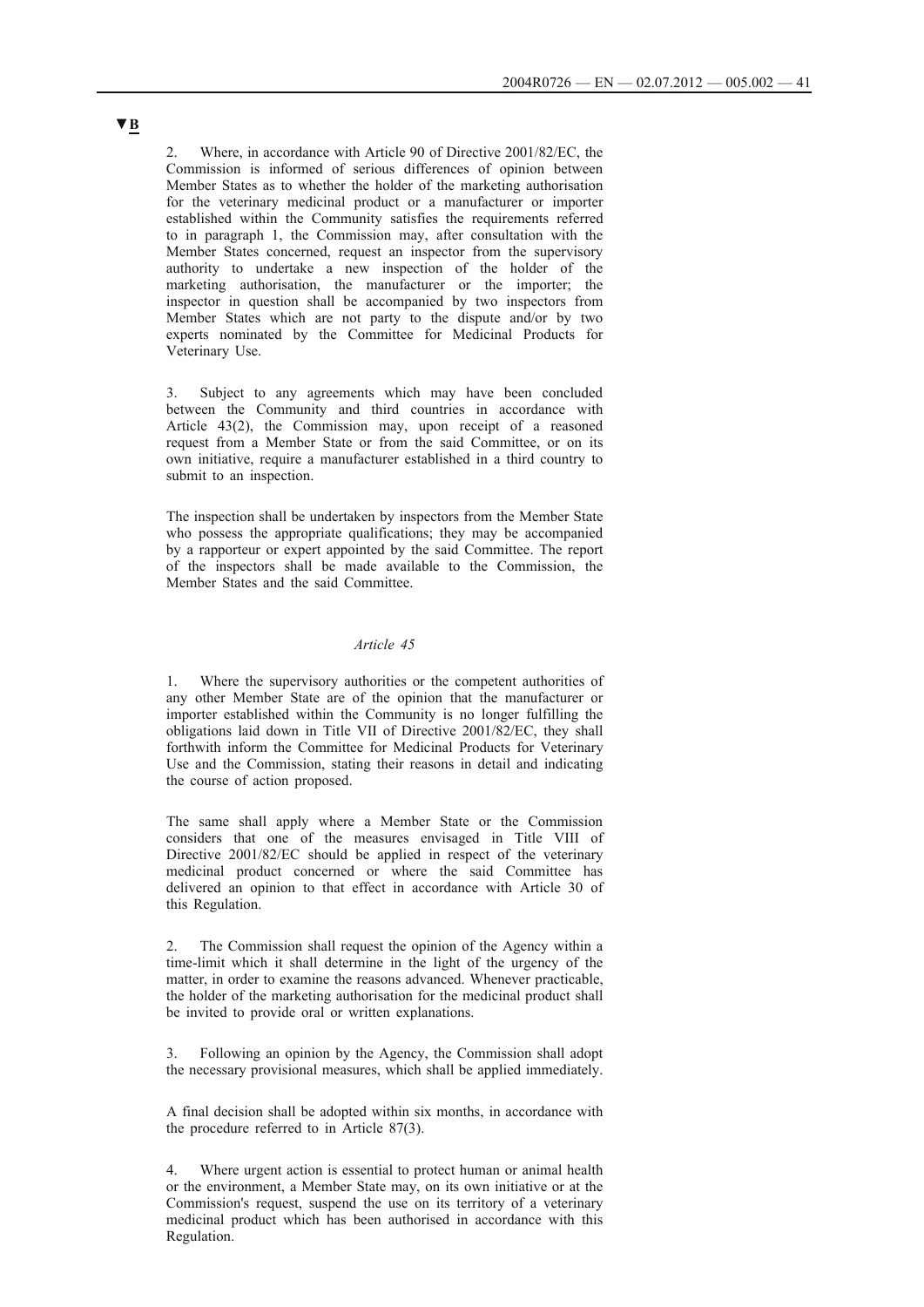When it does so on its own initiative, the Member State shall inform the Commission and the Agency of the reasons for its action at the latest on the next working day following the suspension. The Agency shall inform the other Member States without delay. The Commission shall immediately initiate the procedure provided for in paragraphs 2 and 3.

5. In this case, the Member State shall ensure that health-care professionals are rapidly informed of its action and the reasons for the action. Networks set up by professional associations may be used to this effect. Member States shall inform the Commission and the Agency of actions taken for this purpose.

6. The suspensive measures referred to in paragraph 4 may be maintained until such time as a definitive decision has been reached in accordance with the procedure referred to in Article 87(3).

7. The Agency shall, upon request, inform any person concerned of the final decision and make the decision publicly accessible, immediately after it has been taken.

### Chapter 3

### **Pharmacovigilance**

### *Article 46*

For the purpose of this Chapter, Article 77(2) of Directive 2001/82/EEC shall apply.

### *Article 47*

The Agency, acting in close cooperation with the national pharmacovigilance systems established in accordance with Article 73 of Directive 2001/82/EC, shall receive all relevant information about suspected adverse reactions to veterinary medicinal products which have been authorised by the Community in accordance with this Regulation. Where appropriate the Committee for Medicinal Products for Veterinary Use shall, in accordance with Article 30 of this Regulation, draw up opinions on the measures necessary. These opinions shall be made publicly accessible.

These measures may include amendments to the marketing authorisation granted in accordance with Article 35. They shall be adopted in accordance with the procedure referred to in Article 87(3).

The holder of the marketing authorisation and the competent authorities of the Member States shall ensure all relevant information about suspected adverse reactions to the veterinary medicinal products authorised under this Regulation is brought to the attention of the Agency in accordance with the provisions of this Regulation. Animal owners and breeders shall be encouraged to communicate any adverse reaction to health-care professionals or to the competent national authorities responsible for pharmacovigilance.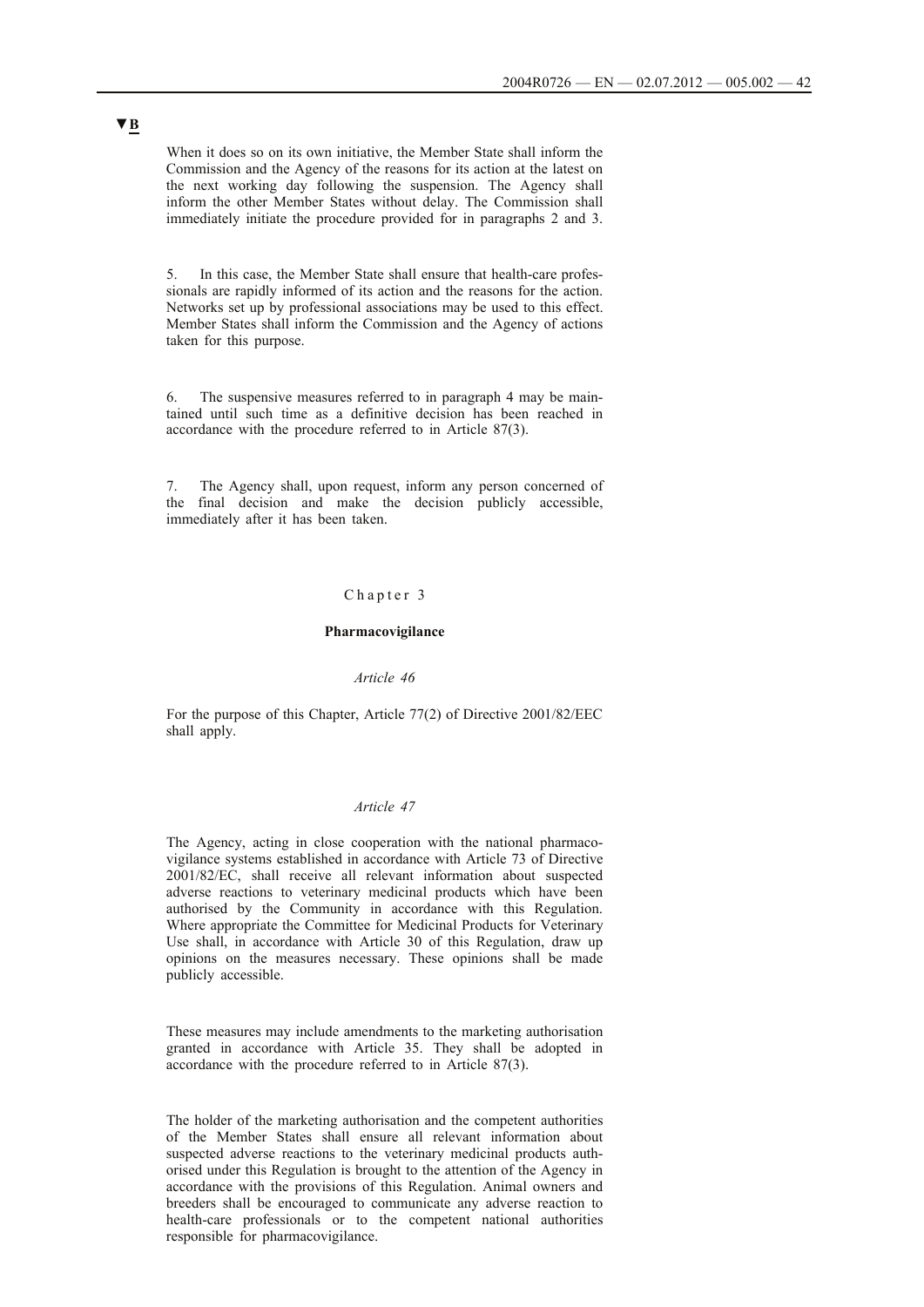#### *Article 48*

The holder of the marketing authorisation for a veterinary medicinal product granted in accordance with the provisions of this Regulation shall have permanently and continuously at his disposal an appropriately qualified person responsible for pharmacovigilance.

That qualified person shall reside in the Community and shall be responsible for the following:

- (a) establishing and managing a system which ensures that information about all suspected adverse reactions which are reported to the personnel of the company and to medical representatives is collected, evaluated and collated so that it may be accessed at a single point within the Community;
- (b) preparing the reports referred to in Article 49(3) for the competent authorities of the Member States and the Agency in accordance with the requirements of this Regulation;
- (c) ensuring that any request from the competent authorities for the provision of additional information necessary for the evaluation of the risks and benefits of a veterinary medicinal product is answered fully and promptly, including the provision of information about the volume of sales or prescriptions for the veterinary medicinal product concerned;
- (d) providing the competent authorities with any other information relevant to the evaluation of the risks and benefits of a veterinary medicinal product, particularly information concerning post-authorisation safety studies, including information regarding the validity of the withdrawal period or lack of expected efficacy or potential environmental problems.

## *Article 49*

1. The holder of the marketing authorisation for a veterinary medicinal product shall ensure that all suspected serious adverse reactions, and adverse human reactions to a veterinary medicinal product authorised in accordance with the provisions of this Regulation occurring within the Community which a health-care professional brings to his attention are recorded and reported promptly to the Member States in the territory of which the incident occurred no later than 15 days following receipt of the information.

The holder of the marketing authorisation shall record any other suspected serious adverse reactions and human adverse reactions occurring within the Community, in accordance with the guidelines referred to in Article 51, of which he may reasonably be expected to be aware, and promptly notify Member States in the territory of which the incident occurred and the Agency, and no later than 15 days following receipt of the information.

2. **►M3** The holder of the marketing authorisation for a veterinary medicinal product shall ensure that all suspected serious unexpected adverse reactions, and adverse human reactions, and any suspected transmission via a medicinal product of any infectious agent occurring in the territory of a third country are reported promptly to the Member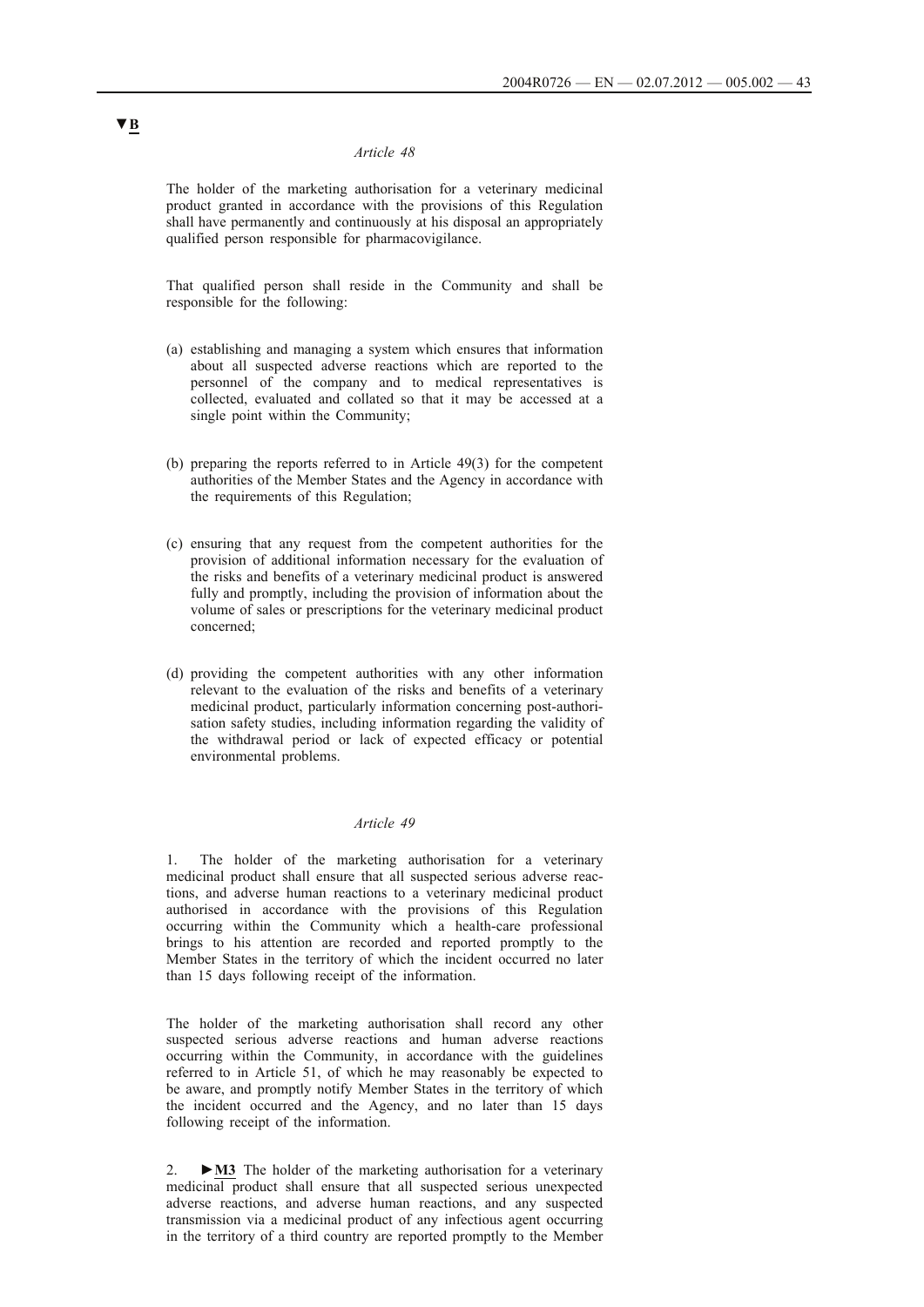States and the Agency, and no later than 15 days following receipt of the information. The Commission shall adopt provisions for the reporting of suspected unexpected adverse reactions which are not serious, whether occurring in the Community or in a third country. Those measures, designed to amend non-essential elements of this Regulation by supplementing it, shall be adopted in accordance with the regulatory procedure with scrutiny referred to in Article 87(2a).  $\blacktriangleleft$ 

Save in exceptional circumstances, these reactions shall be transmitted electronically in the form of a report and in accordance with the guide referred to in Article 51.

3. The holder of the marketing authorisation for a veterinary medicinal product shall maintain detailed records of all suspected adverse reactions occurring within or outside the Community which are reported to him.

Unless other requirements have been laid down as a condition for the granting of the marketing authorisation by the Community, these records shall be submitted, in the form of a periodic safety update report, to the Agency and Member States immediately upon request or at least every six months after authorisation until the placing on the market. Periodic safety update reports shall also be submitted immediately upon request or at least every six months during the first two years following the initial placing on the Community market and once a year for the following two years. Thereafter, the reports shall be submitted at three-yearly intervals, or immediately upon request.

These reports shall be accompanied by a scientific evaluation, particularly of the risk-benefit balance of the medicinal product.

# **▼M3**

4. The Commission may lay down provisions to amend paragraph 3 in view of experience gained with its operation. Those measures, designed to amend non-essential elements of this regulation, shall be adopted in accordance with the procedure referred to in Article 87(2a).

# **▼B**

5. The holder of a marketing authorisation may not communicate information relating to pharmacovigilance concerns to the general public in relation to its authorised medicinal product without giving prior or simultaneous notification to the Agency.

In any case, the marketing authorisation holder shall ensure that such information is presented objectively and is not misleading.

Member States shall take the necessary measures to ensure that a marketing authorisation holder who fails to discharge these obligations is subject to effective, proportionate and dissuasive penalties.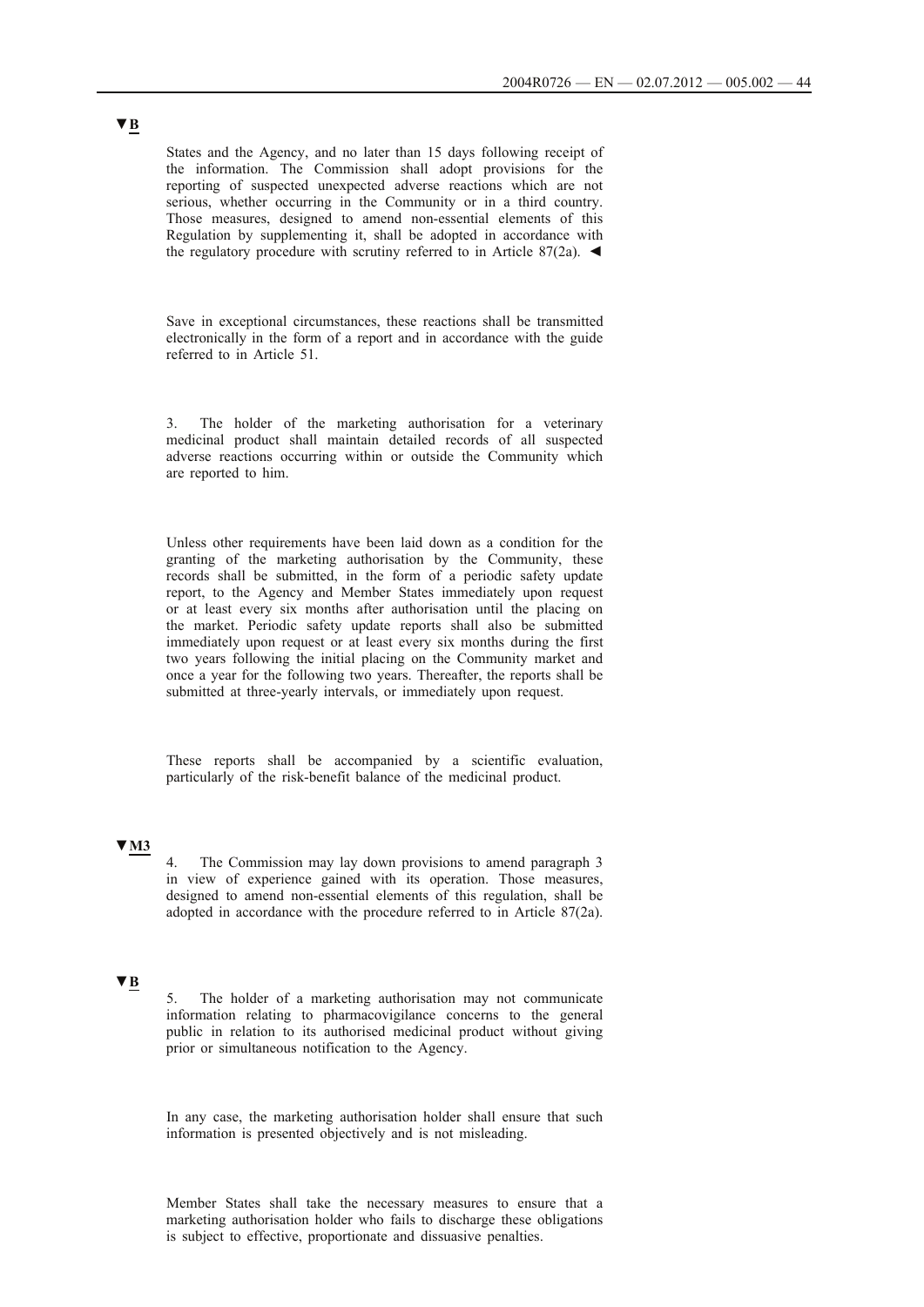### *Article 50*

Each Member State shall ensure that all suspected serious adverse reactions, and adverse human reactions, occurring within its territory to a veterinary medicinal product authorised in accordance with the provisions of this Regulation which are brought to its attention are recorded and reported promptly to the Agency and the holder of the marketing authorisation for the veterinary medicinal product, and no later than 15 days following receipt of the information.

The Agency shall forward the information to the national pharmacovigilance systems set up in accordance with Article 73 of Directive 2001/82/EC.

### *Article 51*

The Commission, in consultation with the Agency, Member States and interested parties, shall draw up a guide on the collection, verification and presentation of adverse-reaction reports. This guide shall contain, in particular, for the benefit of health-care professionals, recommendations concerning the communication of information on adverse reactions.

In accordance with this guide, holders of marketing authorisations shall use the medical terminology accepted at international level for the transmission of adverse-reaction reports.

The Agency, in consultation with the Member States and the Commission, shall set up a data-processing network for the rapid transmission of data between the competent Community authorities in the event of an alert relating to faulty manufacture, serious adverse reactions and other pharmacovigilance data regarding veterinary medicinal products authorised in accordance with Article 5 of Directive 2001/82/EC.

For a period of five years following the initial placing on the market in the Community, the Agency may request that the marketing authorisation holder arrange for specific pharmacovigilance data to be collected from targeted groups of animals. The Agency shall state the reasons for the request. The marketing authorisation holder shall collate and assess the data collected and submit it to the Agency for evaluation.

## *Article 52*

The Agency shall cooperate with international organisations concerned with veterinary pharmacovigilance.

## *Article 53*

The Agency and the Member States' competent authorities shall cooperate to continuously develop pharmacovigilance systems capable of achieving high standards of public health protection for all medicinal products, regardless of routes of authorisation, including the use of collaborative approaches, to maximise use of resources available within the Community.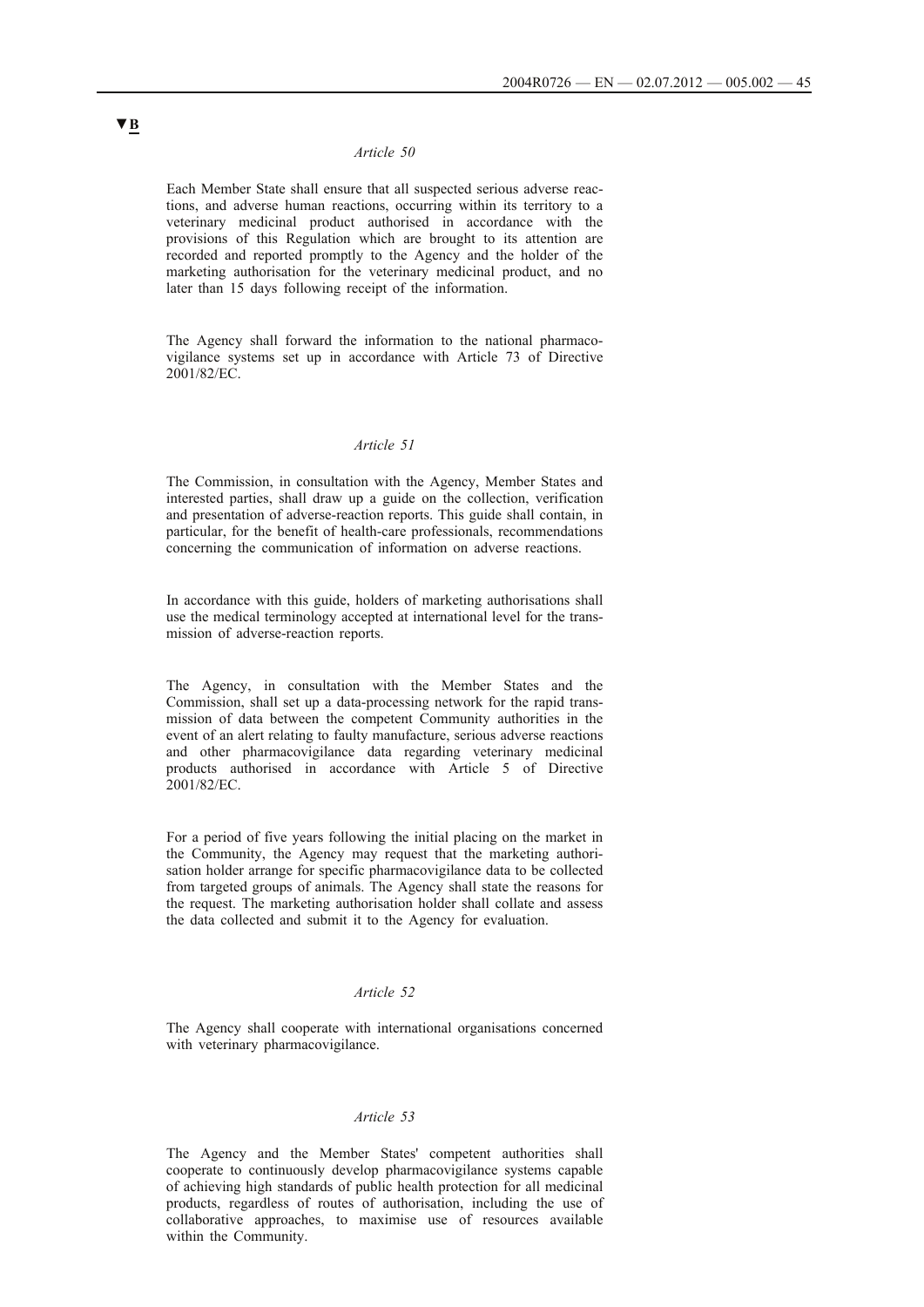## *Article 54*

The Commission may adopt any amendment which may be necessary to update the provisions of this Chapter in order to take account of scientific and technical progress. Those measures, designed to amend non-essential elements of this regulation, shall be adopted in accordance with the regulatory procedure with scrutiny referred to in Article 87(2a).

## **▼B**

### TITLE IV

### **THE EUROPEAN MEDICINES AGENCY — RESPONSIBILITIES AND ADMINISTRATIVE STRUCTURE**

### Chapter 1

## **Tasks of the Agency**

#### *Article 55*

A European Medicines Agency is hereby established.

The Agency shall be responsible for coordinating the existing scientific resources put at its disposal by Member States for the evaluation, supervision and pharmacovigilance of medicinal products.

### *Article 56*

## **▼M1**

(a) the Committee for Medicinal Products for Human Use, which shall be responsible for preparing the opinion of the Agency on any question relating to the evaluation of medicinal products for human use;

## **▼M5**

(aa) the Pharmacovigilance Risk Assessment Committee, which shall be responsible for providing recommendations to the Committee for Medicinal Products for Human Use and the coordination group on any question relating to pharmacovigilance activities in respect of medicinal products for human use and on risk management systems and it shall be responsible for monitoring the effectiveness of those risk management systems;

# **▼M1**

- (b) the Committee for Medicinal Products for Veterinary Use, which shall be responsible for preparing the opinion of the Agency on any question relating to the evaluation of medicinal products for veterinary use;
- (c) the Committee on Orphan Medicinal Products;
- (d) the Committee on Herbal Medicinal Products;

## **▼M2**

(da) the Committee for Advanced Therapies;

#### **▼M1**

(e) the Paediatric Committee;

<sup>1.</sup> The Agency shall comprise: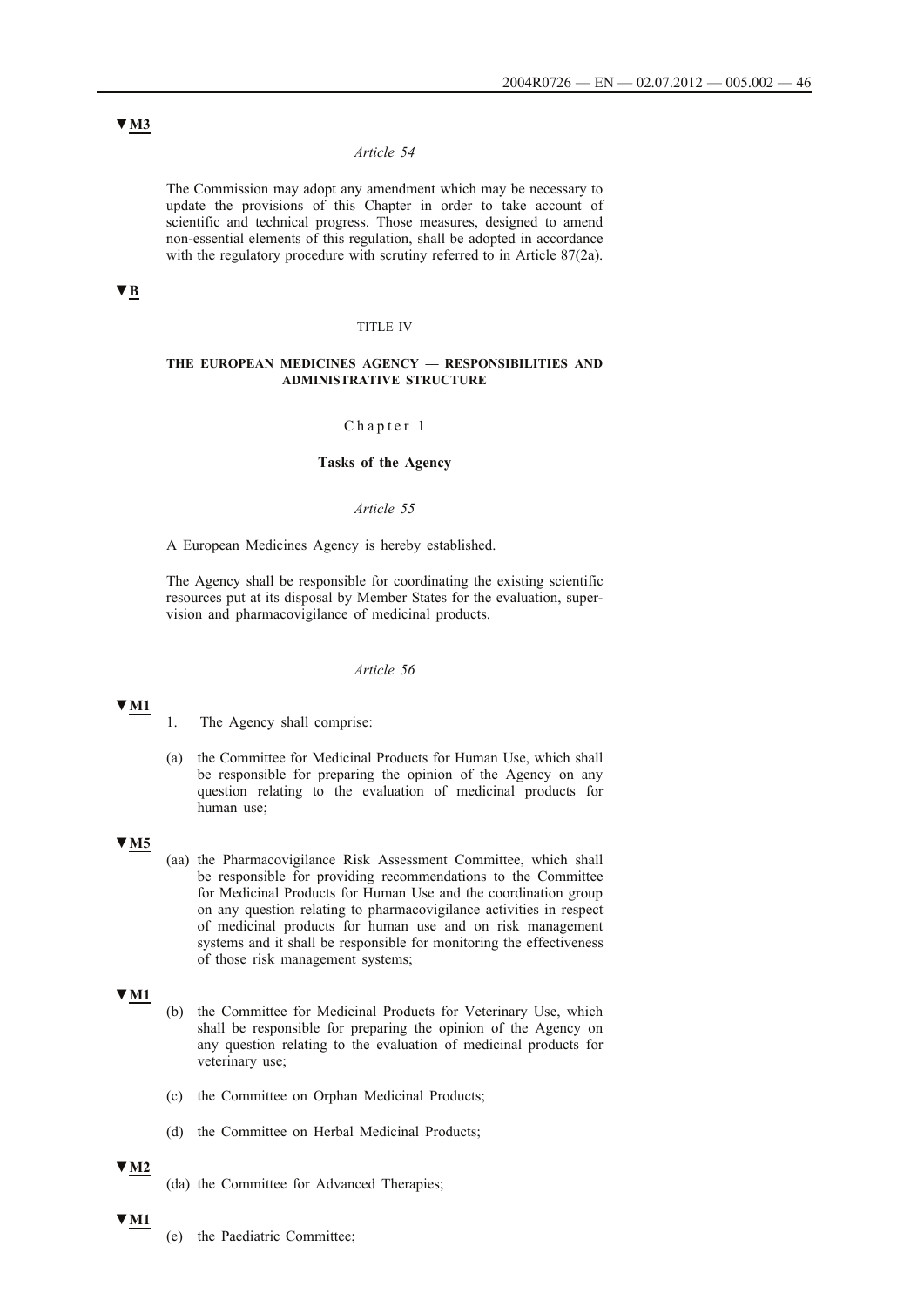(f) a Secretariat, which shall provide technical, scientific and administrative support for the Committees and ensure appropriate coordination between them, and which shall provide technical and administrative support for the coordination group and ensure appropriate coordination between it and the Committees;

## **▼M1**

- (g) an Executive Director, who shall exercise the responsibilities set out in Article 64;
- (h) a Management Board, which shall exercise the responsibilities set out in Articles 65, 66 and 67.

# **▼B**

2. The committees referred to in paragraph **►M2** paragraph 1(a) to  $(da)$   $\blacktriangleleft$  may each establish standing and temporary working parties. The committees referred to in paragraph paragraph 1(a) and (b) may establish scientific advisory groups in connection with the evaluation of specific types of medicinal products or treatments, to which the committee concerned may delegate certain tasks associated with drawing up the scientific opinions referred to in Articles 5 and 30.

When establishing working parties and scientific advisory groups, the committees shall in their rules of procedures referred to in Article 61(8) provide for:

- (a) the appointment of members of these working parties and scientific advisory groups on the basis of the lists of experts referred to in the second subparagraph of Article 62(2); and
- (b) consultation of these working parties and scientific advisory groups.

3. The Executive Director, in close consultation with the Committee for Medicinal Products for Human Use and the Committee for Medicinal Products for Veterinary Use, shall set up the administrative structures and procedures allowing the development of advice for undertakings, as referred to in Article  $57(1)(n)$ , particularly regarding the development of new therapies.

Each committee shall establish a standing working party with the sole remit of providing scientific advice to undertakings.

4. The Committee for Medicinal Products for Human Use and the Committee for Medicinal Products for Veterinary Use may, if they consider it appropriate, seek guidance on important questions of a general scientific or ethical nature.

### *Article 57*

1. The Agency shall provide the Member States and the institutions of the Community with the best possible scientific advice on any question relating to the evaluation of the quality, safety and efficacy of medicinal products for human or veterinary use which is referred to it in accordance with the provisions of Community legislation relating to medicinal products.

To this end, the Agency, acting particularly through its committees, shall undertake the following tasks:

- (a) coordination of the scientific evaluation of the quality, safety and efficacy of medicinal products which are subject to Community marketing authorisation procedures;
- (b) transmitting on request and making publicly available assessment reports, summaries of product characteristics, labels and package leaflets or inserts for these medicinal products;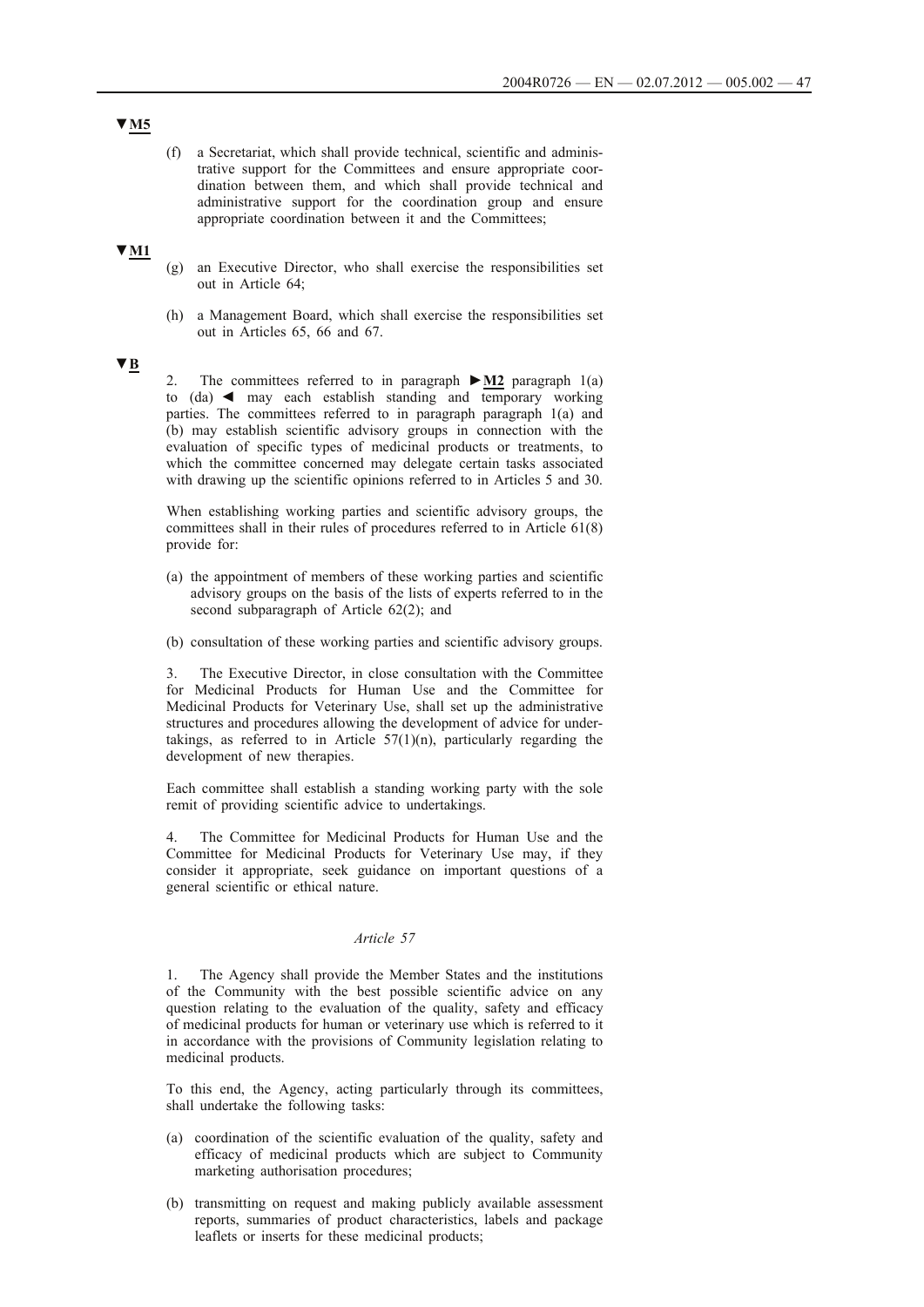- (c) coordinating the monitoring of medicinal products for human use which have been authorised within the Union and providing advice on the measures necessary to ensure the safe and effective use of these medicinal products for human use, in particular by coordinating the evaluation and implementation of pharmacovigilance obligations and systems and the monitoring of such implementation;
- (d) ensuring the collation and dissemination of information on suspected adverse reactions to medicinal products for human use authorised in the Union by means of a database permanently accessible to all Member States;
- (e) assisting Member States with the rapid communication of information on pharmacovigilance concerns to healthcare professionals and coordinating the safety announcements of the national competent authorities;
- (f) distributing appropriate information on pharmacovigilance concerns to the general public, in particular by setting up and maintaining a European medicines web-portal;

## **▼M4**

(g) advising on the maximum limits for residues of veterinary medicinal products and biocidal products used in animal husbandry which may be accepted in foodstuffs of animal origin in accordance with Regulation (EC) No 470/2009 of the European Parliament and of the Council of 6 May 2009 laying down Community procedures for the establishment of residue limits of pharmacologically active substances in foodstuffs of animal origin  $(1)$ ;

## **▼B**

- (h) providing scientific advice on the use of antibiotics in foodproducing animals in order to minimise the occurrence of bacterial resistance in the Community; this advice shall be updated when needed;
- (i) coordinating the verification of compliance with the principles of good manufacturing practice, good laboratory practice, good clinical practice and the verification of compliance with pharmacovigilance obligations;
- (j) upon request, providing technical and scientific support in order to improve cooperation between the Community, its Member States, international organisations and third countries on scientific and technical issues relating to the evaluation of medicinal products, in particular in the context of discussions organised in the framework of international conferences on harmonisation;
- (k) recording the status of marketing authorisations for medicinal products granted in accordance with Community procedures;
- (l) creating a database on medicinal products, to be accessible to the general public, and ensuring that it is updated, and managed independently of pharmaceutical companies; the database shall facilitate the search for information already authorised for package leaflets; it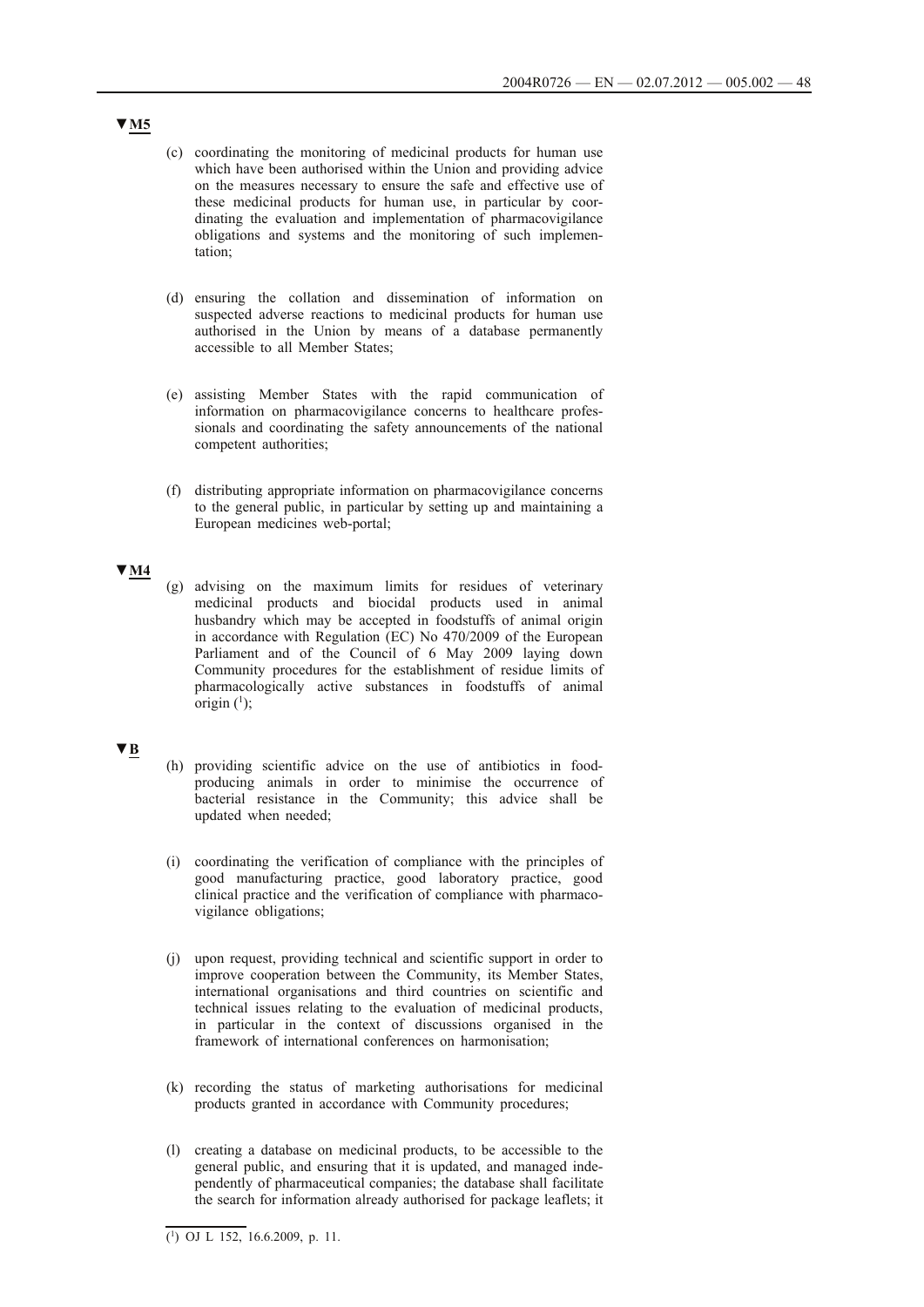shall include a section on medicinal products authorised for the treatment of children; the information provided to the public shall be worded in an appropriate and comprehensible manner;

- (m) assisting the Community and Member States in the provision of information to health-care professionals and the general public about medicinal products evaluated by the Agency;
- (n) advising undertakings on the conduct of the various tests and trials necessary to demonstrate the quality, safety and efficacy of medicinal products;
- (o) checking that the conditions laid down in Community legislation on medicinal products and in the marketing authorisations are observed in the case of parallel distribution of medicinal products authorised in accordance with this Regulation;
- (p) drawing up, at the Commission's request, any other scientific opinion concerning the evaluation of medicinal products or the starting materials used in the manufacture of medicinal products;
- (q) with a view to the protection of public health, compilation of scientific information concerning pathogenic agents which might be used in biological warfare, including the existence of vaccines and other medicinal products available to prevent, or to treat, the effects of such agents;
- (r) coordination of the supervision of the quality of medicinal products placed on the market by requesting testing of compliance with their authorised specifications by an Official Medicines Control Laboratory or by a laboratory that a Member State has designated for that purpose;
- (s) forwarding annually to the budgetary authority any information relevant to the outcome of the evaluation procedures;

# **▼M1**

(t) taking decisions as referred to in Article  $7(1)$  of Regulation (EC) No 1901/2006 of the European Parliament and of the Council of 12 December 2006 on medicinal products for paediatric use (1).

# **▼B**

2. The database provided for in paragraph 1(l) shall include the summaries of product characteristics, the patient or user package leaflet and the information shown on the labelling. The database shall be developed in stages, priority being given to medicinal products authorised under this Regulation and those authorised under Chapter 4 of Title III of Directive 2001/83/EC and of Directive 2001/82/EC respectively. The database shall subsequently be extended to include any medicinal product placed on the market within the Community.

 $\overline{(^1)}$  OJ L 378, 27.12.2006, p. 1.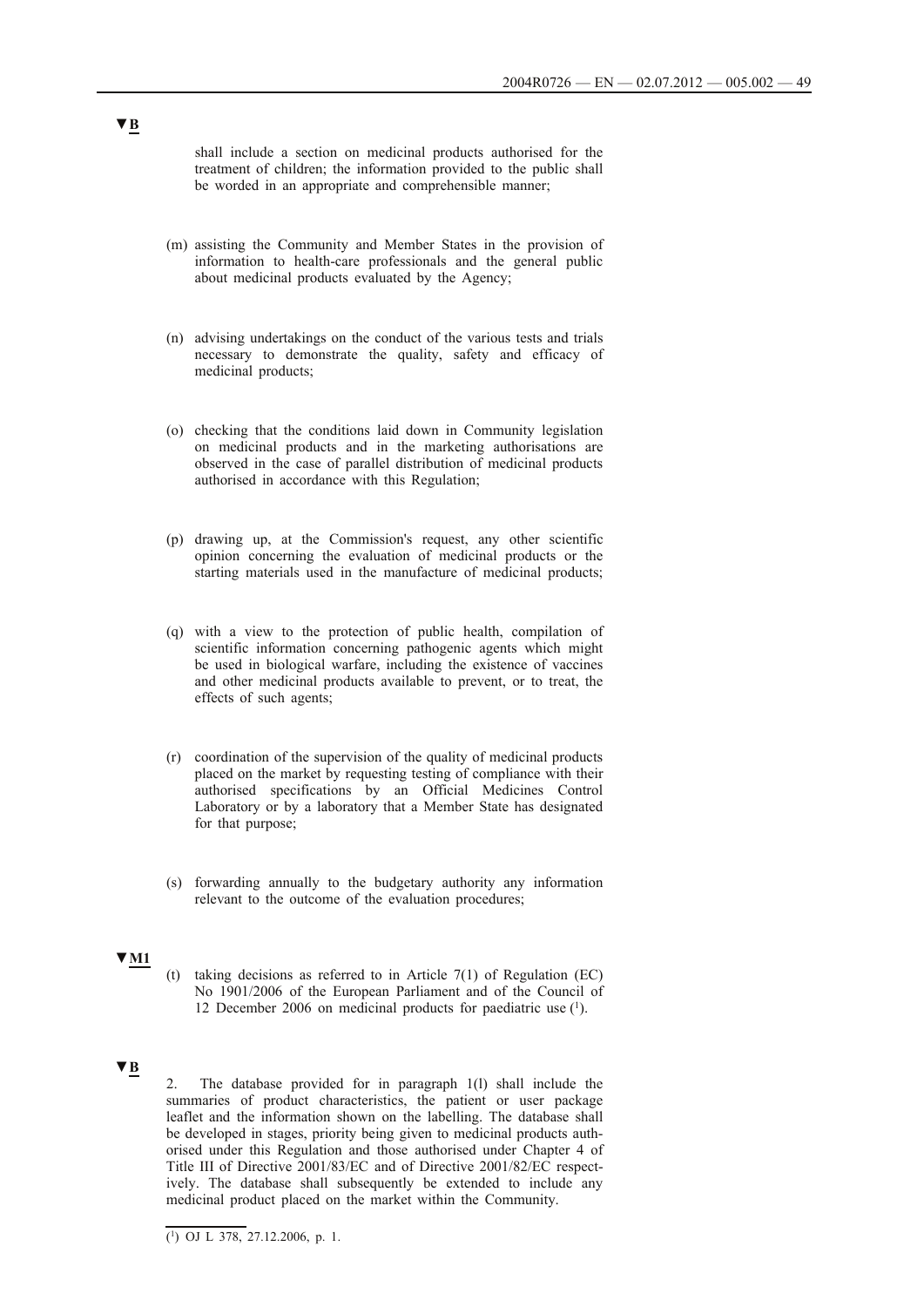For the purposes of the database, the Agency shall set up and maintain a list of all medicinal products for human use authorised in the Union. To this effect the following measures shall be taken:

- (a) the Agency shall, by 2 July 2011 at the latest, make public a format for the electronic submission of information on medicinal products for human use;
- (b) marketing authorisation holders shall, by 2 July 2012 at the latest, electronically submit to the Agency information on all medicinal products for human use authorised or registered in the Union, using the format referred to in point (a);
- (c) from the date set out in point (b), marketing authorisation holders shall inform the Agency of any new or varied marketing authorisations granted in the Union, using the format referred to in point (a).

### **▼B**

Where appropriate, the database shall also include references to data on clinical trials currently being carried out or already completed, contained in the clinical trials database provided for in Article 11 of Directive 2001/20/EC. The Commission shall, in consultation with the Member States, issue guidelines on data fields which could be included and which may be accessible to the public.

## *Article 58*

1. The Agency may give a scientific opinion, in the context of cooperation with the World Health Organisation, for the evaluation of certain medicinal products for human use intended exclusively for markets outside the Community. For this purpose, an application shall be submitted to the Agency in accordance with the provisions of Article 6. The Committee for Medicinal Products for Human Use may, after consulting the World Health Organisation, draw up a scientific opinion in accordance with Articles 6 to 9. The provisions of Article 10 shall not apply.

2. The said Committee shall establish specific procedural rules for the implementation of paragraph 1, as well as for the provision of scientific advice.

### *Article 59*

1. The Agency shall take care to ensure early identification of potential sources of conflict between its scientific opinions and those of other bodies established under Community law carrying out a similar task in relation to issues of common concern.

2. Where the Agency identifies a potential source of conflict, it shall contact the body concerned in order to ensure that any relevant scientific information is shared and to identify the scientific points which potentially conflict.

3. Where there is a fundamental conflict over scientific points and the body concerned is a Community agency or a scientific committee, the Agency and the body concerned shall work together either to resolve the conflict or to submit a joint document to the Commission clarifying the scientific points of conflict. This document shall be published immediately after its adoption.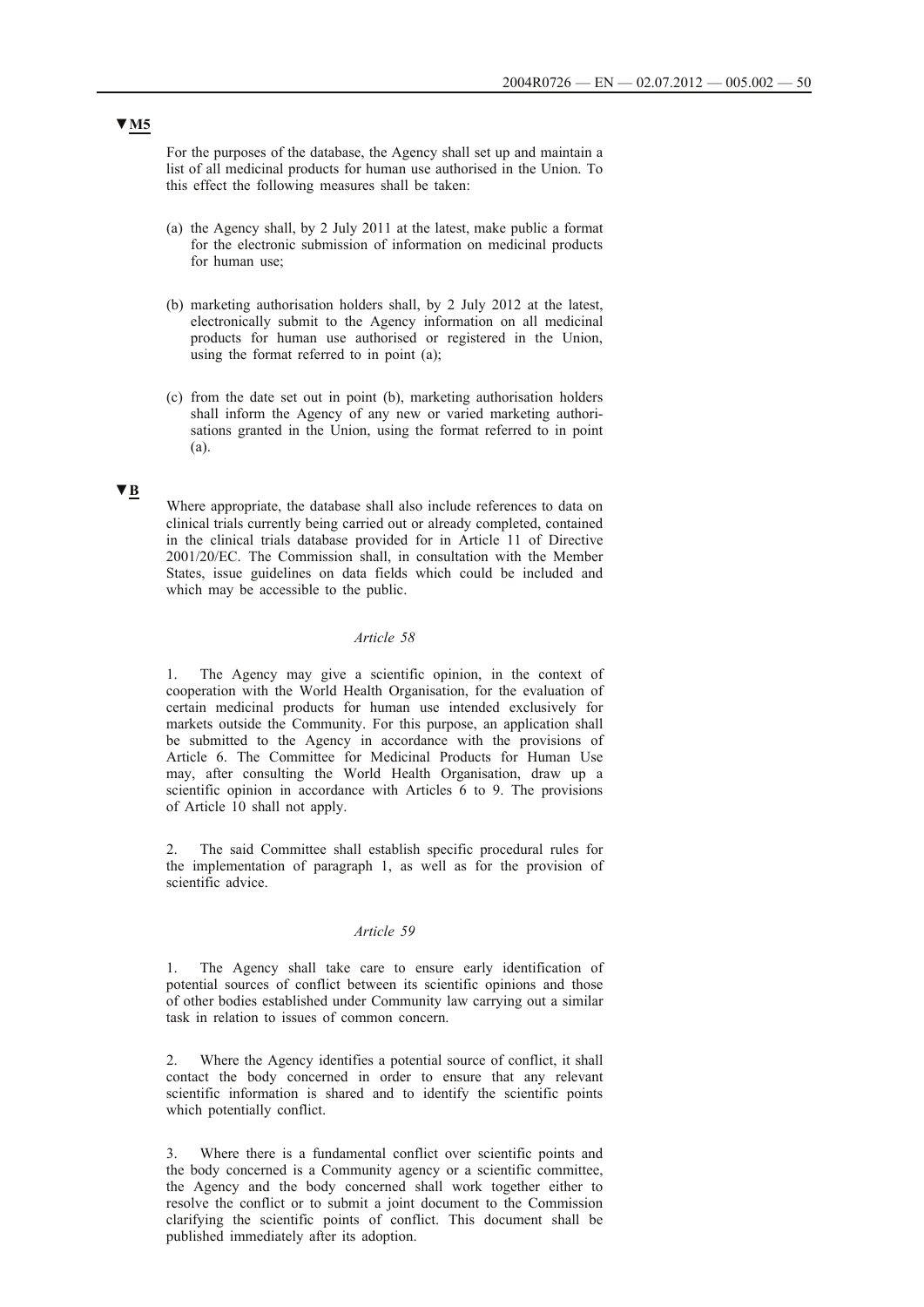Save as otherwise provided in this Regulation, in Directive 2001/83/EC or in Directive 2001/82/EC, where there is a fundamental conflict over scientific points and the body concerned is a body in a Member State, the Agency and the national body concerned shall work together either to resolve the conflict or to prepare a joint document clarifying the scientific points of conflict. This document shall be published immediately after its adoption.

## *Article 60*

At the request of the Commission, the Agency shall, in respect of authorised medicinal products, collect any available information on methods that Member States' competent authorities use to determine the added therapeutic value that any new medicinal product provides.

## *Article 61*

1. Each Member State shall, after consultation of the Management Board, appoint, for a three-year term which may be renewed, one member and one alternate to the Committee for Medicinal Products for Human Use and one member and one alternate to the Committee for Medicinal Products for Veterinary Use.

The alternates shall represent and vote for the members in their absence and may act as rapporteurs in accordance with Article 62.

Members and alternates shall be chosen for their role and experience in the evaluation of medicinal products for human and veterinary use as appropriate and shall represent the competent national authorities.

2. The committees may co-opt a maximum of five additional members chosen on the basis of their specific scientific competence. These members shall be appointed for a term of three years, which may be renewed, and shall not have alternates.

With a view to the co-opting of such members, the committees shall identify the specific complementary scientific competence of the additional member(s). Co-opted members shall be chosen among experts nominated by Member States or the Agency.

3. The members of each Committee may be accompanied by experts in specific scientific or technical fields.

4. The Executive Director of the Agency or his representative and representatives of the Commission shall be entitled to attend all meetings of the committees, working parties and scientific advisory groups and all other meetings convened by the Agency or its committees.

5. In addition to their task of providing objective scientific opinions to the Community and Member States on the questions which are referred to them, the members of each committee shall ensure that there is appropriate coordination between the tasks of the Agency and the work of competent national authorities, including the consultative bodies concerned with the marketing authorisation.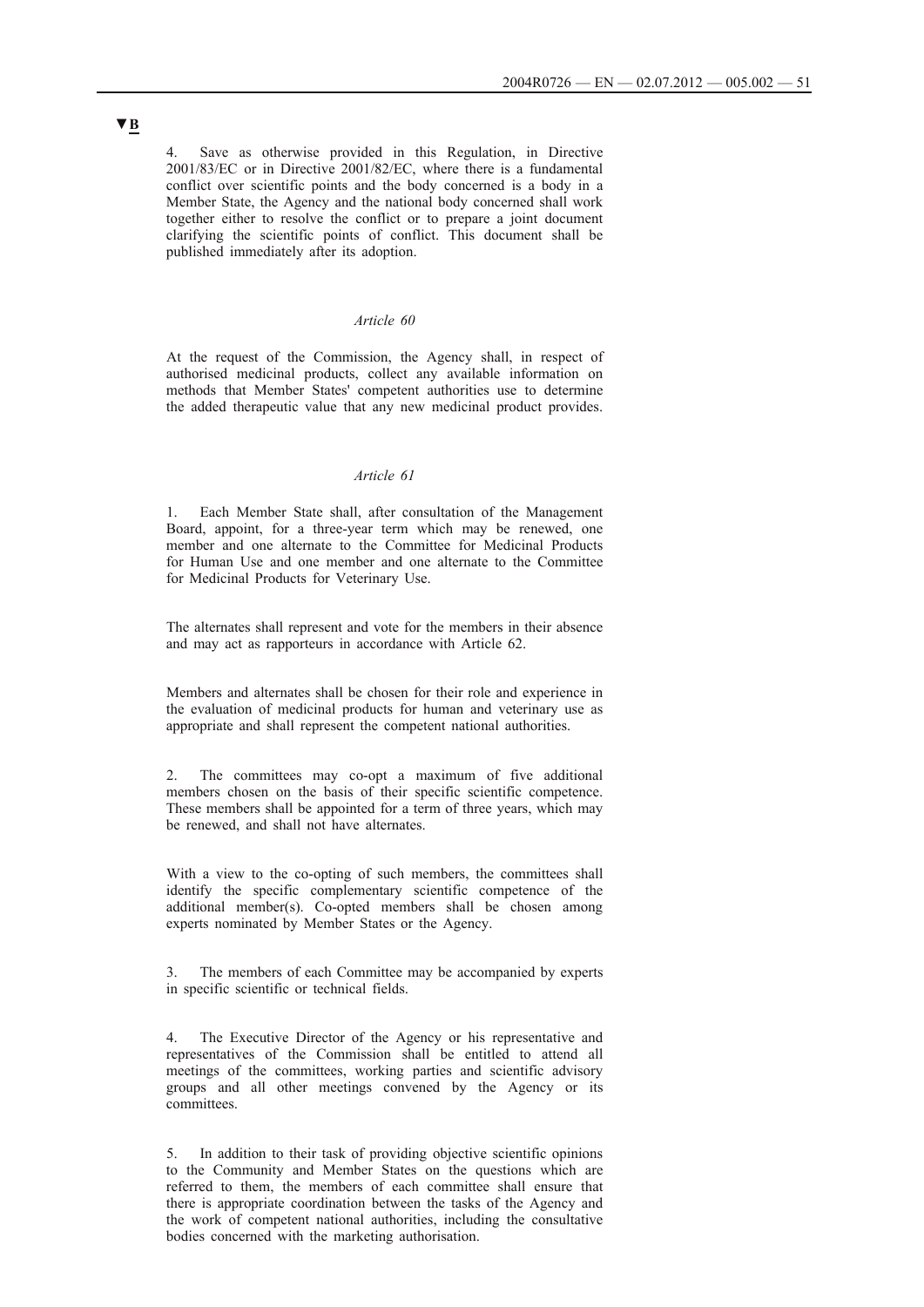6. Members of the committees and experts responsible for evaluating medicinal products shall rely on the scientific evaluation and resources available to national marketing authorisation bodies. Each competent national authority shall monitor the scientific level and independence of the evaluation carried out and facilitate the activities of nominated committee members and experts. Member States shall refrain from giving committee members and experts any instruction which is incompatible with their own individual tasks or with the tasks and responsibilities of the Agency.

When preparing the opinion, each committee shall use its best endeavours to reach a scientific consensus. If such a consensus cannot be reached, the opinion shall consist of the position of the majority of members and divergent positions, with the grounds on which they are based.

8. Each committee shall establish its own rules of procedure.

These rules shall, in particular, lay down:

- (a) procedures for appointing and replacing the Chairman;
- (b) procedures relating to working parties and scientific advisory groups; and
- (c) a procedure for the urgent adoption of opinions, particularly in relation to the provisions of this Regulation on market surveillance and pharmacovigilance.

They shall enter into force after receiving a favourable opinion from the Commission and the Management Board.

## **▼M5**

#### *Article 61a*

1. The Pharmacovigilance Risk Assessment Committee shall be composed of the following:

- (a) one member and one alternate member appointed by each Member State, in accordance with paragraph 3 of this Article;
- (b) six members appointed by the Commission, with a view to ensuring that the relevant expertise is available within the Committee, including clinical pharmacology and pharmacoepidemiology, on the basis of a public call for expressions of interest;
- (c) one member and one alternate member appointed by the Commission, on the basis of a public call for expressions of interest, after consulting the European Parliament, in order to represent healthcare professionals;
- (d) one member and one alternate member appointed by the Commission, on the basis of a public call for expressions of interest, after consulting the European Parliament, in order to represent patient organisations.

The alternate members shall represent and vote for the members in their absence. The alternate members referred to in point (a) may be appointed to act as rapporteurs in accordance with Article 62.

2. A Member State may delegate its tasks in the Pharmacovigilance Risk Assessment Committee to another Member State. Each Member State may represent no more than one other Member State.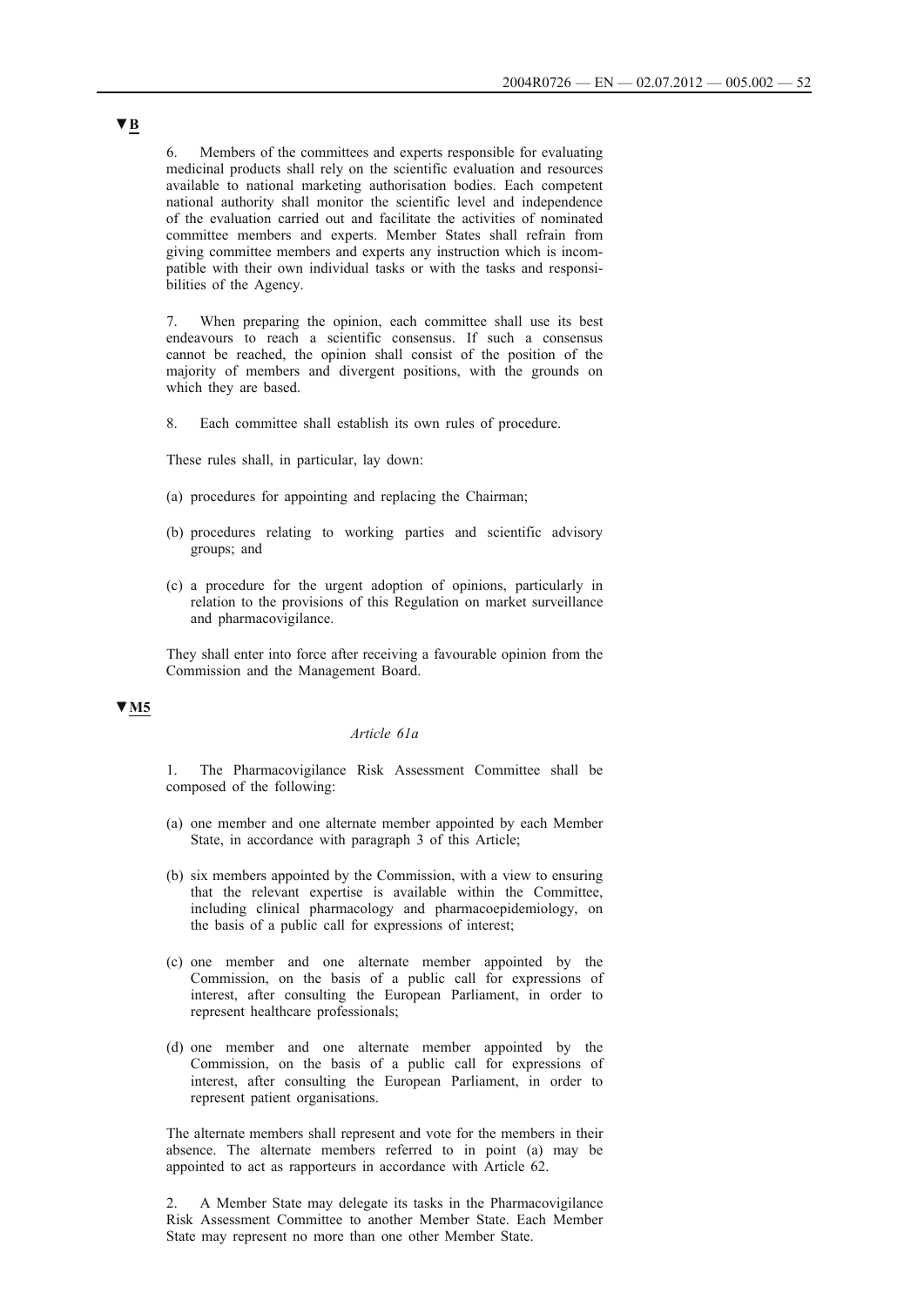The members and alternate members of the Pharmacovigilance Risk Assessment Committee shall be appointed on the basis of their relevant expertise in pharmacovigilance matters and risk assessment of medicinal products for human use, in order to guarantee the highest levels of specialist qualifications and a broad spectrum of relevant expertise. For this purpose, Member States shall liaise with the Management Board and the Commission in order to ensure that the final composition of the Committee covers the scientific areas relevant to its tasks.

4. The members and alternate members of the Pharmacovigilance Risk Assessment Committee shall be appointed for a term of 3 years, which may be prolonged once and thereafter renewed following the procedures referred to in paragraph 1. The Committee shall elect its Chairman from among its members for a term of 3 years, which may be prolonged once.

5. Paragraphs 3, 4, 6, 7 and 8 of Article 61 shall apply to the Pharmacovigilance Risk Assessment Committee.

6. The mandate of the Pharmacovigilance Risk Assessment Committee shall cover all aspects of the risk management of the use of medicinal products for human use including the detection, assessment, minimisation and communication relating to the risk of adverse reactions, having due regard to the therapeutic effect of the medicinal product for human use, the design and evaluation of postauthorisation safety studies and pharmacovigilance audit.

# **▼B**

## *Article 62*

1. **►M5** Where, in accordance with this Regulation, any of the Committees referred to in Article 56(1) is required to evaluate a medicinal product for human use, it shall appoint one of its members to act as rapporteur, taking into account existing expertise in the Member State. The Committee concerned may appoint a second member to act as co-rapporteur.

A rapporteur appointed for this purpose by the Pharmacovigilance Risk Assessment Committee shall closely collaborate with the rapporteur appointed by the Committee for Medicinal Products for Human Use or the Reference Member State for the medicinal product for human use concerned. ◄

When consulting the scientific advisory groups referred to in Article 56(2), the Committee shall forward to them the draft assessment report(s) drawn up by the rapporteur or the co-rapporteur. The opinion issued by the scientific advisory group shall be forwarded to the chairman of the relevant Committee in such a way as to ensure that the deadlines laid down in Article 6(3) and Article 31(3) are met.

The substance of the opinion shall be included in the assessment report published pursuant to Article 13(3) and Article 38(3).

### **▼M5**

If there is a request for re-examination of one of its opinions where this possibility is provided for in Union law, the Committee concerned shall appoint a different rapporteur and, where necessary, a different corapporteur from those appointed for the initial opinion. The re-examination procedure may deal only with the points of the opinion initially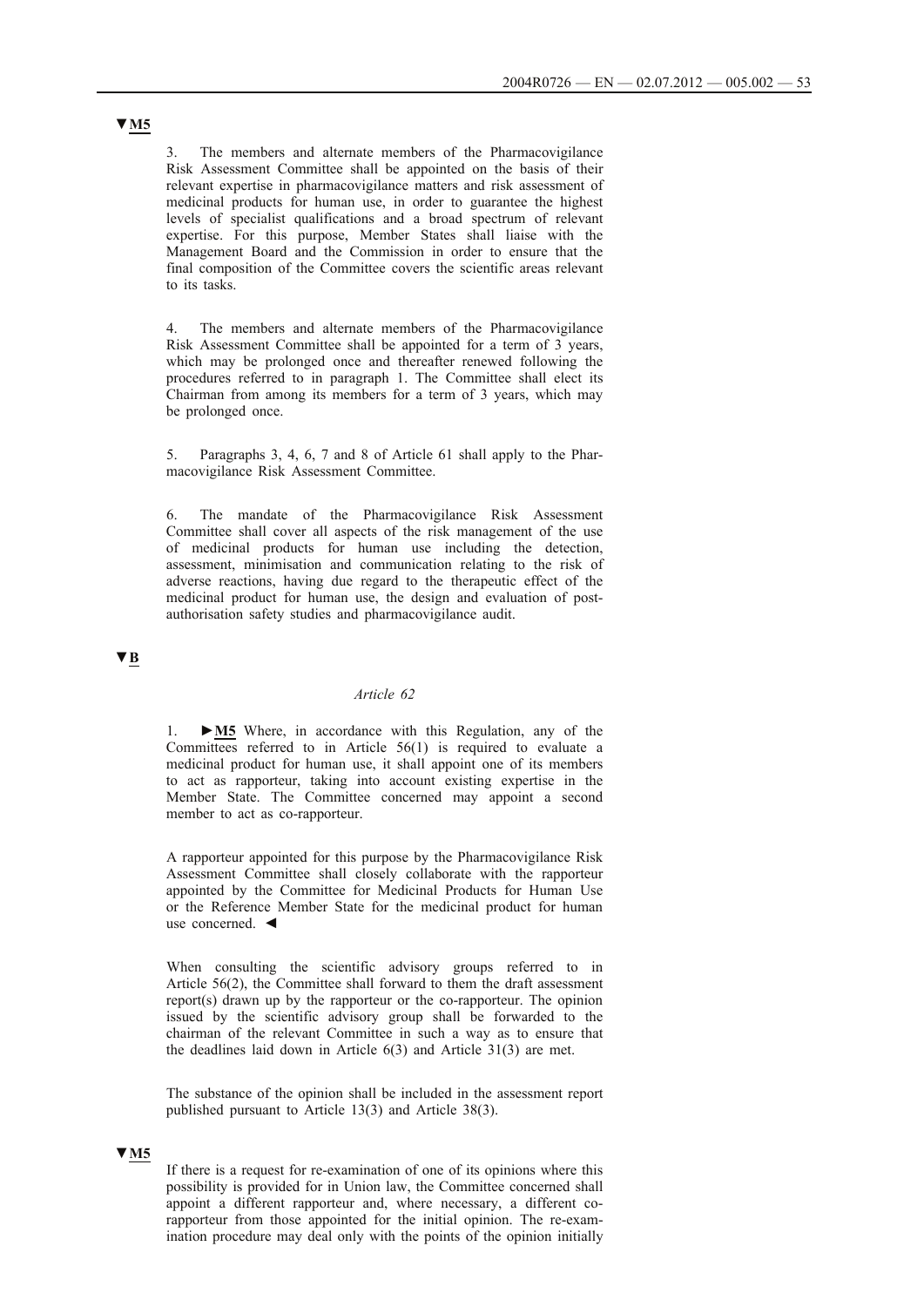identified by the applicant and may be based only on the scientific data available when the Committee adopted the initial opinion. The applicant may request that the Committee consult a scientific advisory group in connection with the re-examination.

# **▼B**

2. **►M5** Member States shall transmit to the Agency the names of national experts with proven experience in the evaluation of medicinal products for human use who, taking into account Article 63(2), would be available to serve on working parties or scientific advisory groups of any of the Committees referred to in Article 56(1), together with an indication of their qualifications and specific areas of expertise. ◄

The Agency shall keep an up-to-date list of accredited experts. The list shall include the experts referred to in the first subparagraph and other experts appointed directly by the Agency. The list shall be updated.

3. The provision of services by rapporteurs or experts shall be governed by a written contract between the Agency and the person concerned, or where appropriate between the Agency and his employer.

The person concerned, or his employer, shall be remunerated in accordance with a scale of fees to be included in the financial arrangements established by the Management Board.

## **▼M5**

The first and second subparagraphs shall also apply to the work of rapporteurs in the coordination group as regards the fulfilment of its tasks in accordance with Articles 107c, 107e, 107g, 107k and 107q of Directive 2001/83/EC.

## **▼B**

4. The performance of scientific services for which there are several potential providers may result in a call for an expression of interest, if the scientific and technical context allows, and if it is compatible with the tasks of the Agency, in particular to ensure a high level of public health protection.

The Management Board shall adopt the appropriate procedures on a proposal from the Executive Director.

5. The Agency or any of the committees referred to in Article 56(1) may use the services of experts for the discharge of other specific tasks for which they are responsible.

### *Article 63*

1. The membership of the committees referred to in Article 56(1) shall be made public. When each appointment is published, the professional qualifications of each member shall be specified.

2. Members of the Management Board, members of the committees, rapporteurs and experts shall not have financial or other interests in the pharmaceutical industry which could affect their impartiality. They shall undertake to act in the public interest and in an independent manner, and shall make an annual declaration of their financial interests. All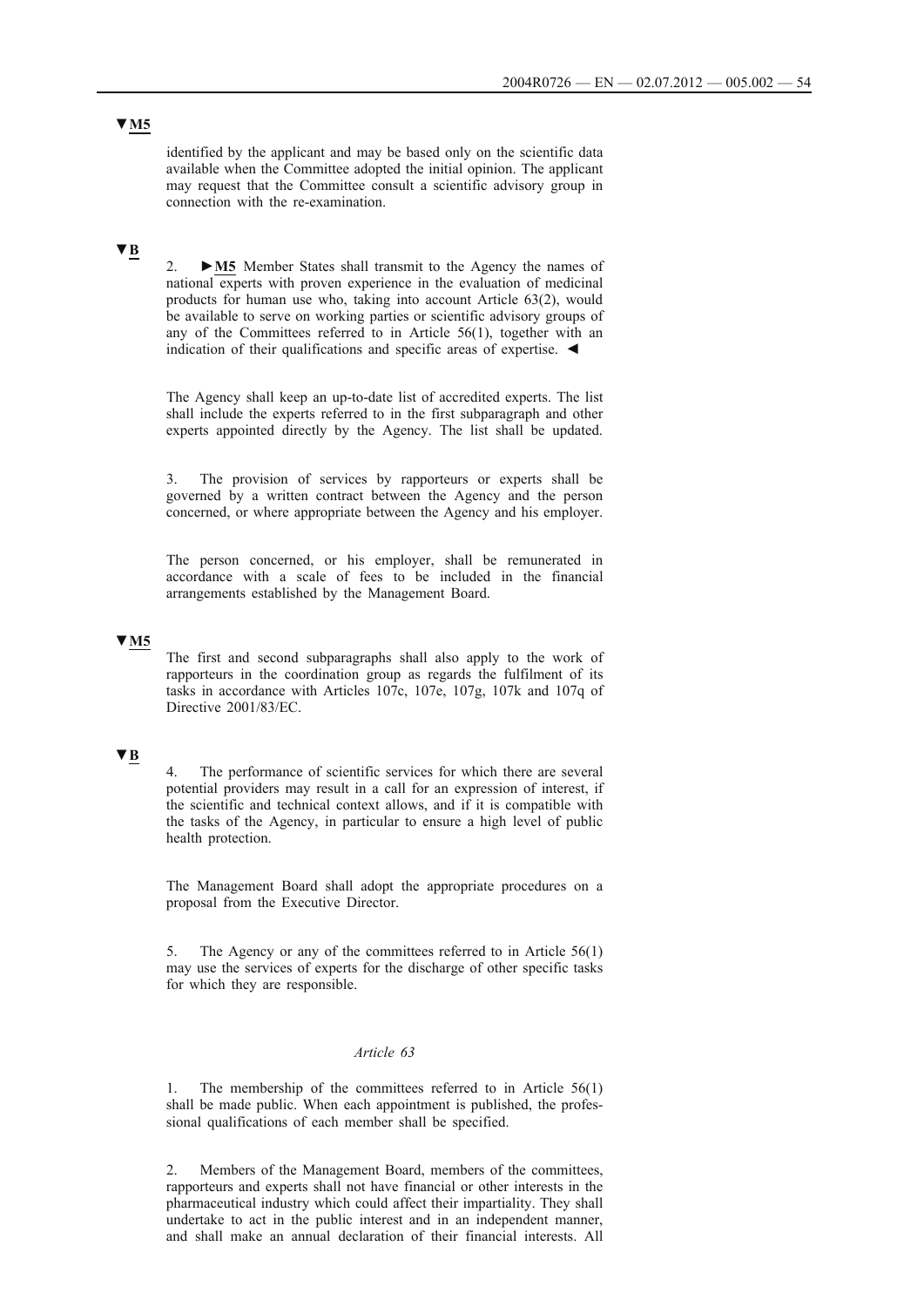indirect interests which could relate to this industry shall be entered in a register held by the Agency which is accessible to the public, on request, at the Agency's offices.

The Agency's code of conduct shall provide for the implementation of this Article with particular reference to the acceptance of gifts.

Members of the Management Board, members of the committees, rapporteurs and experts who participate in meetings or working groups of the Agency shall declare, at each meeting, any specific interests which could be considered to be prejudicial to their independence with respect to the items on the agenda. These declarations shall be made available to the public.

## *Article 64*

1. The Executive Director shall be appointed by the Management Board, on a proposal from the Commission, for a period of five years on the basis of a list of candidates proposed by the Commission following a call for expressions of interest published in the *Official Journal of the European Union* and elsewhere. Before appointment, the candidate nominated by the Management Board shall be invited forthwith to make a statement to the European Parliament and to answer any questions put by its Members. His mandate may be renewed once. The Management Board may, upon a proposal from the Commission, remove the Executive Director from his post.

2. The Executive Director shall be the legal representative of the Agency. He shall be responsible:

(a) for the day-to-day administration of the Agency;

### **▼M5**

(b) for managing all the Agency resources necessary for conducting the activities of the Committees referred to in Article 56(1), including making available appropriate scientific and technical support to those Committees, and for making available appropriate technical support to the coordination group;

### **▼B**

(c) for ensuring that the time-limits laid down in Community legislation for the adoption of opinions by the Agency are complied with;

#### **▼M5**

(d) for ensuring appropriate coordination between the Committees referred to in Article 56(1) and, where necessary, between the Committees and the coordination group;

# **▼B**

- (e) for the preparation of the draft statement of estimates of the Agency's revenue and expenditure, and execution of its budget;
- (f) for all staff matters;
- (g) for providing the secretariat for the Management Board.

3. Each year the Executive Director shall submit a draft report covering the activities of the Agency in the previous year and a draft work programme for the coming year to the Management Board for approval, making a distinction between the Agency's activities concerning medicinal products for human use, those concerning herbal medicinal products and those concerning veterinary medicinal products.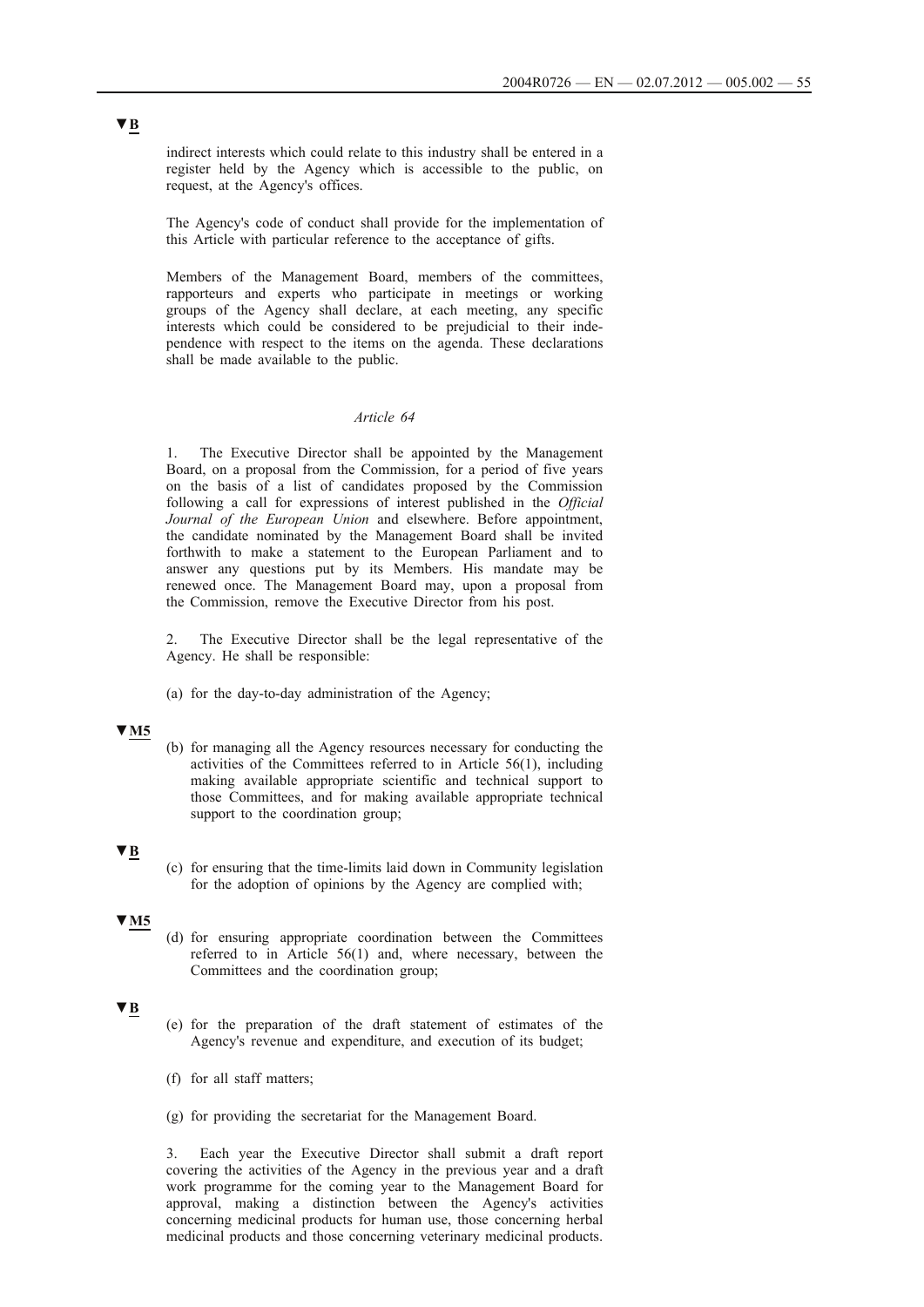The draft report covering the activities of the Agency in the previous year shall include information about the number of applications evaluated within the Agency, the time taken for completion of the evaluation and the medicinal products authorised, rejected or withdrawn.

#### *Article 65*

The Management Board shall consist of one representative of each Member State, two representatives of the Commission and two representatives of the European Parliament.

In addition, two representatives of patients' organisations, one representative of doctors' organisations and one representative of veterinarians' organisations shall be appointed by the Council in consultation with the European Parliament on the basis of a list drawn up by the Commission which includes appreciably more names than there are posts to be filled. The list drawn up by the Commission shall be forwarded to the European Parliament, together with the relevant background documents. As quickly as possible, and within three months of notification, the European Parliament may submit its views for consideration to the Council, which shall then appoint the Management Board.

The members of the Management Board shall be appointed in such a way as to guarantee the highest levels of specialist qualifications, a broad spectrum of relevant expertise and the broadest possible geographic spread within the European Union.

2. The members of the Management Board shall be appointed on the basis of their relevant expertise in management and, if appropriate, experience in the field of medicinal products for human or veterinary use.

3. Each Member State and the Commission shall appoint their members of the Management Board as well as an alternate who will replace the member in his absence and vote on his behalf.

4. The term of office of the representatives shall be three years. The term of office may be renewed.

5. The Management Board shall elect its Chairman from among its members.

The term of office of the Chairman shall be three years and shall expire when he ceases to be a member of the Management Board. The term of office may be renewed once.

6. Decisions of the Management Board shall be adopted by a majority of two-thirds of its members.

7. The Management Board shall adopt its rules of procedure.

8. The Management Board may invite the chairmen of the scientific committees to attend its meetings, but they shall not have the right to vote.

9. The Management Board shall approve the annual work programme of the Agency programme and forward it to the European Parliament, the Council, the Commission and the Member States.

10. The Management Board shall adopt the annual report on the Agency's activities and forward it by 15 June at the latest to the European Parliament, the Council, the Commission, the European Economic and Social Committee, the Court of Auditors and the Member States.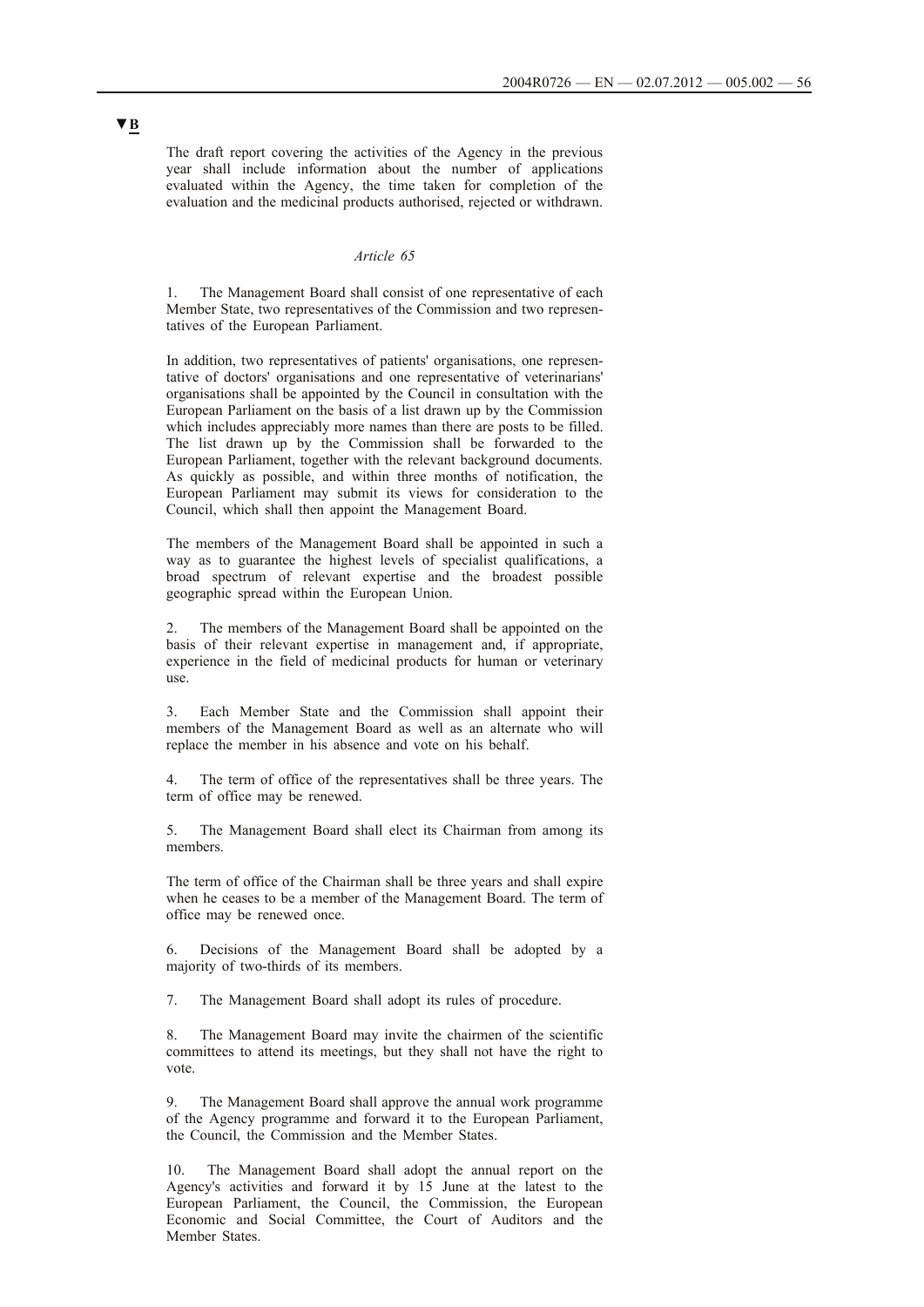#### *Article 66*

The Management Board shall:

- (a) adopt an opinion on the rules of procedures of the Committee for Medicinal Products for Human Use and the Committee for Medicinal Products for Veterinary Use (Article 61);
- (b) adopt procedures for the performance of scientific services (Article 62);
- (c) appoint the Executive Director (Article 64);
- (d) adopt the annual work programme and forward it to the European Parliament, the Council, the Commission and the Member States (Article 65);
- (e) approve the annual report on the Agency's activities and forward it by 15 June at the latest to the European Parliament, the Council, the Commission, the European Economic and Social Committee, the Court of Auditors and the Member States (Article 65);
- (f) adopt the budget of the Agency (Article 67);
- (g) adopt the internal financial provisions (**►M5** Article 68 ◄);
- (h) adopt provisions implementing the Staff Regulations (Article 75);
- (i) develop contacts with stakeholders and stipulate the conditions applicable (Article 78);
- (j) adopt provisions for providing assistance to pharmaceutical companies (Article 79);
- (k) adopt rules to ensure the availability to the public of information concerning the authorisation or supervision of medicinal products (Article 80).

#### Chapter 2

#### **Financial Provisions**

### *Article 67*

1. Estimates of all the revenue and expenditure of the Agency shall be prepared for each financial year, corresponding to the calendar year, and shall be shown in the budget of the Agency.

2. The revenue and expenditure shown in the budget shall be in balance.

3. **►M5** The Agency's revenue shall consist of a contribution from the Union and fees paid by undertakings for obtaining and maintaining Union marketing authorisations and for other services provided by the Agency, or by the coordination group as regards the fulfilment of its tasks in accordance with Articles 107c, 107e, 107g, 107k and 107q of Directive 2001/83/EC. ◄

The European Parliament and the Council (hereinafter referred to as 'the budgetary authority') shall re-examine, when necessary, the level of the Community contribution on the basis of an evaluation of needs and taking account of the level of fees.

#### **▼M5**

4. Activities relating to pharmacovigilance, to the operation of communications networks and to market surveillance shall be under the permanent control of the Management Board in order to guarantee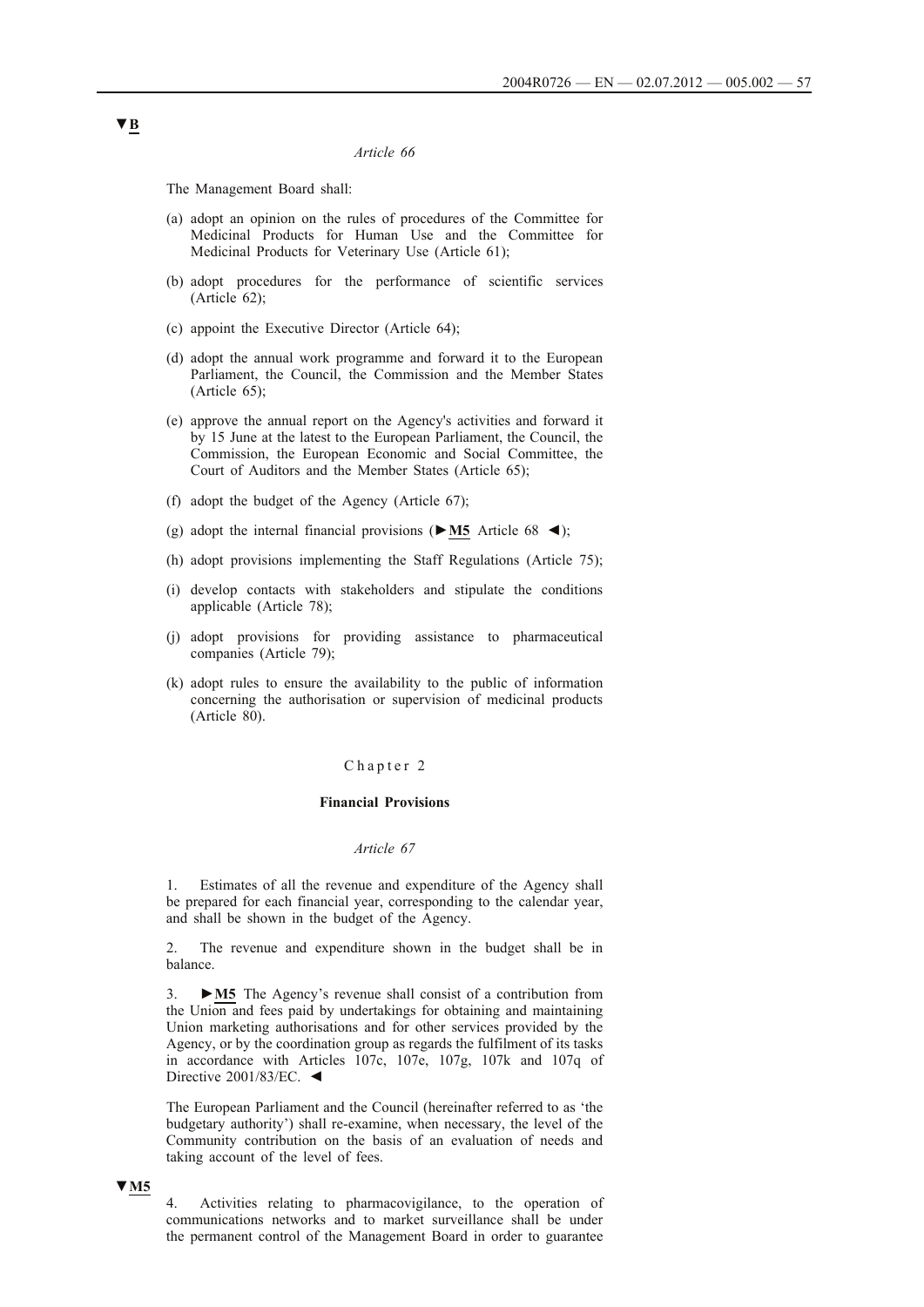the independence of the Agency. This shall not preclude the Agency from charging fees to marketing authorisation holders for performing these activities by the Agency on the condition that its independence is strictly guaranteed.

# **▼B**

5. The expenditure of the Agency shall include staff remuneration, administrative and infrastructure costs, and operating expenses as well as expenses resulting from contracts entered into with third parties.

6. Each year the Management Board, on the basis of a draft drawn up by the Executive Director, shall produce an estimate of revenue and expenditure for the Agency for the following financial year. This estimate, which shall include a draft establishment plan, shall be forwarded by the Management Board to the Commission by 31 March at the latest.

7. The estimate shall be forwarded by the Commission to the budgetary authority together with the preliminary draft general budget of the European Union.

8. On the basis of the estimate, the Commission shall enter in the preliminary draft general budget of the European Union the estimates it deems necessary for the establishment plan and the amount of the subsidy to be charged to the general budget, which it shall place before the budgetary authority in accordance with Article 272 of the Treaty.

9. The budgetary authority shall authorise the appropriations for the subsidy to the Agency.

The budgetary authority shall adopt the establishment plan for the Agency.

10. The budget shall be adopted by the Management Board. It shall become final following final adoption of the general budget of the European Union. Where appropriate, it shall be adjusted accordingly.

11. Any modification of the establishment plan and of the budget shall be the subject of an amending budget, which is forwarded for the purposes of information to the budgetary authority.

12. The Management Board shall, as soon as possible, notify the budgetary authority of its intention to implement any project which may have significant financial implications for the funding of its budget, in particular any projects relating to property such as the rental or purchase of buildings. It shall inform the Commission thereof.

Where a branch of the budgetary authority has notified its intention to deliver an opinion, it shall forward its opinion to the Management Board within a period of six weeks from the date of notification of the project.

## *Article 68*

1. The Executive Director shall implement the budget of the Agency.

2. By 1 March at the latest following each financial year, the Agency's accounting officer shall communicate the provisional accounts to the Commission's accounting officer together with a report on the budgetary and financial management for that financial year. The Commission's accounting officer shall consolidate the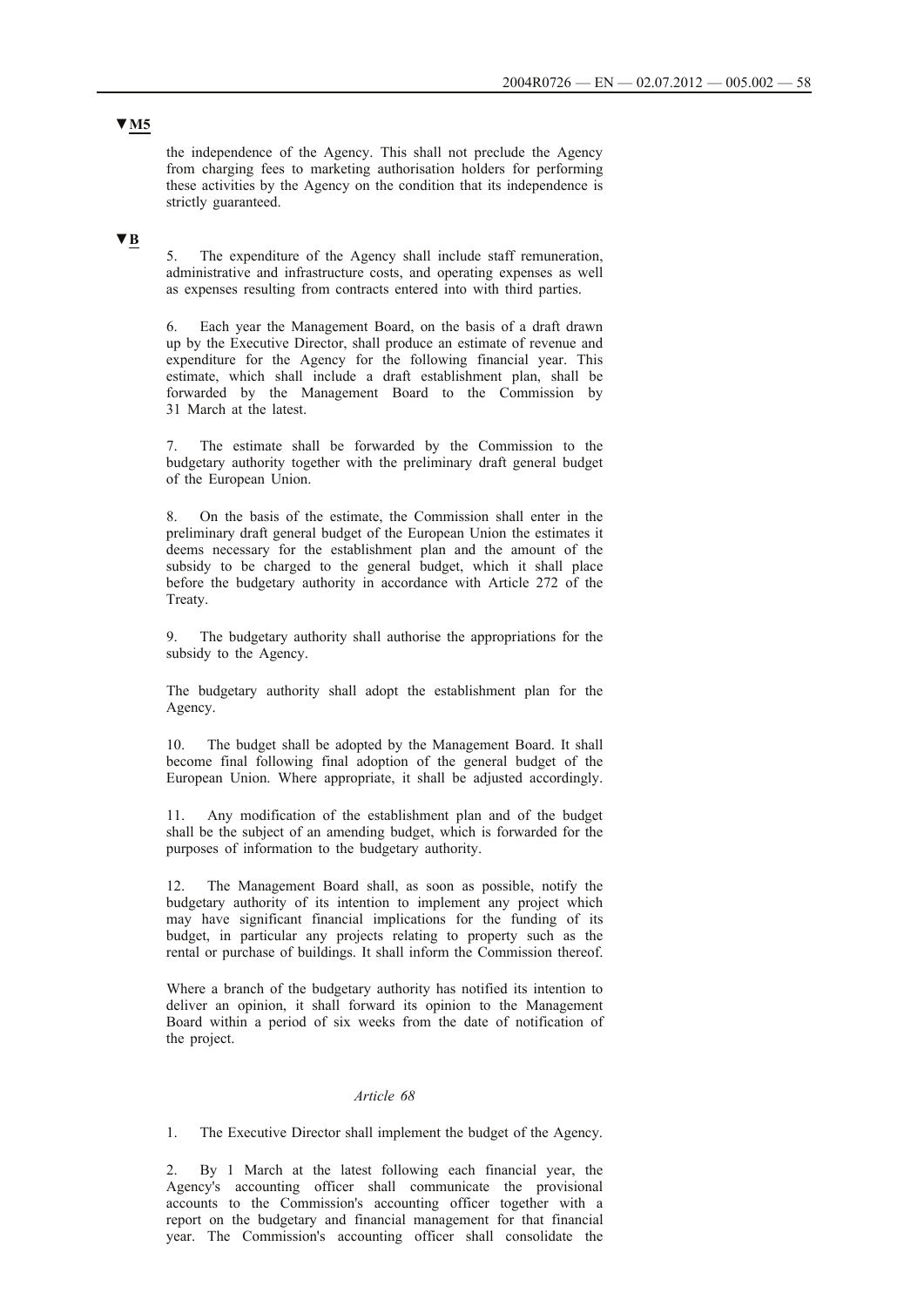provisional accounts of the institutions and decentralised bodies in accordance with Article 128 of the Financial Regulation applicable to the general budget of the European Communities (1) (hereinafter referred to as the 'general Financial Regulation').

3. By 31 March at the latest following each financial year, the Commission's accounting officer shall submit the Agency's provisional accounts to the Court of Auditors, together with a report on the budgetary and financial management for that financial year. The report on the budgetary and financial management for the financial year shall also be forwarded to the European Parliament and the Council.

4. On receipt of the Court of Auditors' observations on the Agency's provisional accounts, pursuant to Article 129 of the general Financial Regulation, the Executive Director shall draw up the Agency's final accounts under his own responsibility and submit them to the Management Board for an opinion.

The Management Board of the Agency shall deliver an opinion on the Agency's final accounts.

6. The Executive Director shall, by 1 July at the latest following each financial year, forward the final accounts to the European Parliament, the Council, the Commission and the Court of Auditors, together with the Management Board's opinion.

7. The final accounts shall be published.

8. The Agency's Executive Director shall send the Court of Auditors a reply to its observations by 30 September at the latest. He shall also send this reply to the Management Board.

The Executive Director shall submit to the European Parliament, at the latter's request, any information required for the smooth application of the discharge procedure for the financial year in question, as laid down in Article 146(3) of the general Financial Regulation.

10. The European Parliament, on a recommendation from the Council acting by a qualified majority, shall, before 30 April of year  $N + 2$ , give a discharge to the Executive Director in respect of the implementation of the budget for year N.

11. The financial rules applicable to the Agency shall be adopted by the Management Board after the Commission has been consulted. They may not depart from Commission Regulation (EC, Euratom) No 2343/2002 of 19 November 2002 on the framework Financial Regulation for the bodies referred to in Article 185 of Council Regulation (EC, Euratom) No 1605/2002 on the Financial Regulation applicable to the general budget of the European Communities  $(2)$ , unless specifically required for the Agency's operation and with the Commission's prior consent.

<sup>(1)</sup> Council Regulation (EC, Euratom) No 1605/2002 of 25 June 2002 on the Financial Regulation applicable to the general budget of the European Communities (OJ L 248, 16.9.2002, p. 1).

<sup>(2)</sup> OJ L 357, 31.12.2002, p. 72.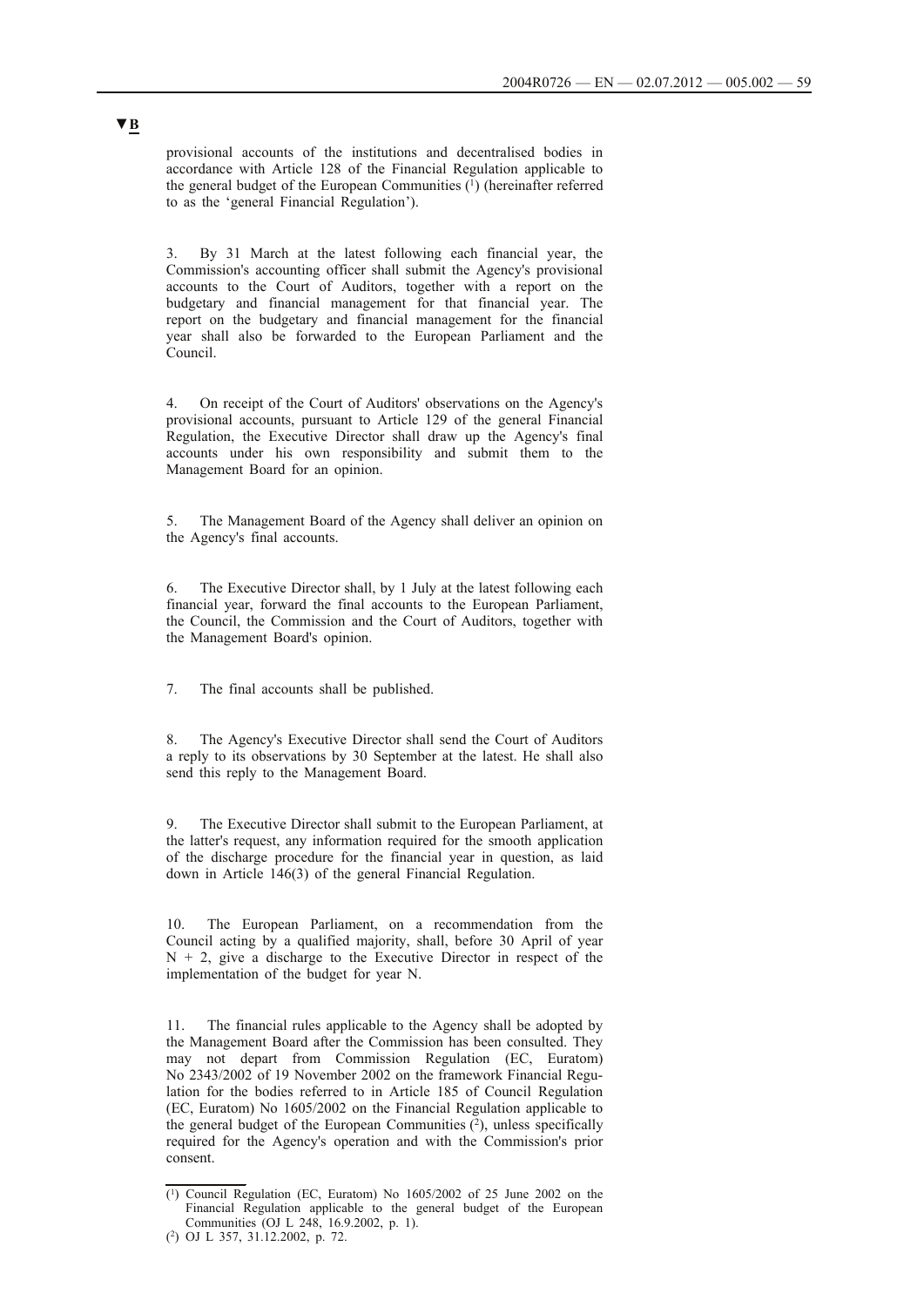### *Article 69*

1. In order to combat fraud, corruption and other unlawful activities the provisions of Regulation (EC) No 1073/1999 of the European Parliament and of the Council of 25 May 1999 concerning investigations conducted by the European Anti-Fraud Office  $(OLAF)$ <sup>(1)</sup> shall apply without restriction.

2. The Agency shall accede to the Interinstitutional Agreement of 25 May 1999 concerning internal investigations by the European Anti-Fraud Office (OLAF) and shall issue, without delay, the appropriate provisions applicable to all the employees of the Agency.

## *Article 70*

1. The structure and the level of the fees referred to in Article 67(3) shall be established by the Council acting under the conditions provided for by the Treaty on a proposal from the Commission, once the Commission has consulted organisations representing the interests of the pharmaceutical industry at Community level.

# **▼M3**

2. However, the Commission shall adopt provisions establishing the circumstances in which small and medium-sized enterprises may pay reduced fees, defer payment of the fee, or receive administrative assistance. Those measures, designed to amend non-essential elements of this Regulation by supplementing it, shall be adopted in accordance with the regulatory procedure with scrutiny referred to in Article 87(2a).

# **▼B**

### Chapter 3

#### **General Provisions governing the Agency**

## *Article 71*

The Agency shall have legal personality. In all Member States it shall enjoy the most extensive legal capacity accorded to legal persons under their laws. It may in particular acquire or dispose of movable and immovable property and may be a party to legal proceedings.

## *Article 72*

1. The contractual liability of the Agency shall be governed by the law applicable to the contract in question. The Court of Justice of the European Communities shall have jurisdiction pursuant to any arbitration clause contained in a contract concluded by the Agency.

2. In the case of non-contractual liability, the Agency shall, in accordance with the general principles common to the laws of the Member States, make good any damage caused by it or by its servants in the performance of their duties.

The Court of Justice shall have jurisdiction in any dispute relating to compensation for any such damage.

 $(1)$  OJ L 136, 31.5.1999, p. 1.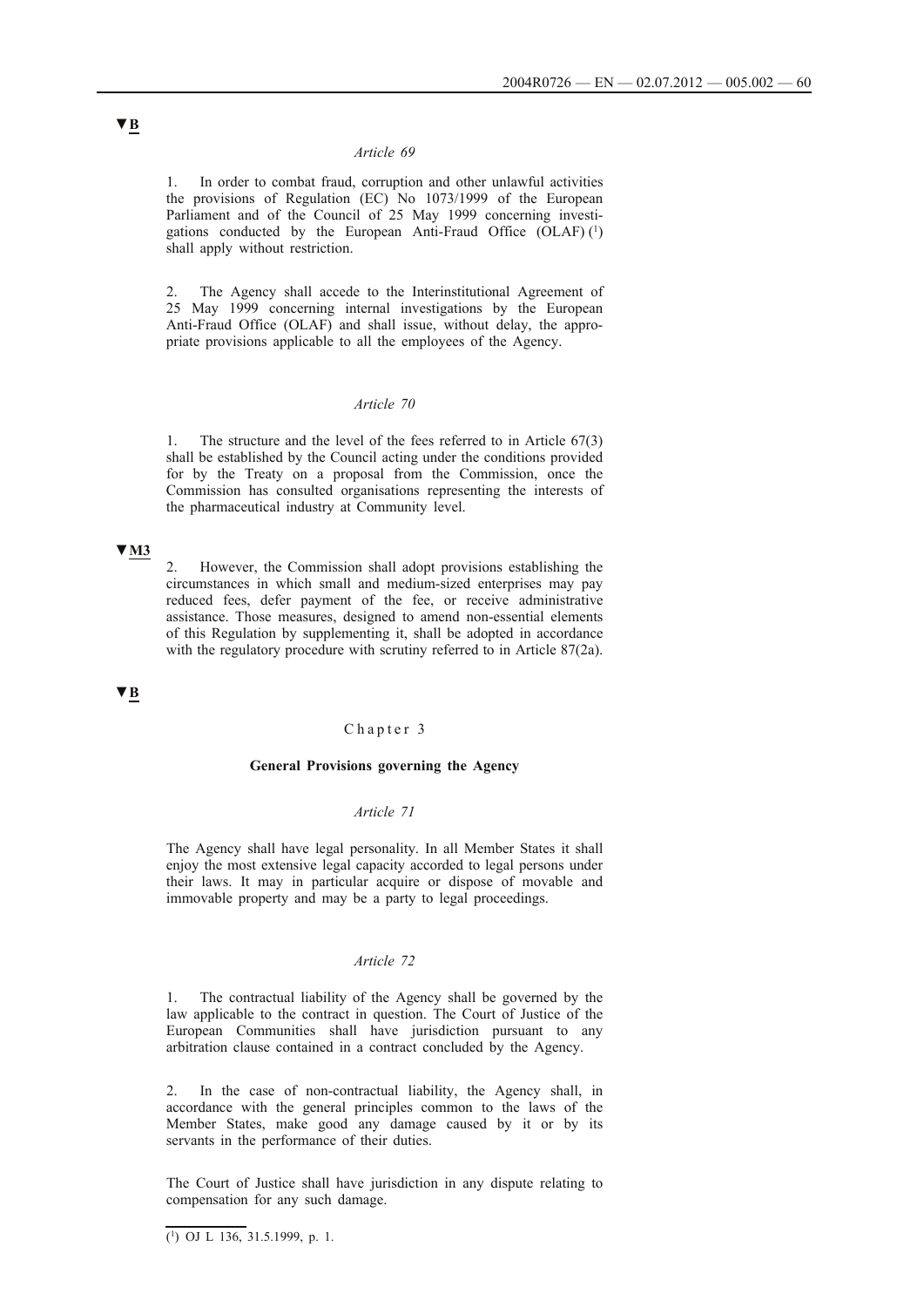3. The personal liability of its servants towards the Agency shall be governed by the relevant rules applying to the staff of the Agency.

## *Article 73*

Regulation (EC) No 1049/2001 of the European Parliament and of the Council of 30 May 2001 regarding public access to European Parliament, Council and Commission documents (1) shall apply to documents held by the Agency.

The Agency shall set up a register pursuant to Article 2(4) of Regulation (EC) No 1049/2001 to make available all documents that are publicly accessible pursuant to this Regulation.

The Management Board shall adopt the arrangements for implementing Regulation (EC) No 1049/2001 within six months of entry into force of this Regulation.

Decisions taken by the Agency pursuant to Article 8 of Regulation (EC) No 1049/2001 may give rise to the lodging of a complaint with the Ombudsman or form the subject of an action before the Court of Justice, under the conditions laid down in Articles 195 and 230 of the Treaty respectively.

## **▼M1**

### *Article 73a*

Decisions taken by the Agency under Regulation (EC) No 1901/2006 may form the subject of an action before the Court of Justice of the European Communities under the conditions laid down in Article 230 of the Treaty.

## **▼B**

#### *Article 74*

The Protocol on the Privileges and Immunities of the European Communities shall apply to the Agency.

## *Article 75*

The staff of the Agency shall be subject to the rules and regulations applicable to officials and other staff of the European Communities. In respect of its staff, the Agency shall exercise the powers which have been devolved to the appointing authority.

The Management Board, in agreement with the Commission, shall adopt the necessary implementing provisions.

## *Article 76*

Members of the Management Board, members of the committees referred to in Article 56(1), and experts and officials and other servants of the Agency, shall be required, even after their duties have ceased, not to disclose information of the kind covered by the obligation of professional secrecy.

 $\overline{(^1)}$  OJ L 145, 31.5.2001, p. 43.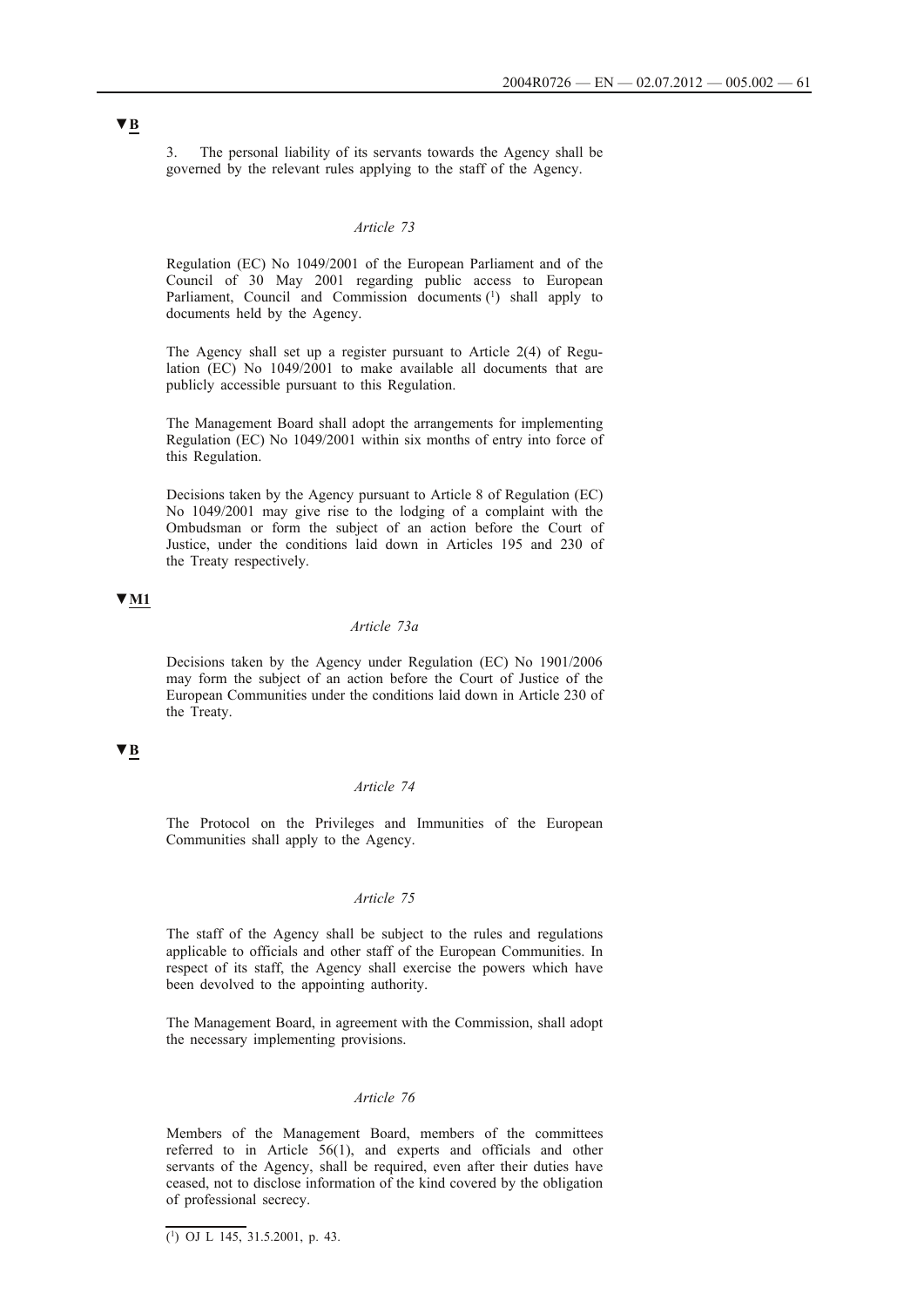## *Article 77*

The Commission may, in agreement with the Management Board and the relevant committee, invite representatives of international organisations with an interest in the harmonisation of regulations applicable to medicinal products to participate as observers in the work of the Agency. The conditions for participation shall be determined beforehand by the Commission.

## *Article 78*

1. The Management Board shall, in agreement with the Commission, develop appropriate contacts between the Agency and the representatives of the industry, consumers and patients and the health professions. These contacts may include the participation of observers in certain aspects of the Agency's work, under conditions determined beforehand by the Management Board, in agreement with the Commission.

2. The committees referred to in Article 56(1) and any working parties and scientific advisory groups established in accordance with that Article shall in general matters establish contacts, on an advisory basis, with parties concerned with the use of medicinal products, in particular patient organisations and health-care professionals' associations. Rapporteurs appointed by these committees may, on an advisory basis, establish contacts with representatives of patient organisations and health-care professionals' associations relevant to the indication of the medicinal product concerned.

#### *Article 79*

The Management Board shall, in the case of veterinary medicinal products which have limited markets, or in the case of veterinary medicinal products intended for diseases with a regional distribution, adopt the necessary measures to provide assistance to companies at the time of submission of their applications.

### *Article 80*

To ensure an appropriate level of transparency, the Management Board, on the basis of a proposal by the Executive Director and in agreement with the Commission, shall adopt rules to ensure the availability to the public of regulatory, scientific or technical information concerning the authorisation or supervision of medicinal products which is not of a confidential nature.

The internal rules and procedures of the Agency, its committees and its working groups shall be made available to the public at the Agency and on the Internet.

#### TITLE V

### **GENERAL AND FINAL PROVISIONS**

#### *Article 81*

1. All decisions to grant, refuse, vary, suspend, withdraw or revoke a marketing authorisation which are taken in accordance with this Regulation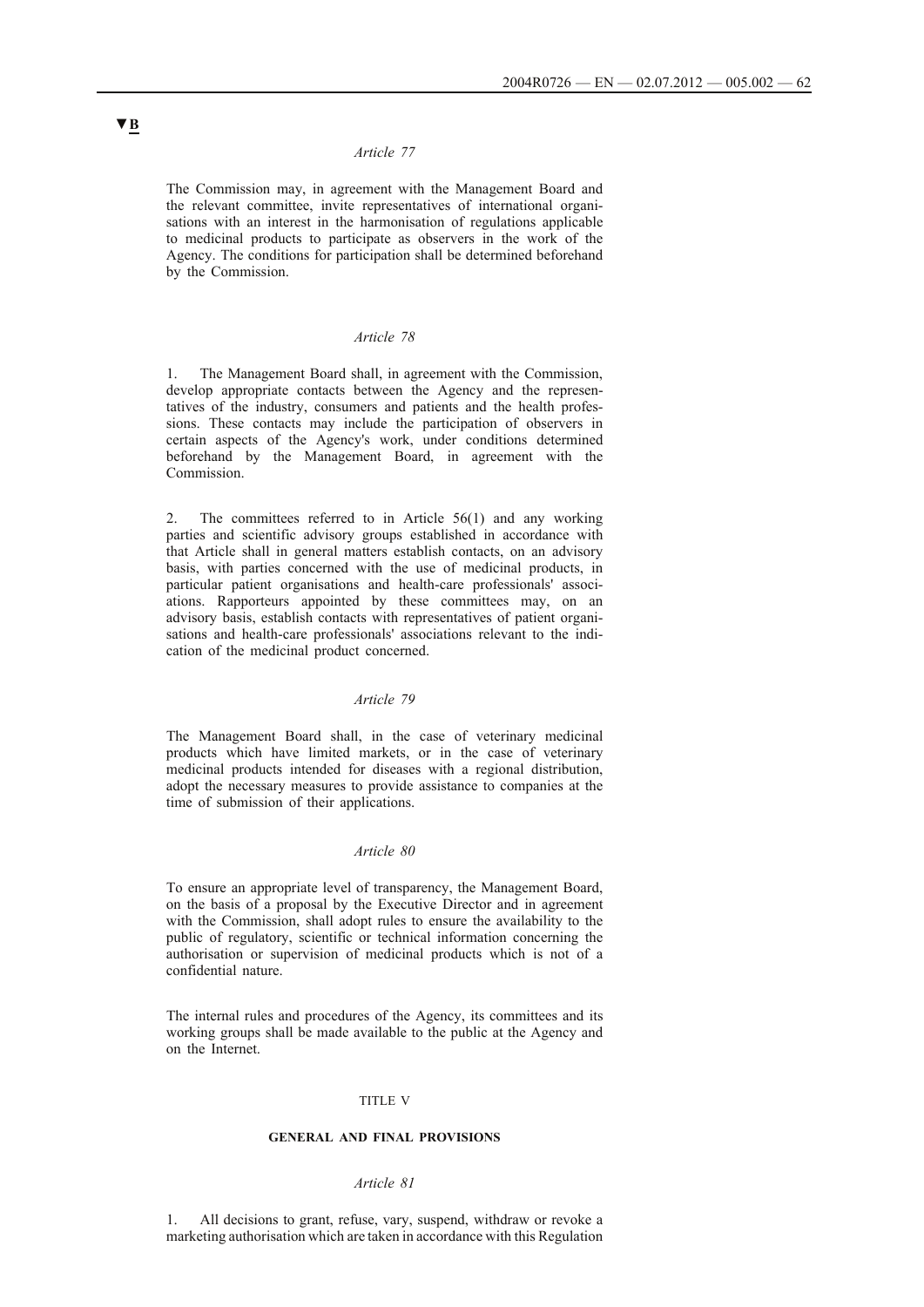shall state in detail the reasons on which they are based. Such decisions shall be notified to the party concerned.

2. An authorisation to place a medicinal product governed by this Regulation on the market shall not be granted, refused, varied, suspended, withdrawn or revoked except through the procedures and on the grounds set out in this Regulation.

### *Article 82*

1. Only one authorisation may be granted to an applicant for a specific medicinal product.

However, the Commission shall authorise the same applicant to submit more than one application to the Agency for that medicinal product when there are objective verifiable reasons relating to public health regarding the availability of medicinal products to health-care professionals and/or patients, or for co-marketing reasons.

2. As regards medicinal products for human use, Article 98(3) of Directive 2001/83/EC shall apply to medicinal products authorised under this Regulation.

# **▼M5**

3. Without prejudice to the unique, Union nature of the content of the documents referred to in points (a) to (d) of Article 9(4) and in points (a) to (e) of Article 34(4), this Regulation shall not prohibit the use of two or more commercial designs for a given medicinal product for human use covered by a single marketing authorisation.

## **▼B**

### *Article 83*

1. By way of exemption from Article 6 of Directive 2001/83/EC Member States may make a medicinal product for human use belonging to the categories referred to in Article 3(1) and (2) of this Regulation available for compassionate use.

2. For the purposes of this Article, 'compassionate use' shall mean making a medicinal product belonging to the categories referred to in Article 3(1) and (2) available for compassionate reasons to a group of patients with a chronically or seriously debilitating disease or whose disease is considered to be life-threatening, and who can not be treated satisfactorily by an authorised medicinal product. The medicinal product concerned must either be the subject of an application for a marketing authorisation in accordance with Article 6 of this Regulation or must be undergoing clinical trials.

3. When a Member State makes use of the possibility provided for in paragraph 1 it shall notify the Agency.

4. When compassionate use is envisaged, the Committee for Medicinal Products for Human Use, after consulting the manufacturer or the applicant, may adopt opinions on the conditions for use, the conditions for distribution and the patients targeted. The opinions shall be updated on a regular basis.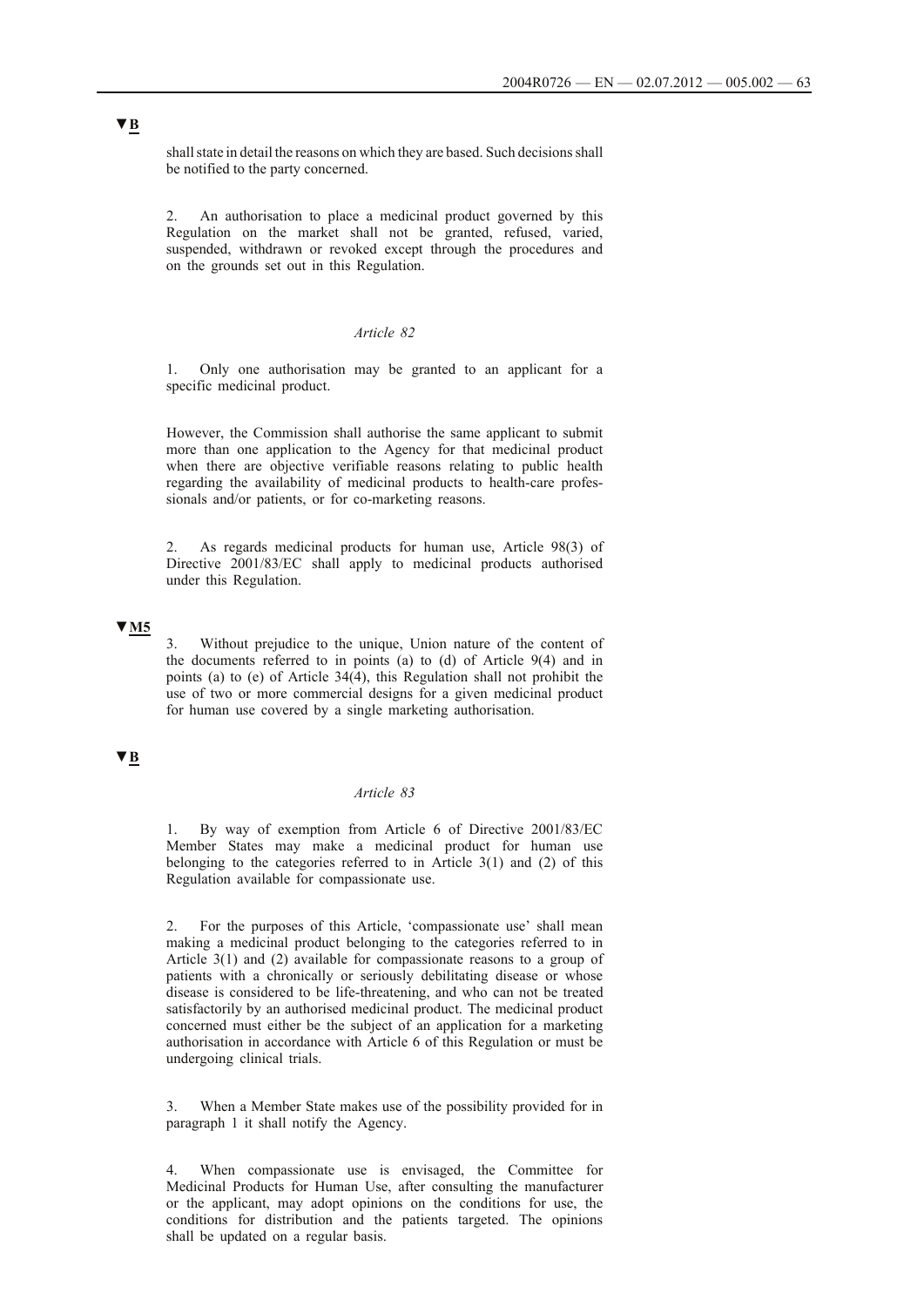5. Member States shall take account of any available opinions.

6. The Agency shall keep an up-to-date list of the opinions adopted in accordance with paragraph 4, which shall be published on its website. **►M5** Article 28(1) and (2) shall apply *mutatis mutandis*. ◄

7. The opinions referred to in paragraph 4 shall not affect the civil or criminal liability of the manufacturer or of the applicant for marketing authorisation.

8. Where a compassionate use programme has been set up, the applicant shall ensure that patients taking part also have access to the new medicinal product during the period between authorisation and placing on the market.

9. This Article shall be without prejudice to Directive 2001/20/EC and to Article 5 of Directive 2001/83/EC.

### *Article 84*

1. Without prejudice to the Protocol on the Privileges and Immunities of the European Communities, each Member State shall determine the penalties to be applied for infringement of the provisions of this Regulation or the regulations adopted pursuant to it and shall take all measures necessary for their implementation. The penalties shall be effective, proportionate and dissuasive.

Member States shall inform the Commission of these provisions no later than 31 December 2004. They shall notify any subsequent alterations as soon as possible.

2. Member States shall inform the Commission immediately of any litigation instituted for infringement of this Regulation.

3. **►M3** At the Agency's request, the Commission may impose financial penalties on the holders of marketing authorisations granted under this Regulation if they fail to observe certain obligations laid down in connection with the authorisations. The maximum amounts as well as the conditions and methods for collection of these penalties shall be laid down by the Commission. Those measures, designed to amend non-essential elements of this Regulation by supplementing it, shall be adopted in accordance with the regulatory procedure with scrutiny referred to in Article 87(2a). <

The Commission shall publish the names of the marketing authorisation holders involved and the amounts of and reasons for the financial penalties imposed.

#### *Article 85*

This Regulation shall not affect the competences vested in the European Food Safety Authority created by Regulation (EC) No 178/2002 (1).

<sup>(1)</sup> Regulation (EC) No 178/2002 of the European Parliament and of the Council of 28 January 2002 laying down the general principles and requirements of food law, establishing the European Food Safety Authority and laying down procedures in matters of food safety (OJ L 31, 1.2.2002, p. 1).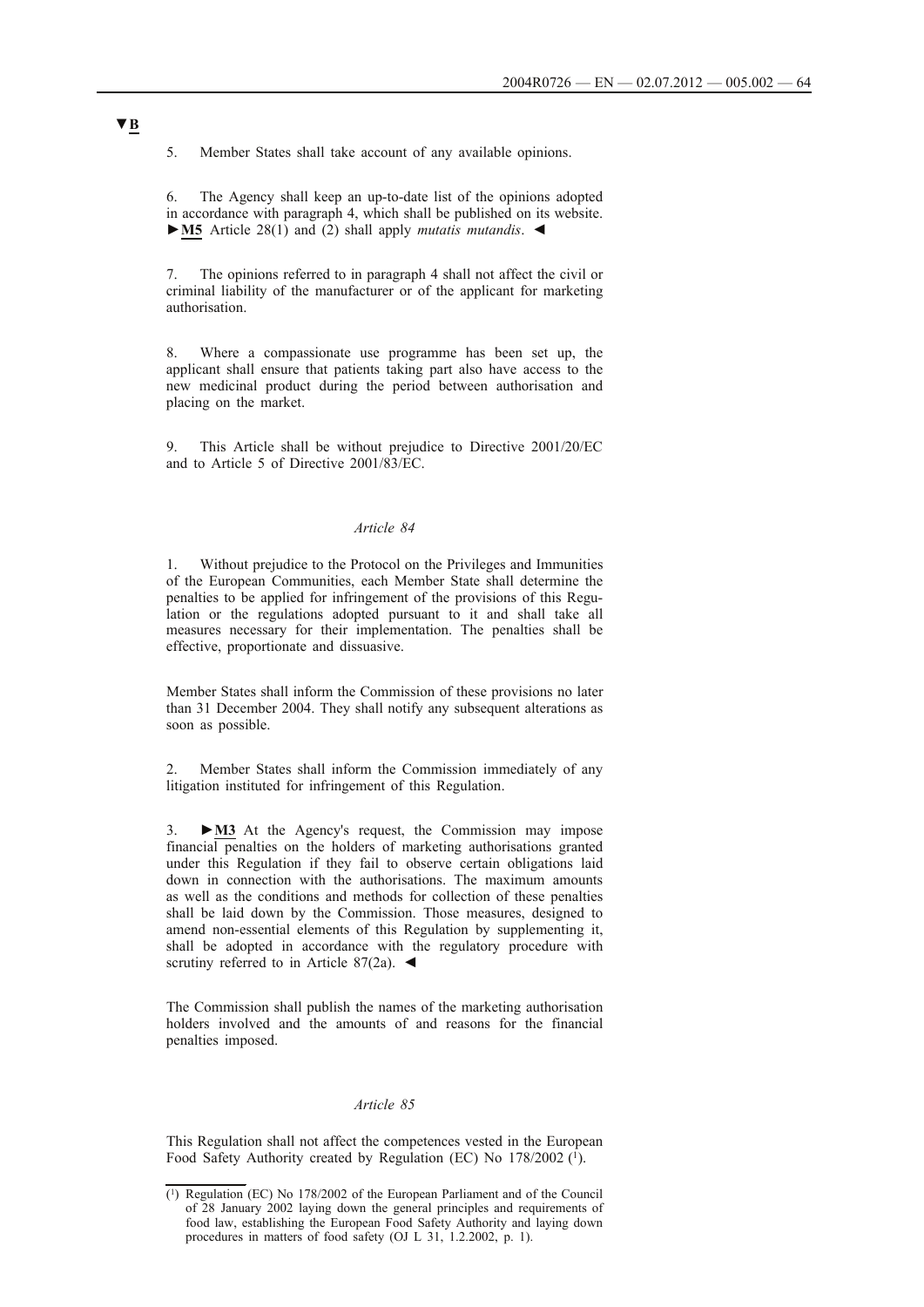#### *Article 86*

At least every ten years, the Commission shall publish a general report on the experience acquired as a result of the operation of the procedures laid down in this Regulation, in Chapter 4 of Title III of Directive 2001/83/EC and in Chapter 4 of Title III of Directive 2001/82/EC.

### *Article 87*

The Commission shall be assisted by the Standing Committee on Medicinal Products for Human Use set up by Article 121 of Directive 2001/83/EC and by the Standing Committee on Veterinary Medicinal Products set up by Article 89 of Directive 2001/82/EC.

2. Where reference is made to this paragraph, Articles 5 and 7 of Decision 1999/468/EC shall apply, having regard to the provisions of Article 8 thereof.

The period laid down in Article 5(6) of Decision 1999/468/EC shall be set at three months.

## **▼M3**

2a. Where reference is made to this paragraph, Article 5a(1) to (4) and Article 7 of Decision 1999/468/EC shall apply, having regard to the provisions of Article 8 thereof.

# **▼B**

3. Where reference is made to this paragraph, Articles 4 and 7 of Decision 1999/468/EC shall apply, having regard to the provisions of Article 8 thereof.

The period laid down in Article 4(3) of Decision 1999/468/EC shall be set at one month.

#### **▼M3** \_\_\_\_\_\_\_\_\_\_

### **▼M5**

## *Article 87a*

In order to harmonise the performance of the pharmacovigilance activities provided for in this Regulation, the Commission shall adopt implementing measures as provided for in Article 108 of Directive 2001/83/EC covering the following areas:

- (a) the content and maintenance of the pharmacovigilance system master file kept by the marketing authorisation holder;
- (b) the minimum requirements for the quality system for the performance of pharmacovigilance activities by the Agency;
- (c) the use of internationally agreed terminology, formats and standards for the performance of pharmacovigilance activities;
- (d) the minimum requirements for the monitoring of data included in the Eudravigilance database to determine whether there are new risks or whether risks have changed;
- (e) the format and content of electronic transmission of suspected adverse reactions by Member States and marketing authorisation holders;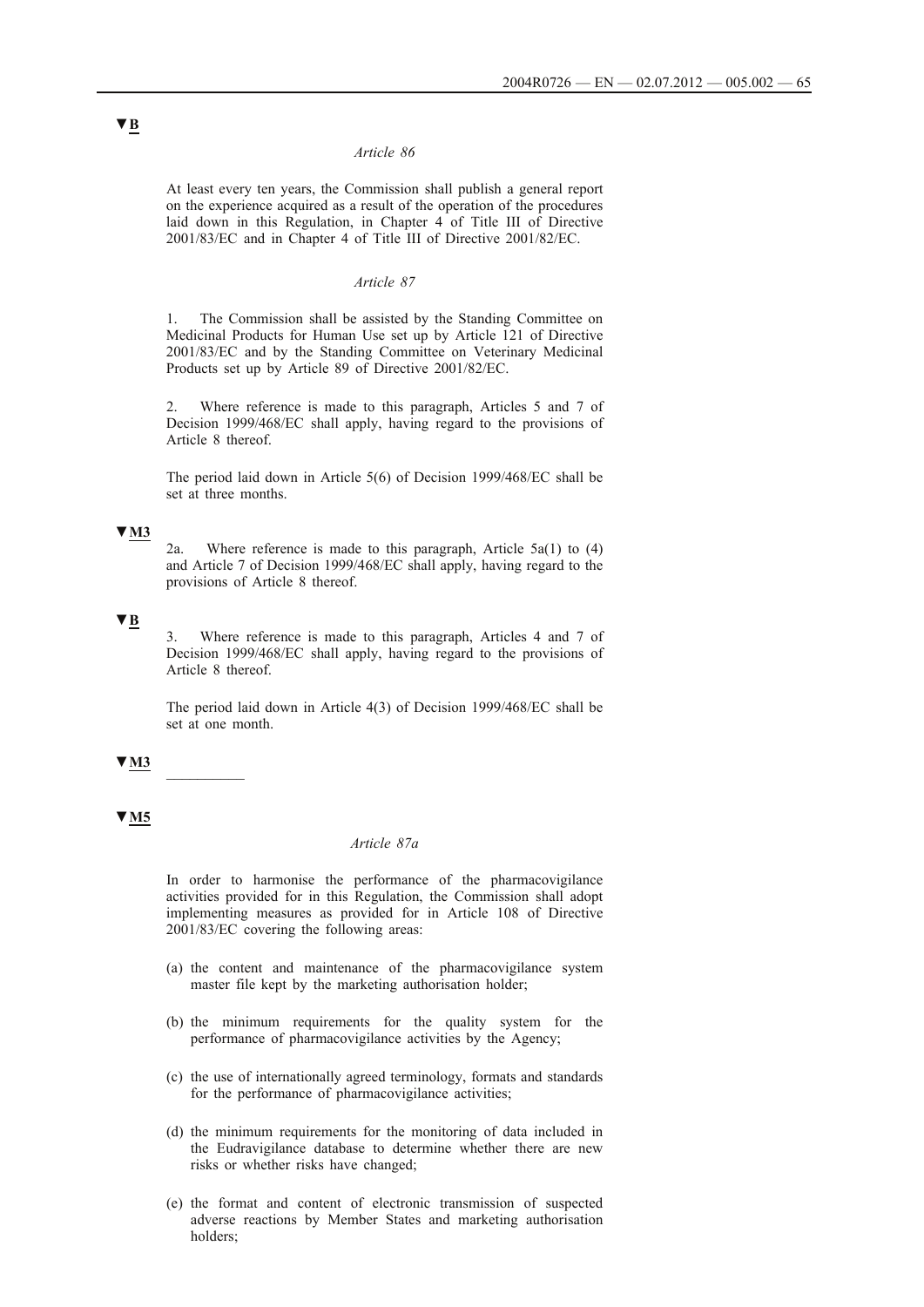- (f) the format and content of electronic periodic safety update reports and risk management plans;
- (g) the format of protocols, abstracts and final study reports of the postauthorisation safety studies.

Those measures shall take account of the work on international harmonisation carried out in the area of pharmacovigilance and shall, where necessary, be revised to take account of technical and scientific progress. Those measures shall be adopted in accordance with the regulatory procedure referred to in Article 87(2).

## *Article 87b*

1. The power to adopt the delegated acts referred to in Article 10b shall be conferred on the Commission for a period of 5 years from 1 January 2011. The Commission shall draw up a report in respect of the delegated powers not later than 6 months before the end of the 5 year period. The delegation of powers shall be automatically extended for periods of an identical duration, unless the European Parliament or the Council revokes it in accordance with Article 87c.

As soon as it adopts a delegated act, the Commission shall notify it simultaneously to the European Parliament and to the Council.

3. The power to adopt delegated acts is conferred on the Commission subject to the conditions laid down in Articles 87c and 87d.

#### *Article 87c*

1. The delegation of powers referred to in Article 10b may be revoked at any time by the European Parliament or by the Council.

The institution which has commenced an internal procedure for deciding whether to revoke the delegation of powers shall endeavour to inform the other institution and the Commission within a reasonable time before the final decision is taken, indicating the delegated powers which could be subject to revocation and possible reasons for a revocation.

The decision of revocation shall put an end to the delegation of the powers specified in that decision. It shall take effect immediately or at a later date specified therein. It shall not affect the validity of the delegated acts already in force. It shall be published in the *Official Journal of the European Union*.

### *Article 87d*

1. The European Parliament or the Council may object to a delegated act within a period of 2 months from the date of notification.

At the initiative of the European Parliament or the Council that period shall be extended by 2 months.

2. If, on expiry of the period referred to in paragraph 1, neither the European Parliament nor the Council has objected to the delegated act, it shall be published in the *Official Journal of the European Union* and shall enter into force on the date stated therein.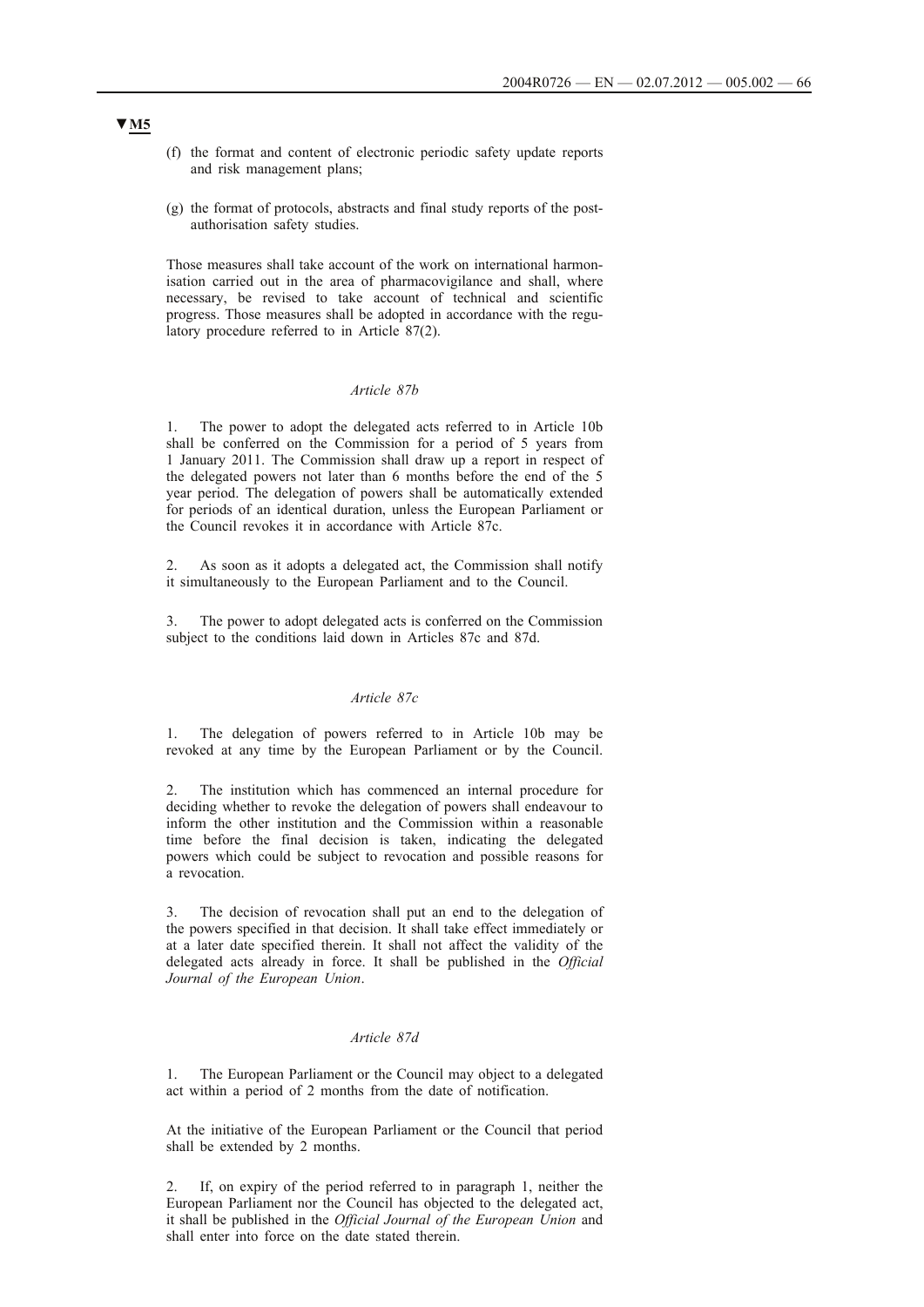The delegated act may be published in the *Official Journal of the European Union* and enter into force before the expiry of that period if the European Parliament and the Council have both informed the Commission of their intention not to raise objections.

3. If either the European Parliament or the Council objects to the delegated act within the period referred to in paragraph 1, it shall not enter into force. The institution which objects shall state the reasons for objecting to the delegated act.

# **▼B**

### *Article 88*

### Regulation (EEC) No 2309/93/EC is hereby repealed.

References to the repealed Regulation shall be construed as references to this Regulation.

# *Article 89*

The periods of protection provided for in Articles 14(11) and 39(10) shall not apply to reference medicinal products for which an application for authorisation has been submitted before the date referred to in Article 90, second paragraph.

### *Article 90*

This Regulation shall enter into force on the twentieth day following that of its publication in the *Official Journal of the European Union*.

By way of derogation from the first paragraph, Titles I, II, III and V shall apply from 20 November 2005 and point 3, fifth and sixth indent of the Annex shall apply from 20 May 2008.

This Regulation shall be binding in its entirety and directly applicable in all Member States.